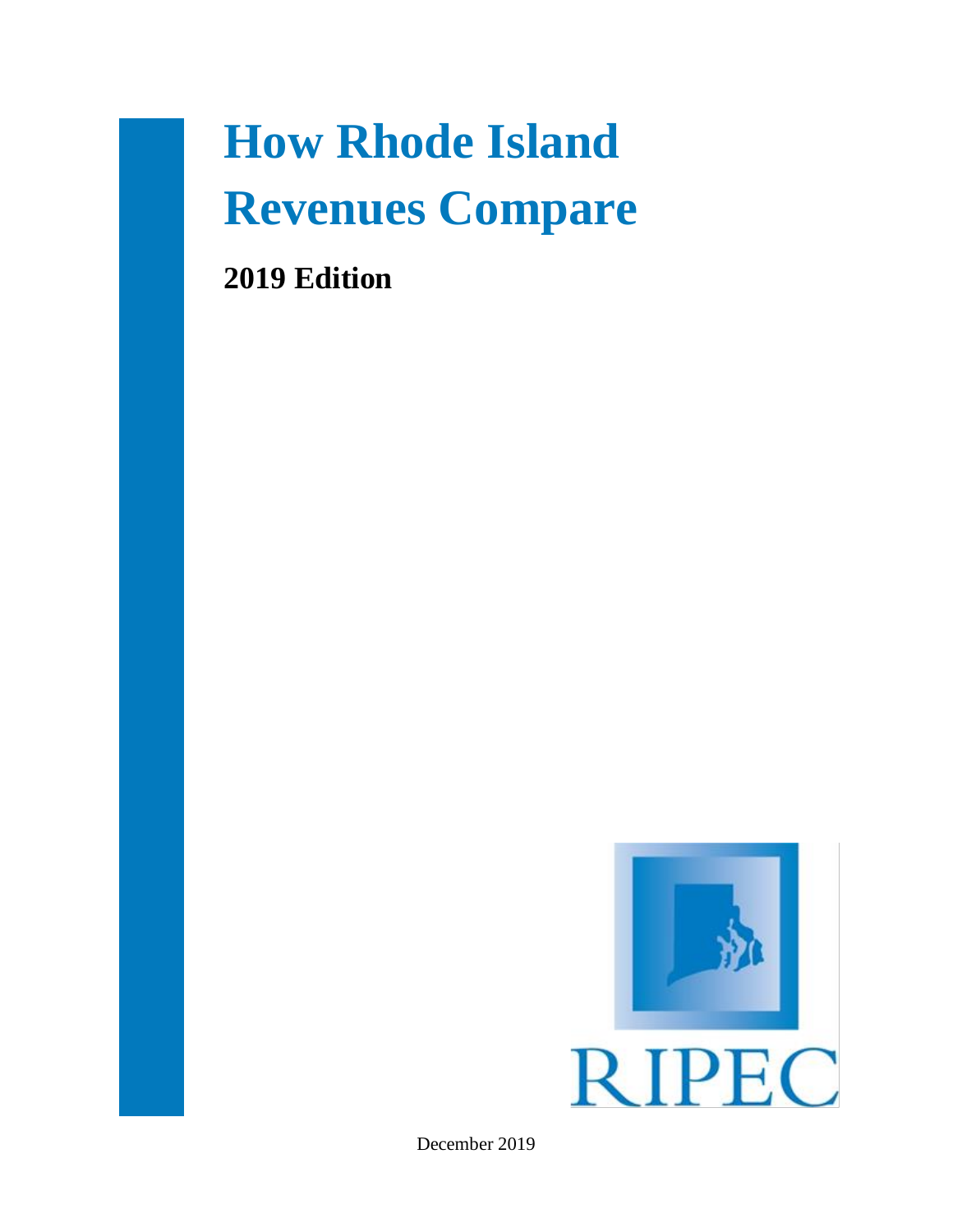## **I. Introduction**

Uniform and dependable revenue information is needed to accurately analyze state and local government revenues. A credible and commonly used source of comparative state and local revenue data is *State and Local Government Finance*, compiled by the United States Census Bureau. Therefore, the analysis presented in this report is based on *State and Local Government Finance* data for fiscal years (FY) 2007, 2012, and 2017. In order to provide historical context, this report typically compares data from the most recent FY with data from one decade prior.

RIPEC's report, *How Rhode Island Compares – State and Local Revenues, 2019 Edition*, provides details on state and local government revenues for FY 2017, the latest year for which national data are available. The publication compares Rhode Island's revenues with those of the other 49 states and the United States average. To provide a common basis for comparison, revenues are shown on both a "Per Capita" and "Per \$1,000 of Personal Income" basis. This analysis provides two types of common denominators that account for differences due to the population of a state (per capita) and the personal income level of the state (per \$1,000 of personal income).

When using these measurements, it is important to consider that the pace of growth in personal income has greatly exceeded population growth in both Rhode Island and the United States in the last ten years. In consequence, revenues may increase on a per capita basis while decreasing on a personal income basis between two points in time. This is particularly likely when comparing FY 2007 to FY 2017, because the onset of the Great Recession became apparent in Rhode Island during the former and the latter is typified by economic growth. Chart 1 displays this phenomenon, indexing population and personal income for both the nation and the Ocean State to 1997 and highlighting a corresponding dip in personal income during the Recession.<sup>1</sup>



<sup>&</sup>lt;sup>1</sup> In 1997, Rhode Island's population was 1.03 million and the United States' population was 272.65 million. Rhode Island generated \$26,634 million in personal income in 1997 and the United States generated \$7,086,935 million in personal income that same year.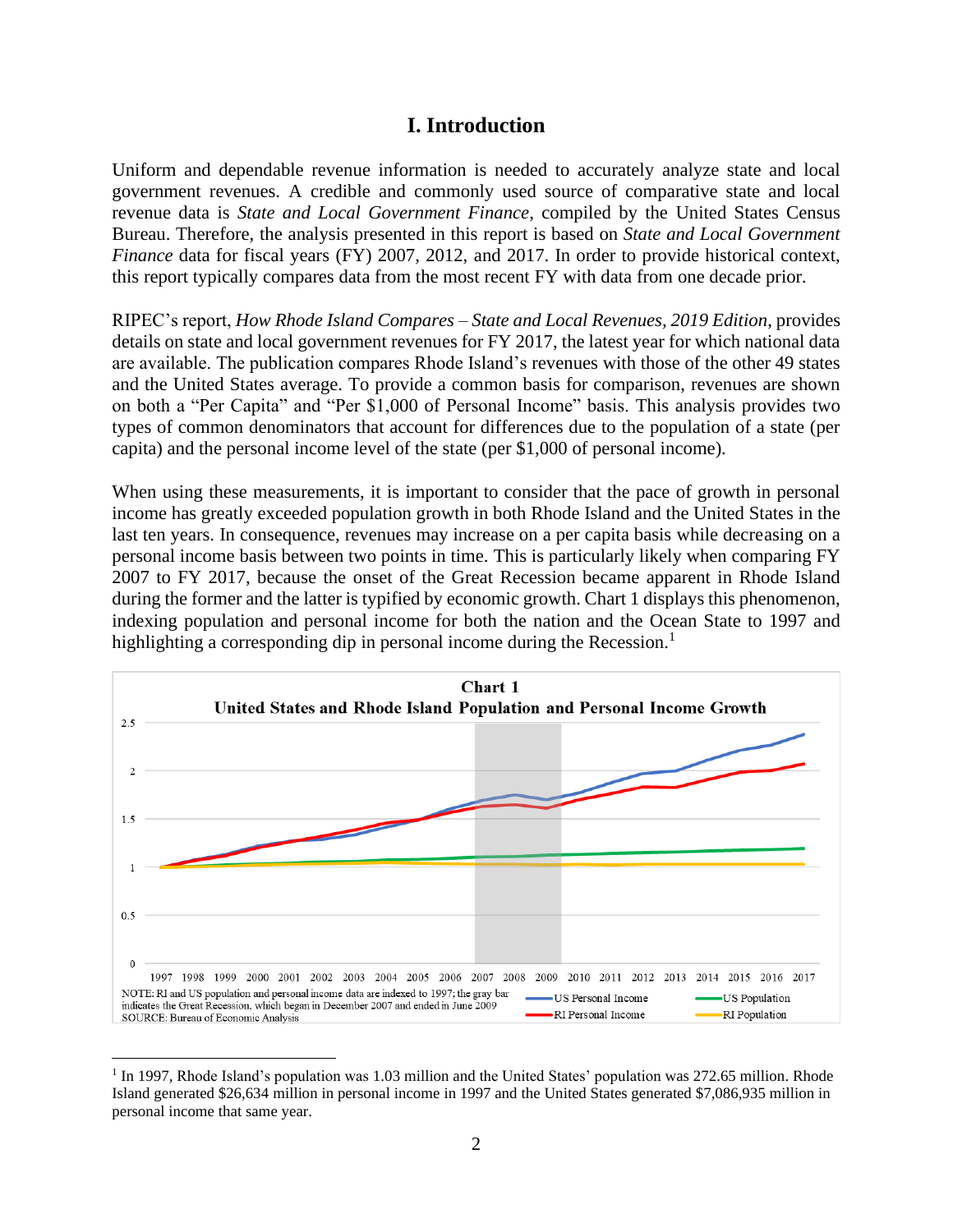RIPEC relied primarily on data made available through the United States Census Bureau's website in compiling this report. Per capita calculations were made using population estimates from the Census Bureau for July  $1<sup>st</sup>$  of the first calendar year of the fiscal year in question. Additionally, personal income data from the Bureau of Economic Analysis for the four quarters comprising each FY were used to calculate per \$1,000 of personal income.<sup>2</sup>

*How Rhode Island Compares – State and Local Revenues, 2019 Edition* contains three sections in addition to this Introduction:

- Section II: Highlights includes a bulleted summary of key findings;
- Section III: Overview and Summary provides highlights of the major revenues; and
- Section IV: State and Local Revenue Tables contains 18 tables of revenue data for FY 2007, 2012, and 2017 on a per \$1,000 of personal income basis and a per capita basis, as well as two tables with population and personal income per capita data for FY 2007, 2012, and 2017.

<sup>2</sup> Prior to 2019, the Bureau of Economic Analysis reported personal income data by thousands, but with the release of its 2017 data set, the Bureau began to report personal income data by millions. To ensure consistency with previous editions of *How Rhode Island Compares – State and Local Revenues*, RIPEC has converted these data to thousands.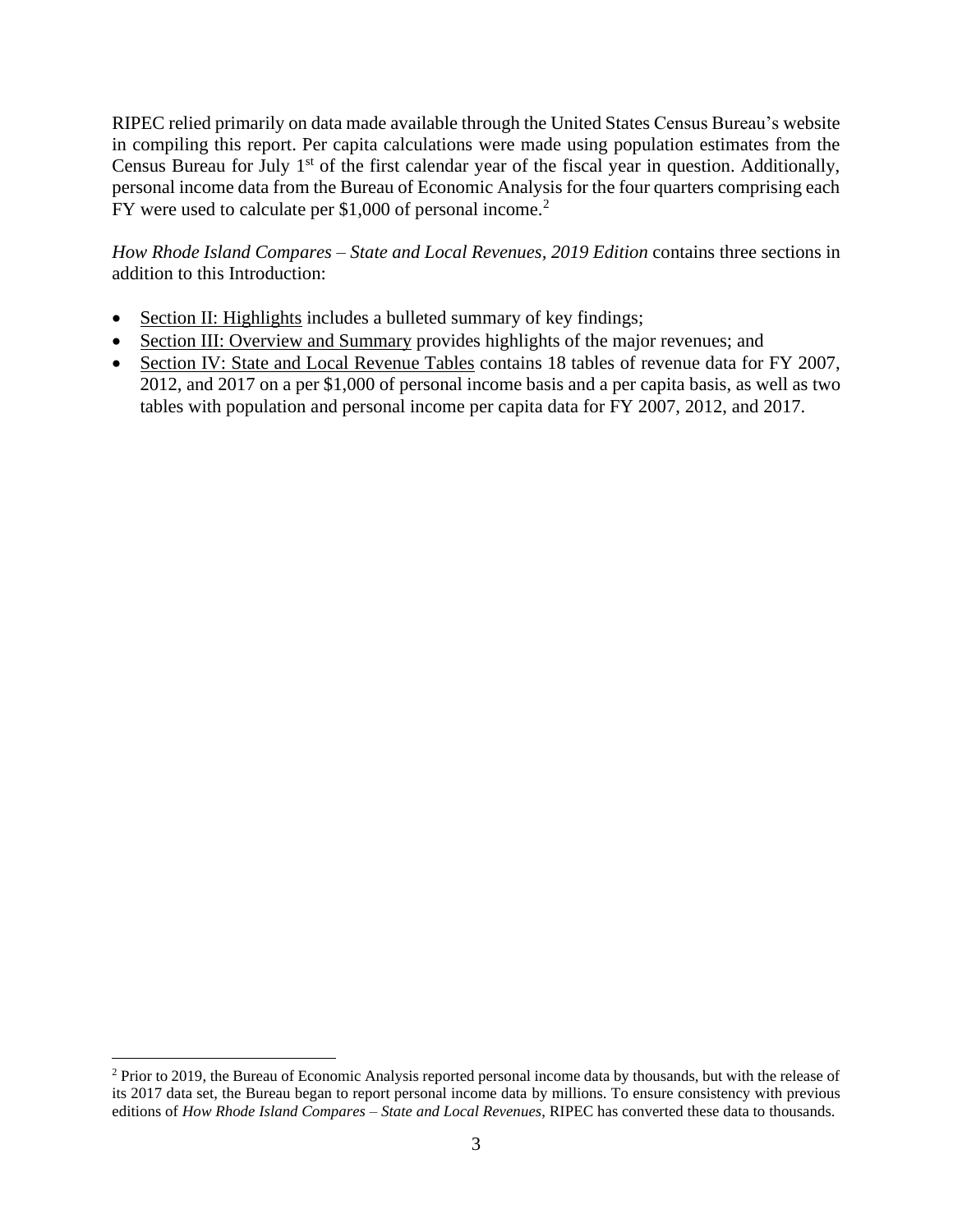# **II. Highlights**

- When all government revenues—including taxes, charges and miscellaneous revenues, intergovernmental revenues, and insurance trust, utility, and liquor store revenues—are considered, Rhode Island's total revenues in FY 2017 ranked  $26<sup>th</sup>$  highest in the country as a share of personal income and  $20<sup>th</sup>$  highest on a per capita basis. In FY 2007, Rhode Island ranked  $20<sup>th</sup>$  for total revenue collections per \$1,000 of personal income and 13<sup>th</sup> per capita. In comparison to the national average, Rhode Island's total revenues for FY 2017 were 0.6 percent lower per \$1,000 of personal income and 0.4 percent lower on a per capita basis.
- In FY 2017, Rhode Island's total general revenue collections (total revenues minus insurance trust, liquor store, and utility revenues) were \$194.88 per \$1,000 of personal income, a figure 5.5 percent greater than the national average of \$184.51 and  $21<sup>st</sup>$  highest in the United States.
- When measured on a per capita basis, Rhode Island's general revenue collections of  $$10,202$  were 5.7 percent higher than the national average of \$9,635 and were 18<sup>th</sup> highest in the country in FY 2017.

## *Tax Collections per \$1,000 of Personal Income*

- In FY 2017, Rhode Island's total tax collections (a subcategory of general revenues) of \$106.19 per \$1,000 of personal income ranked the state  $9<sup>th</sup>$  highest in the nation. In comparison, the state ranked  $13<sup>th</sup>$  highest in the country in FY 2007 (\$110.30 per \$1,000) of personal income).
- Of the six New England states, only Massachusetts (\$96.20) and New Hampshire (\$83.82) had total tax collections below the national average of \$97.77 on a personal income basis in FY 2017.
- Rhode Island's total tax collections on a personal income basis decreased by 3.7 percent between FY 2007 and 2017, compared to a national decrease of 8.6 percent. Four of six New England states experienced a decrease in this category as well, ranging from a 3.2 percent decrease in Massachusetts to a 6.2 percent decrease in Maine. Connecticut and New Hampshire were the exceptions, with respective increases of 0.1 percent and 3.6 percent between FY 2007 and 2017.
- Rhode Island's individual income tax collections of \$22.39 per \$1,000 of personal income in FY 2017 were 1.6 percent lower than the national average of \$22.76 per \$1,000 of personal income and the 2nd lowest in New England, behind New Hampshire. Between FY 2007 and FY 2017, individual income tax collections as a share of personal income decreased by 10.5 percent in the Ocean State, compared to a 5.9 percent decrease nationwide.
- New England states relied heavily on property taxes to support state and local governments in FY 2017, with five of the six states (except Massachusetts) ranking in the top ten states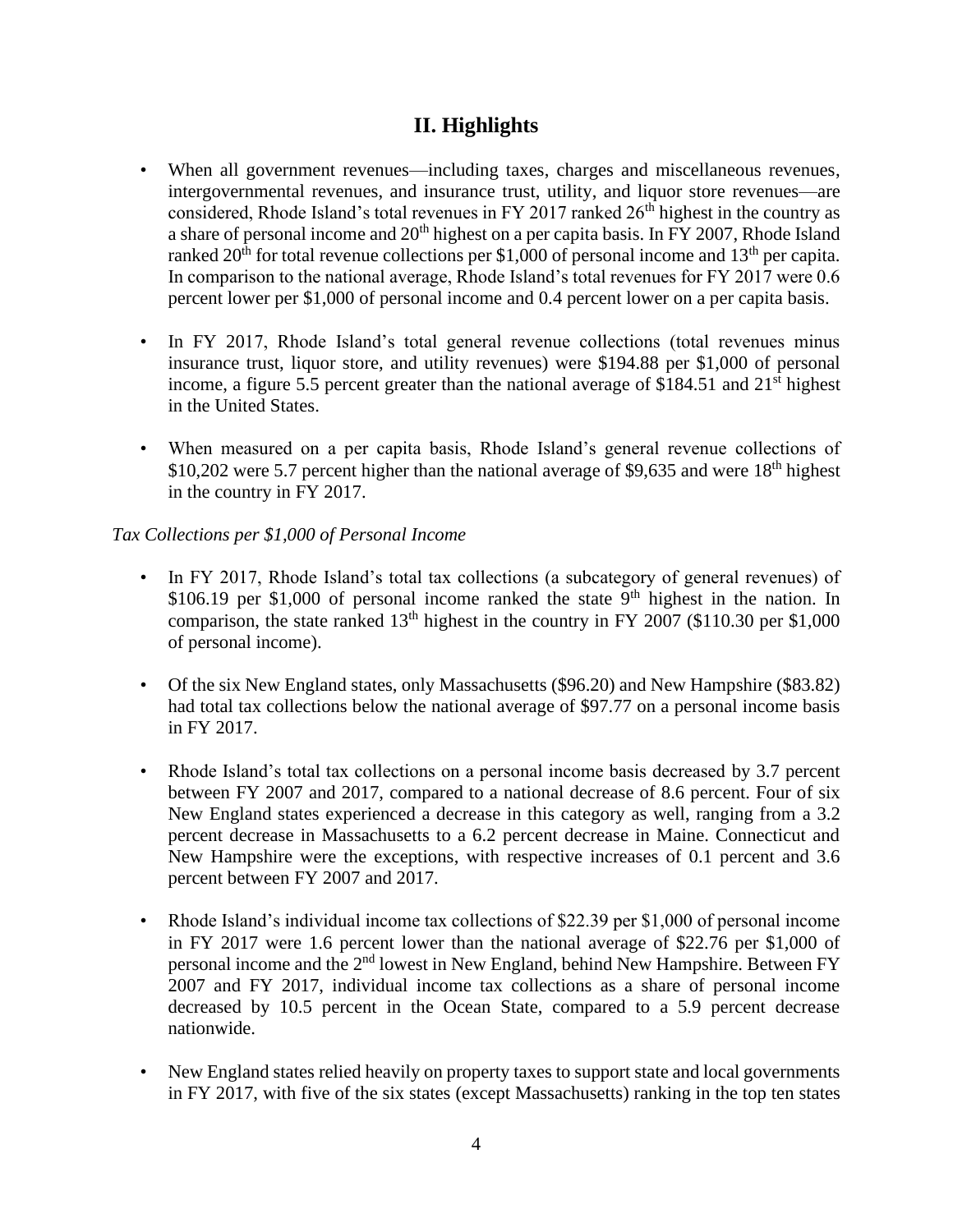nationally for property tax collections as a share of personal income in both FY 2007 and FY 2017. Property tax collections as a share of personal income increased in every New England state between FY 2007 and FY 2017, despite declining nationally.

- Rhode Island's FY 2017 property tax collections of \$45.95 per \$1,000 of personal income were 38.3 percent higher than the national average of \$31.17. In Rhode Island, property taxes as a share of personal income increased by 1.6 percent between FY 2007 and FY 2017, compared to a decrease of 3.8 percent nationally.
- In contrast to property tax collections, general sales tax collections in New England tend to be lower than the national average when measured on a personal income basis. In FY 2017, every New England state but Maine ranked in the bottom half of the country for general sales tax collections as a share of personal income. Rhode Island ranked 38<sup>th</sup> highest in the nation with collections totaling \$18.01 per \$1,000 of personal income, 24.6 percent lower than the national average of \$23.05.

## *Tax Collections Per Capita*

- Rhode Island's total tax collections of \$5,559 per capita for FY 2017 ranked the state  $12<sup>th</sup>$ highest in the country and 4<sup>th</sup> highest in New England.
- Rhode Island's FY 2017 individual income tax collections of \$1,172 per capita were  $21<sup>st</sup>$ highest in the country but were slightly below the national average of \$1,189. Per capita collections increased at a slower rate in Rhode Island (14.8 percent) than nationally (22.2 percent) between FY 2007 and FY 2017.
- In FY 2017, Rhode Island's property tax collections of \$2,406 per capita ranked  $7<sup>th</sup>$  highest in the country and  $5<sup>th</sup>$  highest among New England states. Rhode Island's property tax collections per capita were 38.6 percent higher than the national average of \$1,628. All six New England states ranked in the top ten nationally for property tax collections per capita.
- Between FY 2007 and FY 2017, per capita property tax collections increased by 30.2 percent in Rhode Island, which was greater than the average increase nationwide (24.9 percent) but the slowest increase in New England (behind New Hampshire's increase of 49.5 percent, Massachusetts' increase of 42.1 percent, Maine's increase of 37.4 percent, Vermont's increase of 34.4 percent, and Connecticut's increase of 30.7 percent).
- Rhode Island's FY 2017 general sales tax collections of \$943 per capita were 24.3 percent lower than the national average of \$1,204 per capita, ranking 35<sup>th</sup> highest nationally and 3<sup>rd</sup> highest in New England (behind Connecticut's \$1,184 per capita and Maine's \$1,083 per capita).
- Between FY 2007 and FY 2017, Rhode Island's sales tax collections per capita increased by 14.4 percent, which was lower than the national average increase of 19.5 percent and (excluding New Hampshire, which has no sales tax) the slowest increase in New England: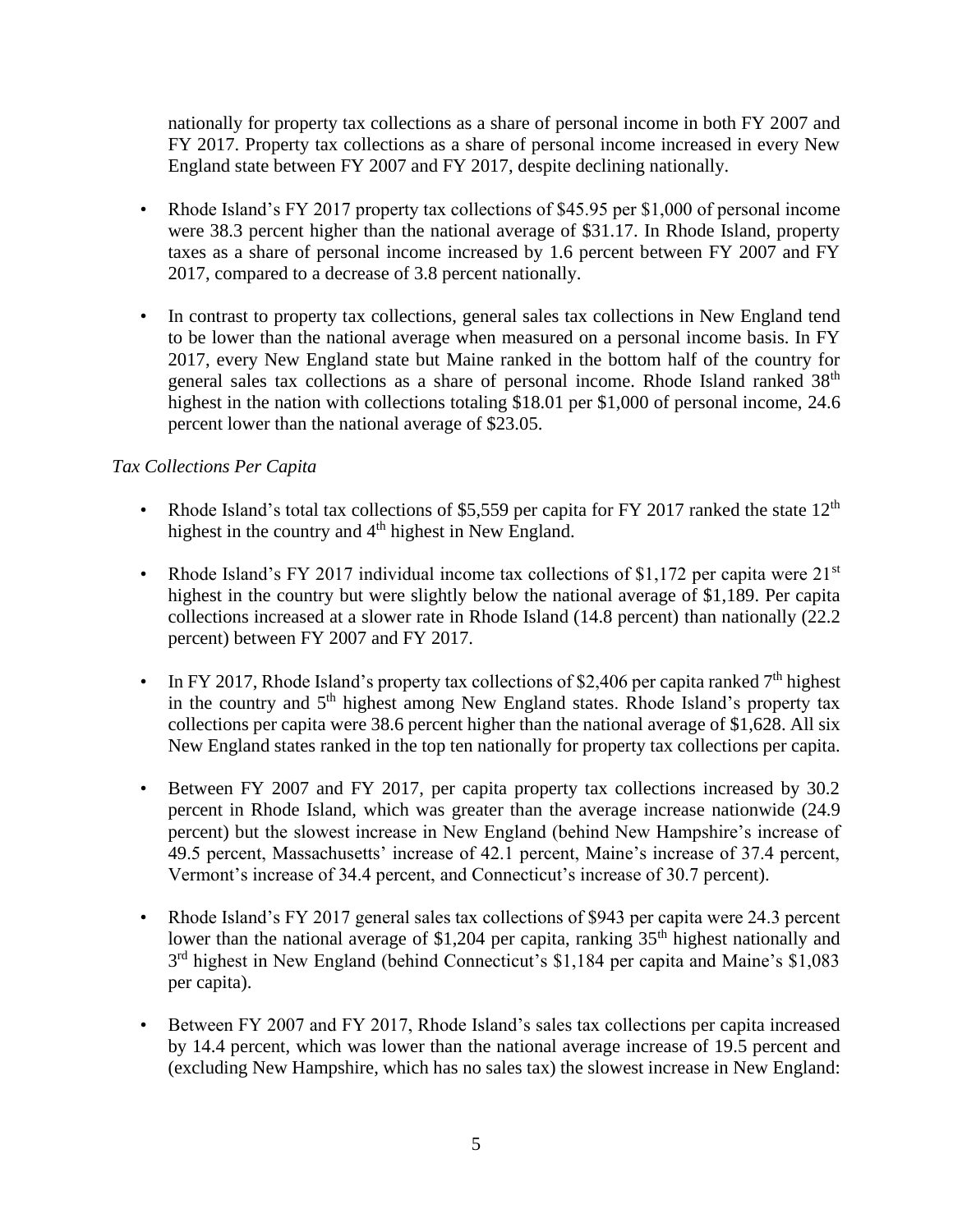Massachusetts' rate increased 43.8 percent, Connecticut's rate increased 37.4 percent, Maine's rate increased 35.9 percent, and Vermont's rate increased 15.0 percent.

### *Other Revenues*

- Rhode Island's FY 2017 charges and miscellaneous revenue collections (\$41.27 per \$1,000) of personal income and \$2,161 per capita) were the highest in New England as a share of personal income and 2<sup>nd</sup> highest on a per capita basis. However, Rhode Island's charges and miscellaneous revenue collections were below the national averages of \$44.79 per \$1,000 of personal income and \$2,339 per capita.
- In FY 2017, Maine, Rhode Island, and Vermont each had intergovernmental receipts that were higher than the national average as a share of personal income, while every New England state, except for New Hampshire, had receipts higher than the national average in FY 2017 on a per capita basis.
- Rhode Island's FY 2017 other non-general revenues (including liquor store, utility, and insurance trust revenues) were \$37.02 per \$1,000 of personal income, the  $2<sup>nd</sup>$  highest in New England after Massachusetts (\$38.30). On a per capita basis, Rhode Island's FY 2017 other non-general revenue collections of \$1,938 were the 3rd highest in the region (behind Massachusetts' \$2,627 per capita, and Connecticut's \$2,429 per capita). However, revenues for most of the New England states, including Rhode Island, remained well below the national average as a share of personal income (\$48.80) and on a per capita basis (\$2,548).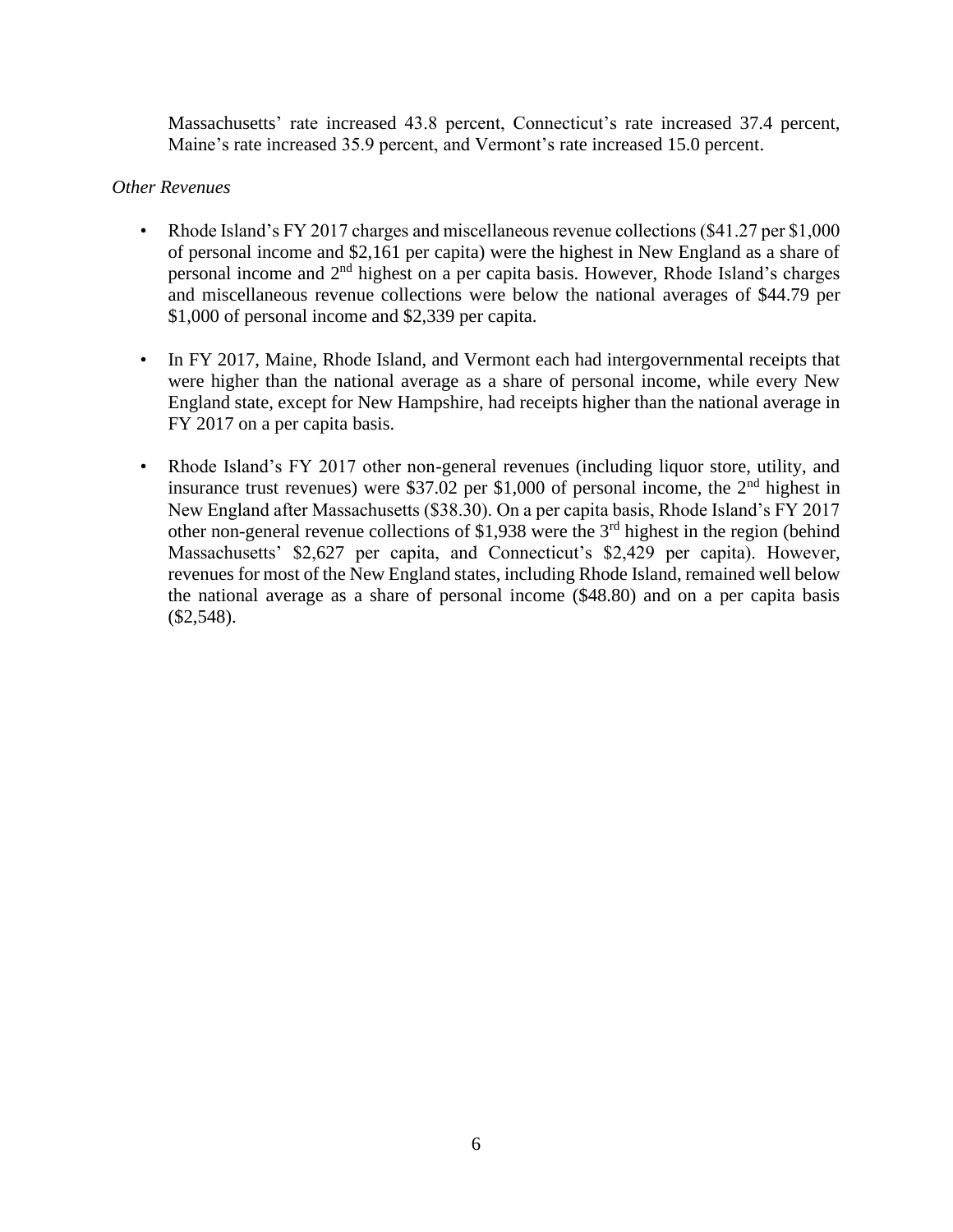# **III. Overview and Summary**

This section provides an overview of how Rhode Island's government revenues per \$1,000 of personal income and per capita compare to the remaining New England states and the national average. Total Rhode Island state and local revenues in FY 2017—including taxes, charges and miscellaneous revenues, intergovernmental revenues, and insurance trust, utility, and liquor store revenues—were \$12.8 billion, an 8.9 percent increase from FY 2016 collections. Nationally, FY 2017 state and local revenue collections totaled \$3.9 trillion, increasing 15.7 percent from FY 2016 collections. In total, Rhode Island's FY 2017 state and local revenues were the  $26<sup>th</sup>$  highest in the country as a share of personal income and 20<sup>th</sup> highest per capita. Between FY 2007 and FY 2017, Rhode Island's total revenue collections both as a share of personal income and on a per capita basis decreased relative to other states, moving from the  $20<sup>th</sup>$  and  $13<sup>th</sup>$  highest in the nation, respectively, in FY 2007 to the  $26<sup>th</sup>$  and  $20<sup>th</sup>$  highest in FY 2017.

The Census Bureau categorizes revenues by funding source rather than by the administrative unit to which they are allocated. General revenues comprise all sources of revenue received from external sources (excludes intergovernmental transfers) except for utility, liquor store, and insurance trust revenues. In FY 2017, Rhode Island's total general revenue collections of \$194.88 per \$1,000 of personal income were the 21<sup>st</sup> highest in the country and 5.5 percent greater than the national average of \$184.51 per \$1,000 of personal income. When measured on a per capita basis, Rhode Island's general revenue collections totaled \$10,202, which was the 18<sup>th</sup> highest nationally and 5.7 percent greater than the national average of \$9,635 per capita.

|                                                                        |                                                                                                                  |           |               |           | Table 1 |                   |               |           |     |          |      |                   |  |  |
|------------------------------------------------------------------------|------------------------------------------------------------------------------------------------------------------|-----------|---------------|-----------|---------|-------------------|---------------|-----------|-----|----------|------|-------------------|--|--|
| State and Local Revenues Per \$1,000 of Personal Income and Per Capita |                                                                                                                  |           |               |           |         |                   |               |           |     |          |      |                   |  |  |
|                                                                        | How Rhode Island Compares to the United States Average - FY 2017<br>Per \$1,000 of Personal Income<br>Per Capita |           |               |           |         |                   |               |           |     |          |      |                   |  |  |
|                                                                        |                                                                                                                  |           |               |           |         | $\frac{6}{9}$     |               |           |     |          |      | $\frac{0}{0}$     |  |  |
|                                                                        |                                                                                                                  | <b>US</b> |               | RI        | Rank    | <b>Difference</b> |               | <b>US</b> |     | RI       | Rank | <b>Difference</b> |  |  |
| <b>Tax Revenues</b>                                                    |                                                                                                                  |           |               |           |         |                   |               |           |     |          |      |                   |  |  |
| Property                                                               | \$                                                                                                               | 31.17     | -S            | 45.95     | 4       | 38.3%             | $\mathcal{S}$ | 1,628     | \$  | 2,406    | 7    | 38.6%             |  |  |
| Individual Income                                                      |                                                                                                                  | 22.76     |               | 22.39     | 27      | 1.6%              |               | 1,189     |     | 1,172    | 21   | 1.4%              |  |  |
| <b>General Sales</b>                                                   |                                                                                                                  | 23.05     |               | 18.01     | 38      | 24.6%             |               | 1,204     |     | 943      | 35   | 24.3%             |  |  |
| <b>Other Taxes</b>                                                     |                                                                                                                  | 20.78     |               | 19.84     | 29      | 4.6%              |               | 1,085     |     | 1,039    | 25   | 4.4%              |  |  |
| <b>Total State and Local Taxes</b>                                     | \$                                                                                                               | 97.77     | $\mathcal{S}$ | 106.19    | 9       | 8.3%              | \$            | 5,105     | \$  | 5,559    | 12   | 8.5%              |  |  |
| Charges and Misc Revenues                                              |                                                                                                                  | 44.79     |               | 41.27     | 34      | 8.2%              |               | 2,339     |     | 2,161    | 29   | 7.9%              |  |  |
| Intergovernmental Revenues                                             |                                                                                                                  | 41.95     |               | 47.42     | 21      | 12.2%             |               | 2,191     |     | 2,482    | 18   | 12.5%             |  |  |
| <b>Total General Revenues</b>                                          | \$                                                                                                               | 184.51    | \$.           | 194.88    | 21      | 5.5%              | \$            | 9,635     | \$. | 10.202   | 18   | 5.7%              |  |  |
| Non General Revenues*                                                  |                                                                                                                  | 48.80     |               | 37.02     | 40      | 27.5%             |               | 2,548     |     | 1,938    | 36   | 27.2%             |  |  |
| <b>Total Revenues</b>                                                  |                                                                                                                  | \$233.31  |               | \$ 231.90 | 26      | 0.6%              | \$            | 12,183    |     | \$12,140 | 20   | 0.4%              |  |  |

\* Insurance trust, utility and liquor store revenues

Source: US Census Bureau; Bureau of Economic Analysis; RIPEC calculations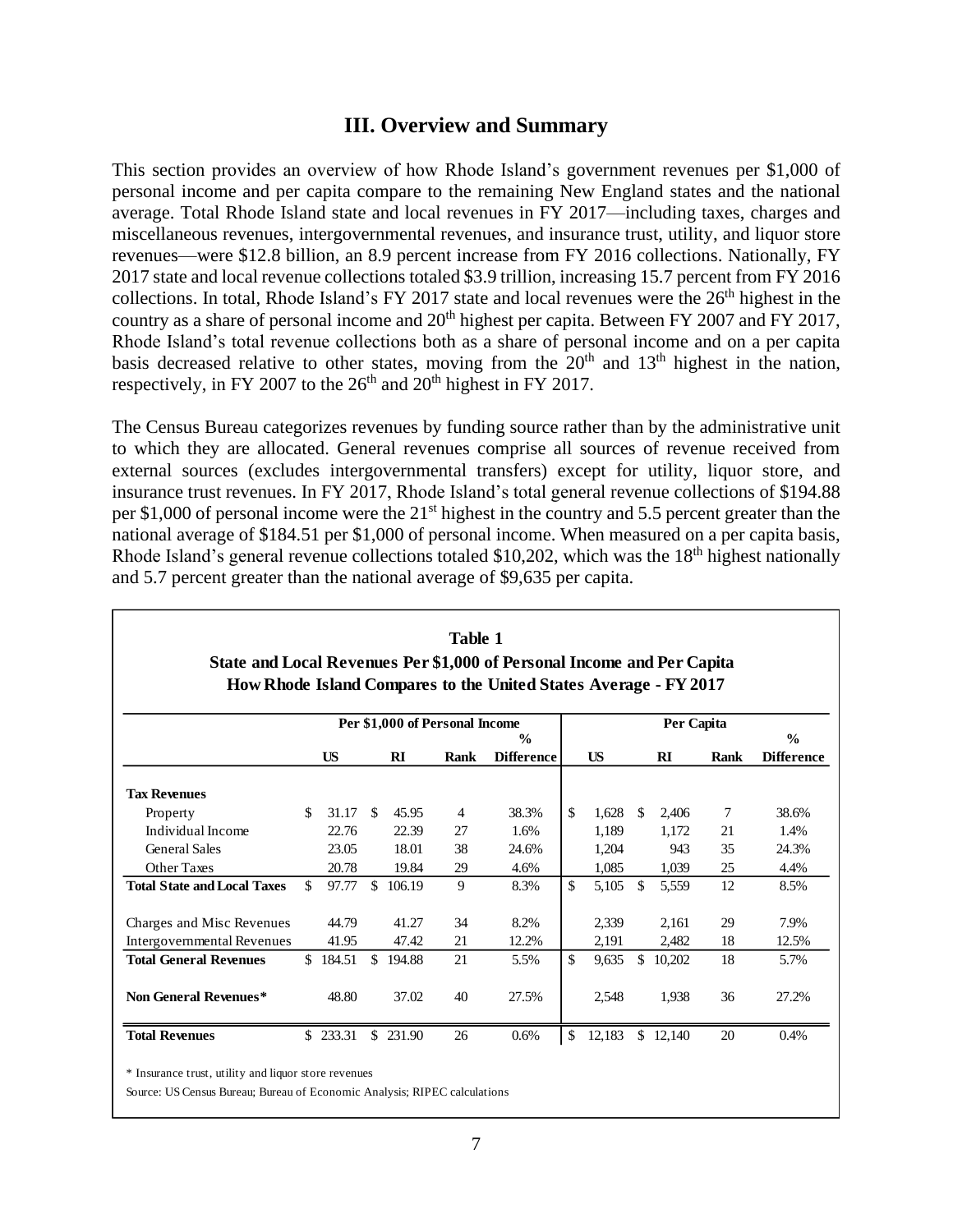General revenues are divided into three major categories: taxes, charges and miscellaneous revenues, and intergovernmental revenues. Of the three categories, tax revenues comprise the largest portion of general revenues. In FY 2017, Rhode Island's total tax collections as a share of personal income were \$106.19 per \$1,000 of personal income, 8.3 percent greater than the national average of \$97.77 per \$1,000 of personal income. On a per capita basis, total tax collections in Rhode Island were \$5,559, 8.5 percent greater than the national average of \$5,105. The Ocean State ranked  $9<sup>th</sup>$  highest in the country when tax collections were measured on a personal income basis and 12<sup>th</sup> highest when measured on a per capita basis.



In general, property taxes comprise the largest share of total tax collections for the U.S., accounting for 31.9 percent of all FY 2017 state and local tax collections. In Rhode Island, property taxes constitute an even larger share of total tax collections, accounting for 43.3 percent in FY 2017, or 11.4 percentage points greater than the national average. General sales taxes account for a smaller share of Rhode Island tax revenues than the national average (17.0 percent vs. 23.6 percent), as do individual income taxes (21.1 percent vs. 23.3 percent) and other tax collections (18.7 percent vs. 21.3 percent), which include corporate income, selective sales, motor vehicle license, and all other taxes.

Chart 3 displays the percentage of total state and local tax revenue by source of tax revenue in FY 2007 and FY 2017 for Rhode Island and the United States. In FY 2017, property taxes accounted for the largest portion of total tax revenue in Rhode Island (43.3 percent), as well as nationally (31.9 percent). Between FY 2007 and FY 2017, property tax revenue accounted for an increasing share of total state and local tax revenue in Rhode Island and nationally. This share increased more rapidly in Rhode Island, growing by 2.3 percentage points over the decade, compared to a 1.6 percentage point increase nationally. Between FY 2007 and FY 2017, individual income tax collections increased as a share of total state and local tax revenue nationally (from 22.6 percent to 23.3 percent) but decreased in Rhode Island (from 22.7 percent to 21.1 percent). General sales tax revenues as a share of tax revenue increased nationally (from 23.4 percent to 23.6 percent) but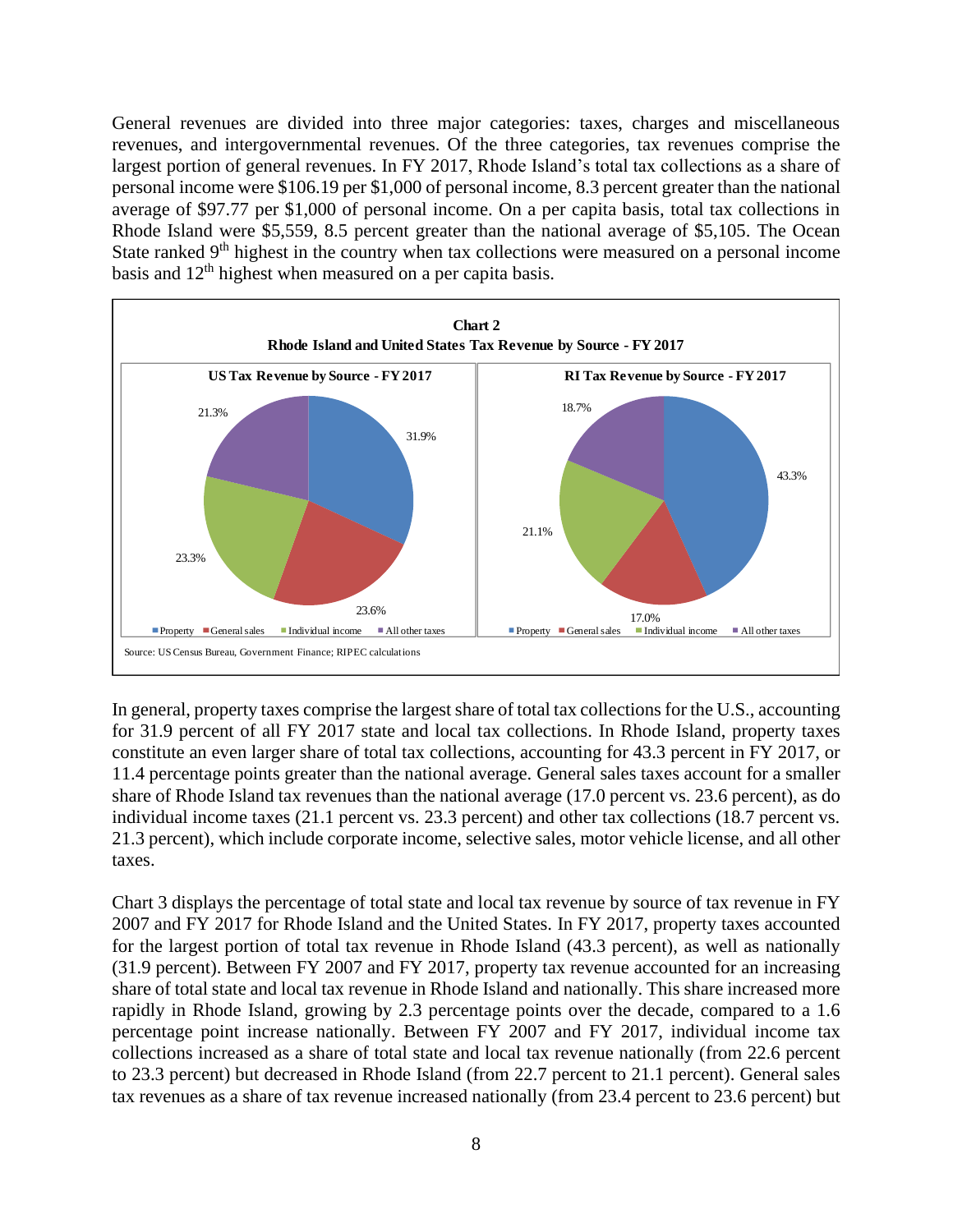decreased in Rhode Island (from 18.3 percent to 17.0 percent). Finally, all other sales taxes increased from FY 2007 to FY 2017 in Rhode Island (from 18.0 percent to 18.7 percent) while the share of tax revenue derived from all other taxes decreased nationally (from 23.7 percent to 21.3 percent).



## *Tax Collections per \$1,000 of Personal Income*

As a share of personal income, total FY 2017 tax collections across the New England states ranged from 41<sup>st</sup> highest in the country in New Hampshire to 4<sup>th</sup> highest in Vermont. Rhode Island's total tax collections of \$106.19 per \$1,000 of personal income were 9<sup>th</sup> highest in the country and 3<sup>rd</sup> highest in the New England region, after Vermont and Maine. Of the six New England states, only New Hampshire and Massachusetts had total tax collections below the national average. Between FY 2007 and FY 2017, taxes as a share of personal income declined in all New England states except for New Hampshire and Connecticut. In Rhode Island, taxes as a share of personal income declined by 3.7 percent, in Maine by 6.2 percent, in Vermont by 3.7 percent, and in Massachusetts by 3.2 percent. Meanwhile, tax collection per \$1,000 of personal income increased in New Hampshire by 3.6 percent and in Connecticut by 0.1 percent. Rhode Island's decrease in total tax revenues as a share of personal income inversely impacted the Ocean State's national rankings, which moved from  $13<sup>th</sup>$  highest in FY 2007 to 9<sup>th</sup> highest in FY 2017.

FY 2017 individual income tax collections per \$1,000 of personal income were higher than the national average in four New England states—Connecticut, Maine, Massachusetts, and Vermont—and lower than the national average in New Hampshire and Rhode Island. The Ocean State's individual income tax collections of \$22.39 per \$1,000 of personal income were slightly below the national average of \$22.76 per \$1,000 of personal income. Between FY 2007 and FY 2017, individual income tax collections as a share of personal income decreased by 10.5 percent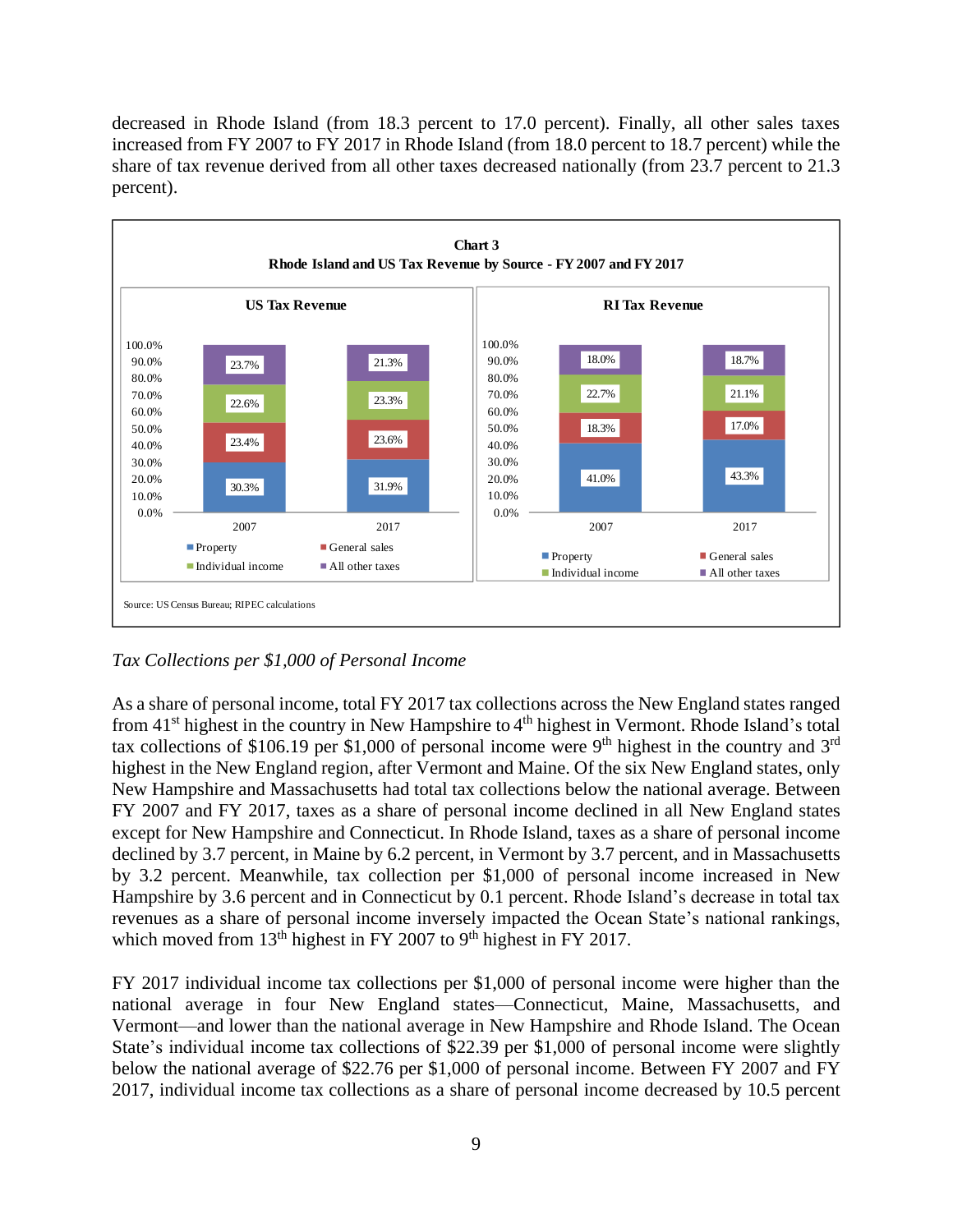in the Ocean State, compared to a decrease of 5.9 percent nationally. Rhode Island's ranking in this category moved from  $25<sup>th</sup>$  highest nationally in FY 2007 to  $27<sup>th</sup>$  highest in FY 2017.

All six New England states relied more heavily on property taxes to support state and local government than the national average. Every New England state but Massachusetts ranked in the top ten in property tax collections as a share of personal income in both FY 2007 and FY 2017.

|           |               | <b>Total State and Local Government</b><br>Per \$1,000 of Personal Income | <b>Tax Collections</b> |              |        |                |           |               | <b>Total State and Local Government</b><br><b>Individual Income Tax Collections</b><br>Per \$1,000 of Personal Income |             |                    |                          |                |
|-----------|---------------|---------------------------------------------------------------------------|------------------------|--------------|--------|----------------|-----------|---------------|-----------------------------------------------------------------------------------------------------------------------|-------------|--------------------|--------------------------|----------------|
|           |               | 2017                                                                      | Rank                   |              | 2007   | Rank           |           |               | 2017                                                                                                                  | <b>Rank</b> |                    | 2007                     | Rank           |
| US        | $\mathsf{\$}$ | 97.77                                                                     |                        | $\mathbb{S}$ | 106.94 |                | <b>US</b> | \$            | 22.76                                                                                                                 |             | $\mathbf{\hat{S}}$ | 24.19                    |                |
| CT        | \$            | 105.77                                                                    | 10                     | \$           | 105.65 | 21             | CT        | \$            | 30.84                                                                                                                 | 8           | \$                 | 31.04                    | 9              |
| <b>ME</b> |               | 113.86                                                                    | 5                      |              | 121.38 | 5              | <b>ME</b> |               | 24.69                                                                                                                 | 19          |                    | 31.03                    | 10             |
| <b>MA</b> |               | 96.20                                                                     | 25                     |              | 99.39  | 35             | <b>MA</b> |               | 31.44                                                                                                                 | 7           |                    | 35.28                    | $\overline{4}$ |
| <b>NH</b> |               | 83.82                                                                     | 41                     |              | 80.88  | 49             | <b>NH</b> |               | 0.83                                                                                                                  | 42          |                    | 1.83                     | 42             |
| RI        |               | 106.19                                                                    | 9                      |              | 110.30 | 13             | RI        |               | 22.39                                                                                                                 | 27          |                    | 25.02                    | 25             |
| VT        |               | 116.29                                                                    | 4                      |              | 120.78 | 6              | VT        |               | 22.91                                                                                                                 | 26          |                    | 23.90                    | 30             |
|           |               | <b>Total State and Local Government</b>                                   |                        |              |        |                |           |               | <b>Total State and Local Government</b>                                                                               |             |                    |                          |                |
|           |               | <b>Property Tax Collections</b>                                           |                        |              |        |                |           |               | <b>General Sales Tax Collections</b>                                                                                  |             |                    |                          |                |
|           |               | Per \$1,000 of Personal Income                                            |                        |              |        |                |           |               | Per \$1,000 of Personal Income                                                                                        |             |                    |                          |                |
|           |               | 2017                                                                      | Rank                   |              | 2007   | Rank           |           |               | 2017                                                                                                                  | <b>Rank</b> |                    | 2007                     | <b>Rank</b>    |
| <b>US</b> | \$            | 31.17                                                                     |                        | \$           | 32.40  |                | <b>US</b> | \$            | 23.05                                                                                                                 |             | \$                 | 25.05                    |                |
| CT        | \$            | 41.82                                                                     | 7                      | \$           | 39.77  | 9              | CT        | $\mathcal{S}$ | 16.42                                                                                                                 | 41          | \$                 | 14.85                    | 41             |
| <b>ME</b> |               | 45.91                                                                     | 5                      |              | 43.60  | 6              | <b>ME</b> |               | 23.19                                                                                                                 | 24          |                    | 22.27                    | 31             |
| MA        |               | 35.67                                                                     | 13                     |              | 34.16  | 16             | <b>MA</b> |               | 13.33                                                                                                                 | 42          |                    | 12.61                    | 45             |
| <b>NH</b> |               | 56.64                                                                     | $\mathbf{1}$           |              | 49.65  | $\mathfrak{2}$ | <b>NH</b> |               | $\sim$                                                                                                                | 47          |                    | $\overline{\phantom{0}}$ | 47             |
| RI        |               | 45.95                                                                     | 4                      |              | 45.25  | 5              | RI        |               | 18.01                                                                                                                 | 38          |                    | 20.18                    | 37             |
| VT        |               | 51.36                                                                     | $\overline{c}$         |              | 50.94  | $\mathbf{1}$   | <b>VT</b> |               | 12.06                                                                                                                 | 44          |                    | 13.98                    | 42             |

Rhode Island's FY 2017 property tax collections of \$45.95 per \$1,000 of personal income were 38.3 percent higher than the national average of \$31.17. New Hampshire's collections were the highest in the country at \$56.64 per \$1,000 of personal income, 58.0 percent higher than the national average. Vermont followed closely behind New Hampshire at \$51.36 per \$1,000 of personal income, 48.9 percent higher than the national average and  $2<sup>nd</sup>$  highest in the country.

Between FY 2007 and FY 2017, property tax collections increased in New England but decreased nationally. In Rhode Island, property taxes as a share of personal income increased by 1.6 percent between FY 2007 and FY 2017. Constituting the  $2<sup>nd</sup>$  slowest increase in the region, the rate of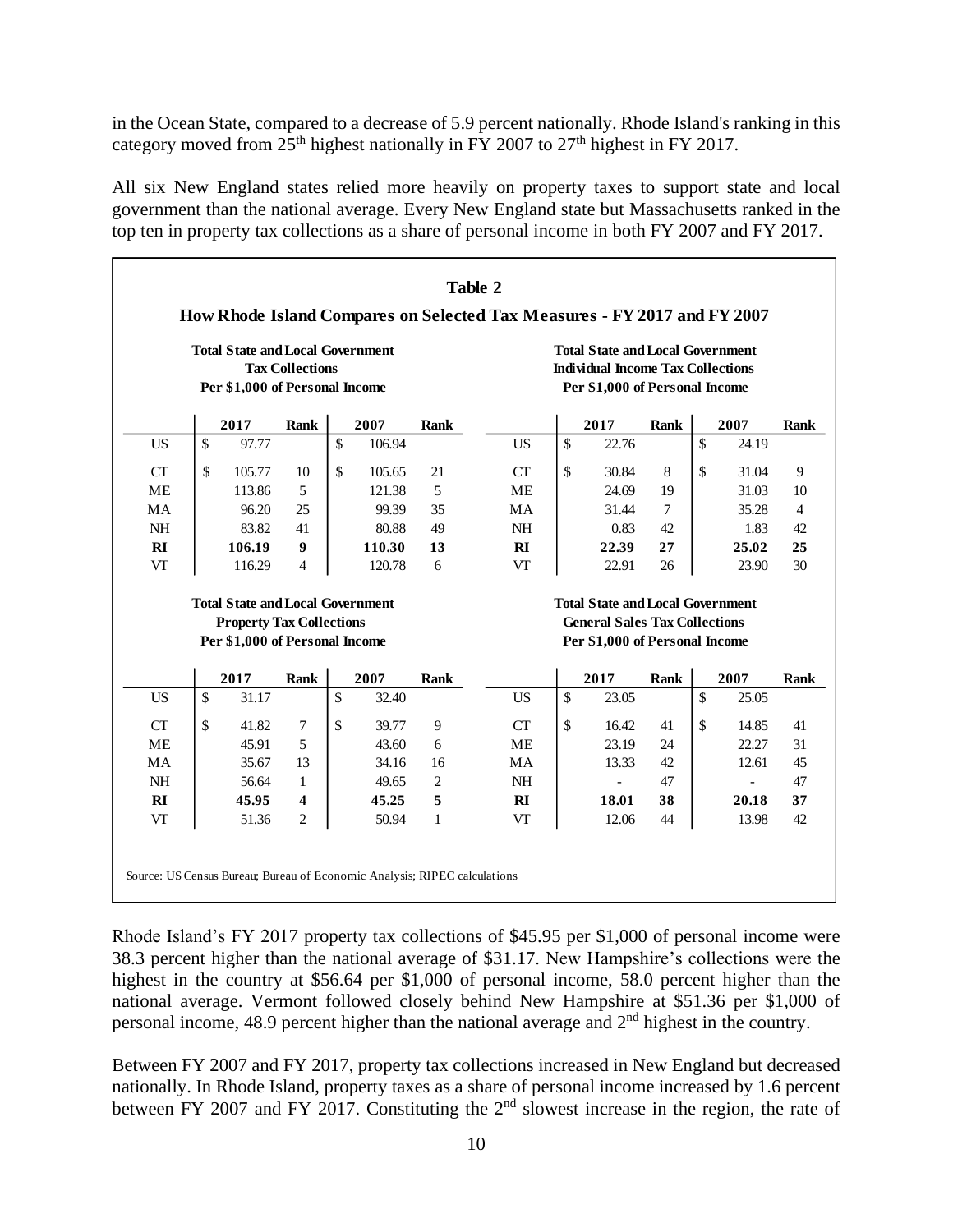Rhode Island's property tax collections increase was exceeded by Connecticut (5.2 percent increase), Maine (5.3 percent increase), Massachusetts (4.4 percent increase), and New Hampshire (14.1 percent increase). Only Vermont had a slower rate of increase (0.8 percent). Nationally, property tax collections declined as a share of personal income by 3.8 percent over the ten-year period.

In contrast to property tax, general sales tax collections per \$1,000 of personal income in every New England state but Maine were lower than sales tax collections nationally in FY 2017. Due to the absence of a sales tax, New Hampshire's general sales tax collections were the lowest of the New England states. Rhode Island's general sales tax collections of \$18.01 per \$1,000 of personal income were 24.6 percent lower than the national average of \$23.05. Between FY 2007 and FY 2017, Rhode Island's sales tax collections decreased by 10.8 percent as a portion of personal income. General sales tax collections also declined nationally (by 7.9 percent) and in Vermont (by 13.7 percent), while general sales tax collections increased in Massachusetts (by 5.7 percent), Maine (by 4.1 percent), and Connecticut (by 10.6 percent).

#### *Tax Collections Per Capita*

On a per capita basis, total state and local government tax collections ranked in the top half of the nation in every New England state during FY 2017. Moreover, between FY 2007 and FY 2017, total state and local tax collections per capita grew at a faster rate than the national average in every New England state. Rhode Island's total tax collections of \$5,559 per capita ranked the state 12<sup>th</sup> highest in the country and 4<sup>th</sup> highest in New England. Rhode Island's per capita tax collections increased by 23.5 percent between FY 2007 and FY 2017, compared to an 18.7 percent increase nationally.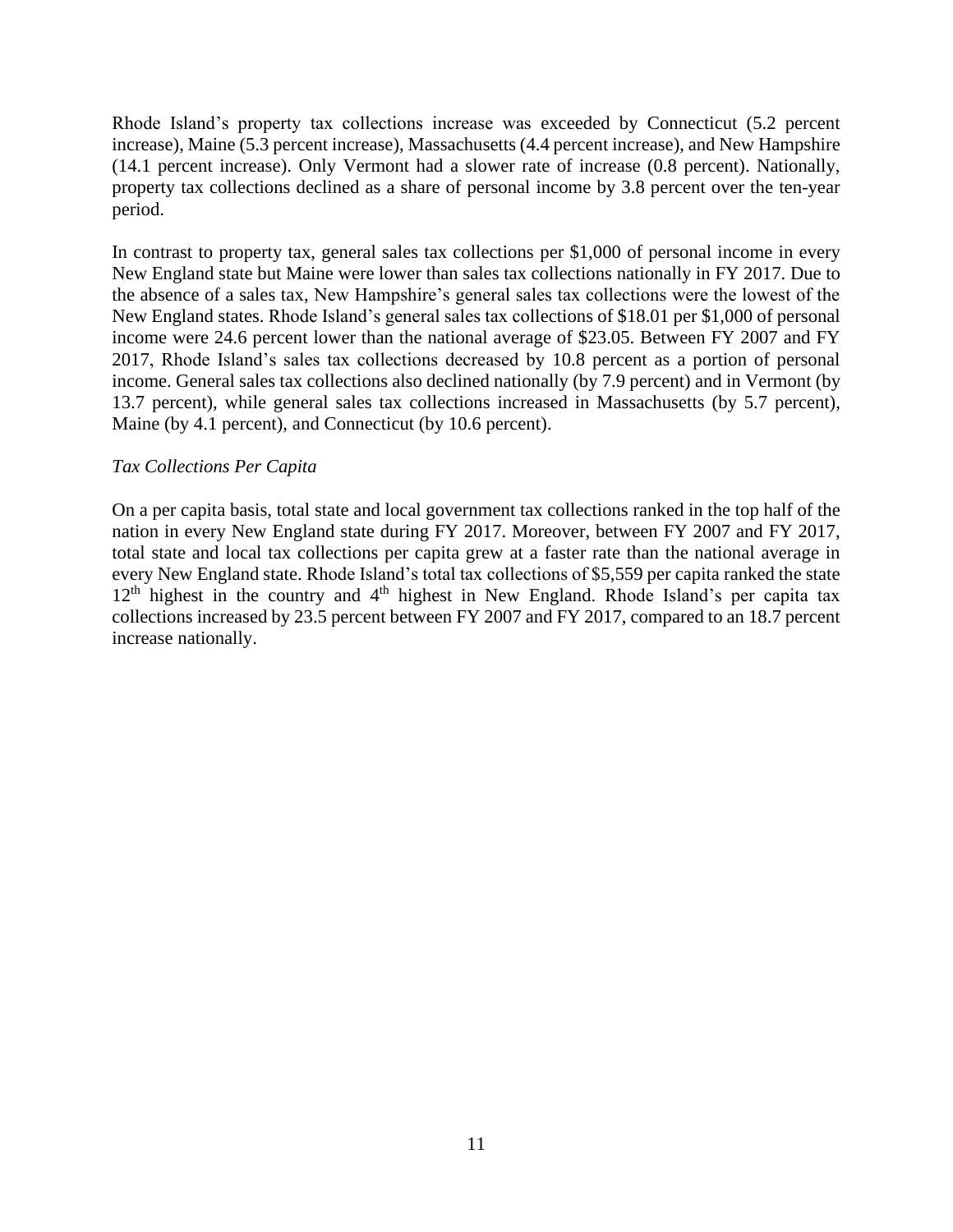|           |                    | <b>Total State and Local Government</b> | <b>Tax Collections</b><br>Per Capita |             |                |           |                    | <b>Total State and Local Government</b><br><b>Individual Income Tax Collections</b> | Per Capita |                          |                |
|-----------|--------------------|-----------------------------------------|--------------------------------------|-------------|----------------|-----------|--------------------|-------------------------------------------------------------------------------------|------------|--------------------------|----------------|
|           |                    | 2017                                    | Rank                                 | 2007        | <b>Rank</b>    |           |                    | 2017                                                                                | Rank       | 2007                     | Rank           |
| <b>US</b> | $\mathbf{\hat{S}}$ | 5.105                                   |                                      | \$<br>4.302 |                | <b>US</b> | $\mathsf{\$}$      | 1.189                                                                               |            | \$<br>973                |                |
| CT        | \$                 | 7.628                                   | 2                                    | \$<br>6.130 | $\overline{4}$ | <b>CT</b> | \$                 | 2.224                                                                               | 3          | \$<br>1.801              | 3              |
| <b>ME</b> |                    | 5.317                                   | 14                                   | 4.343       | 14             | <b>ME</b> |                    | 1.153                                                                               | 23         | 1.110                    | 15             |
| MA        |                    | 6,600                                   | 6                                    | 5,010       | $\tau$         | MA        |                    | 2.157                                                                               | $\Delta$   | 1,778                    | $\overline{4}$ |
| <b>NH</b> |                    | 4,922                                   | 20                                   | 3,624       | 33             | NH        |                    | 49                                                                                  | 42         | 82                       | 42             |
| RI        |                    | 5,559                                   | 12                                   | 4,503       | 12             | RI        |                    | 1.172                                                                               | 21         | 1.021                    | 17             |
| <b>VT</b> |                    | 6,053                                   | 10                                   | 4,716       | 9              | <b>VT</b> |                    | 1.192                                                                               | 18         | 933                      | 24             |
|           |                    | <b>Total State and Local Government</b> |                                      |             |                |           |                    | <b>Total State and Local Government</b>                                             |            |                          |                |
|           |                    | <b>Property Tax Collections</b>         |                                      |             |                |           |                    | <b>General Sales Tax Collections</b>                                                |            |                          |                |
|           |                    |                                         | Per Capita                           |             |                |           |                    |                                                                                     | Per Capita |                          |                |
|           |                    | 2017                                    | Rank                                 | 2007        | <b>Rank</b>    |           |                    | 2017                                                                                | Rank       | 2007                     | Rank           |
| <b>US</b> | \$                 | 1.628                                   |                                      | \$<br>1.303 |                | <b>US</b> | $\mathsf{\$}$      | 1.204                                                                               |            | \$<br>1.007              |                |
| CT        | \$                 | 3,016                                   | 3                                    | \$<br>2,307 | 2              | CT        | $\mathbf{\hat{S}}$ | 1,184                                                                               | 19         | \$<br>862                | 28             |
| <b>ME</b> |                    | 2.144                                   | 9                                    | 1.560       | 10             | ME        |                    | 1.083                                                                               | 28         | 797                      | 34             |
|           |                    | 2,447                                   | 6                                    | 1.722       | 8              | MA        |                    | 914                                                                                 | 37         | 636                      | 41             |
| MA        |                    | 3.326                                   | $\mathbf{1}$                         | 2.225       | $\overline{4}$ | <b>NH</b> |                    |                                                                                     | 47         | $\overline{\phantom{0}}$ | 47             |
| <b>NH</b> |                    | 2,406                                   | 7                                    | 1,847       | 7              | RI        |                    | 943                                                                                 | 35         | 824                      | 31             |
| RI        |                    |                                         |                                      |             |                |           |                    |                                                                                     |            |                          |                |

Among the New England states, per capita individual income tax collections were greater than the national average in Connecticut (3<sup>rd</sup> highest) and Massachusetts (4<sup>th</sup> highest). Rhode Island's individual income tax collections of \$1,172 per capita were slightly below the national average of \$1,189 per capita, ranking  $21<sup>st</sup>$  highest in the country. Rhode Island's per capita individual income tax collections increased at a slower pace than the national average between FY 2007 and FY 2017, along with Maine, Massachusetts, and New Hampshire (which does not have a broad-based personal income tax). During this period, Rhode Island's per capita individual income tax collections increased by 14.8 percent, compared to an increase of 22.2 percent nationally. The Ocean State's relatively slow growth in individual income tax revenues per capita contributed to movement in the state's national ranking; Rhode Island moved from 17<sup>th</sup> highest in FY 2007 to  $21<sup>st</sup>$  highest in FY 2017.

Across New England, per capita property taxes are typically higher than the national average; all six states in the region ranked among the top ten nationally in FY 2007 and in FY 2017. Rhode Island collected \$2,406 per capita in property taxes in FY 2017, exceeding the national average of \$1,628 by 38.6 percent and ranking the state  $7<sup>th</sup>$  highest nationally but  $2<sup>nd</sup>$  lowest regionally. New Hampshire's per capita property tax revenues totaled \$3,326 in FY 2017, the highest in both New England and the U.S., and 68.6 percent higher than the national average. Between FY 2007 and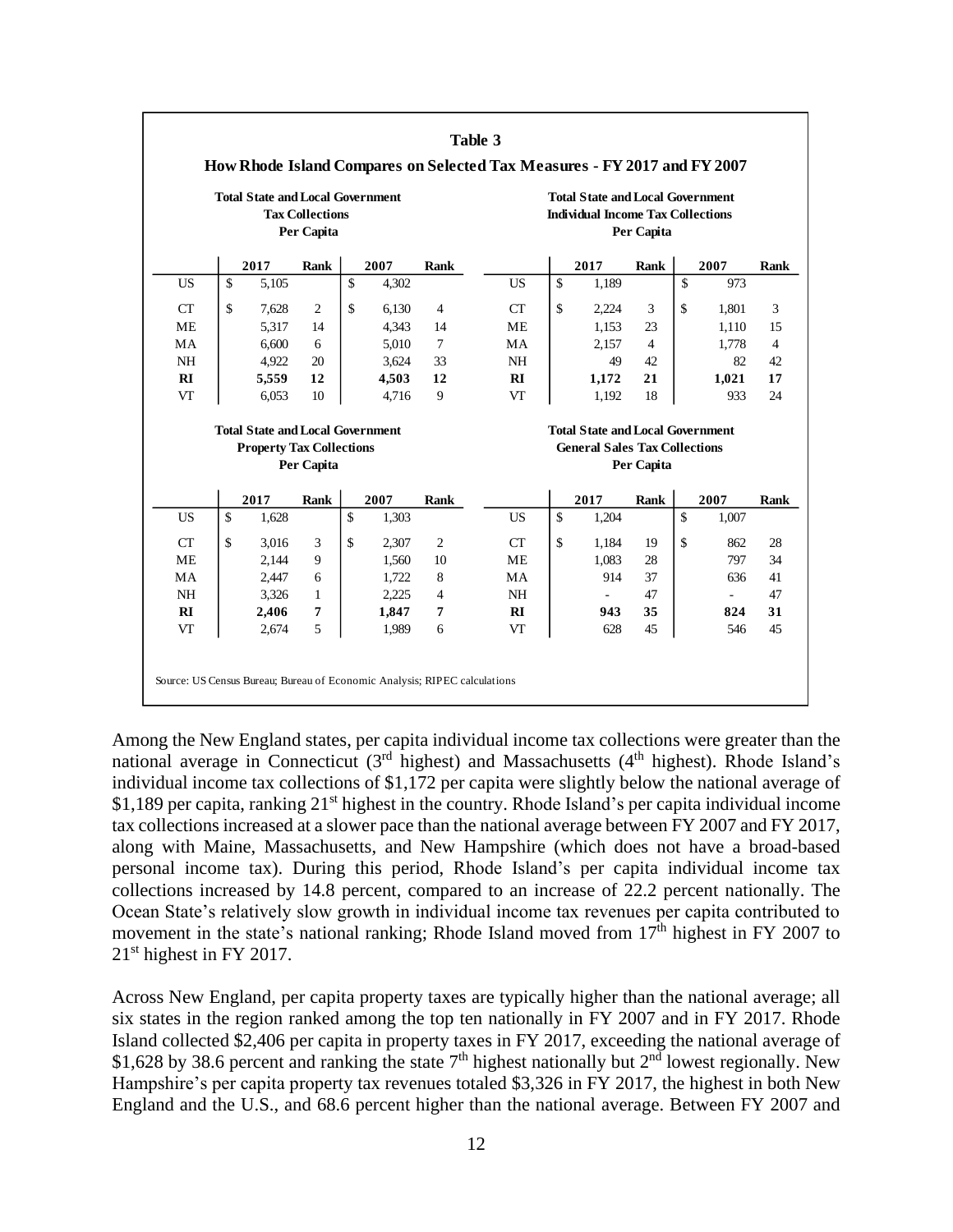FY 2017, Rhode Island's per capita property tax collections increased by 30.2 percent, which was higher than the national growth rate of 24.9 percent but was the lowest rate of increase in New England (closely followed by Connecticut, which increased by 30.7 percent).

Measured on a per capita basis, general sales tax collections were below the national average in every New England state in FY 2017. Rhode Island's general sales tax collections of \$943 per capita were 24.3 percent below the national average of \$1,204 per capita but were the  $3<sup>rd</sup>$  highest in the region (behind Connecticut at \$1,184 per capita and Maine at \$1,083). Since FY 2007, general sales tax collections in the Ocean State have increased by 14.4 percent, compared to an increase of 19.5 percent in the national average. Among the New England states, Rhode Island experienced the lowest growth in per capita general sales tax revenues (except New Hampshire, which does not have a sales tax) while Massachusetts experienced the highest rate of growth, increasing by 43.8 percent over the decade. The relatively slow growth rate in per capita general sales tax collections in Rhode Island contributed to movement in the Ocean State's national ranking, going from 31<sup>st</sup> highest in FY 2007 to 35<sup>th</sup> highest in FY 2017.

#### *Non-Tax General Revenues*

In addition to taxes, general revenues are composed of three additional Census Bureau categories: intergovernmental revenues, current charges, and miscellaneous revenues. The extent to which governments rely on these sources of revenue varies across the country.

Current charges are funds received by governments from the public in exchange for the performance of certain services or commodities (other than liquor stores, insurance trusts, and utilities). Examples of charges included in this category are higher education charges, such as tuition and bookstore receipts, elementary and secondary school lunch and milk sales, highway toll revenues, and publicly operated air and sea transportation facilities. Miscellaneous revenue is a catchall term for revenues that do not fit into the taxes, intergovernmental, or charges categories, and include interest and dividend income, property sales, and royalties. Table 4 shows charges and miscellaneous revenue, as well as intergovernmental revenue, on personal income and per capita bases for the six New England states and nationally in FY 2007 and FY 2017.

In general, the New England states rely less on charges and miscellaneous revenues than other states. In both FY 2007 and FY 2017, each of the New England states ranked in the lower half of the country for revenues generated through charges and miscellaneous revenues on a personal income basis. In FY 2017, Rhode Island was closest to the national average for charges and miscellaneous revenues on a personal income basis among the New England states, but Massachusetts was closer to the national average on a per capita basis. Rhode Island's charges and miscellaneous revenue collections of \$41.27 per \$1,000 of personal income ranked 34<sup>th</sup> highest in the nation and highest in New England in FY 2017. When measured on a per capita basis, charges and miscellaneous general revenues generated \$2,161 in Rhode Island in FY 2017, the 34<sup>th</sup> highest level of collections in the nation and the 2nd highest in New England.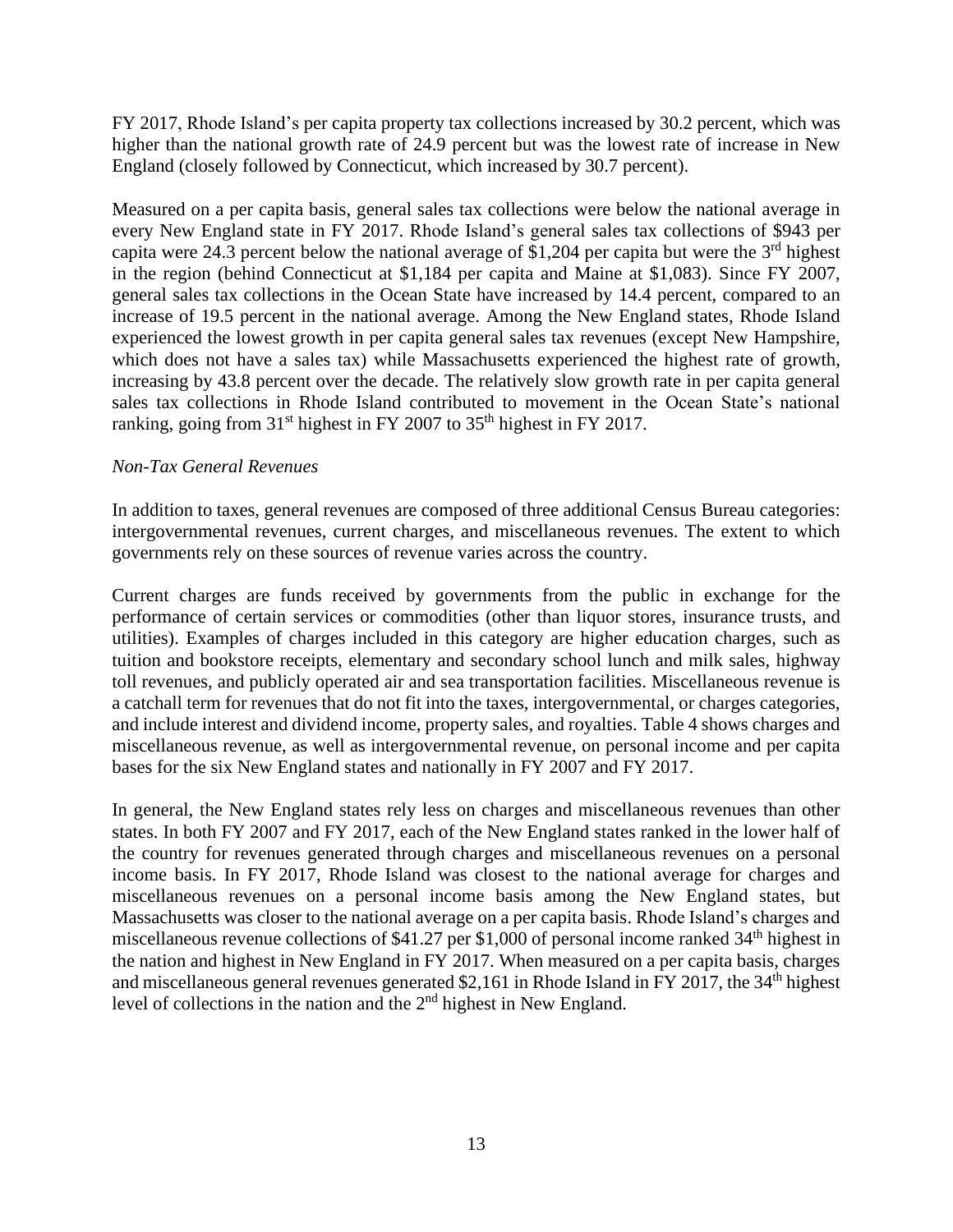| Per \$1,000 of Personal Income |    |       |                          |    |       |             |               |       |                   |             |             |
|--------------------------------|----|-------|--------------------------|----|-------|-------------|---------------|-------|-------------------|-------------|-------------|
|                                |    |       | <b>Charges and Misc.</b> |    |       |             |               |       | Intergovernmental |             |             |
|                                |    | 2017  | <b>Rank</b>              |    | 2007  | <b>Rank</b> |               | 2017  | Rank              | 2007        | <b>Rank</b> |
| <b>US</b>                      | \$ | 44.79 |                          | \$ | 48.51 |             | \$            | 41.95 |                   | \$<br>38.74 |             |
| CT                             | \$ | 21.30 | 50                       | \$ | 23.01 | 50          | \$            | 31.38 | 45                | \$<br>22.34 | 49          |
| <b>ME</b>                      |    | 33.66 | 44                       |    | 40.23 | 44          |               | 49.16 | 19                | 53.26       | 10          |
| MA                             |    | 32.61 | 45                       |    | 37.07 | 46          |               | 36.66 | 37                | 34.74       | 36          |
| $\rm NH$                       |    | 32.05 | 47                       |    | 36.12 | 47          |               | 30.88 | 48                | 28.70       | 45          |
| R1                             |    | 41.27 | 34                       |    | 44.96 | 38          |               | 47.42 | 21                | 48.16       | 14          |
| VT                             |    | 38.26 | 40                       |    | 45.60 | 35          |               | 63.42 | 8                 | 58.89       | 8           |
|                                |    |       |                          |    |       | Per Capita  |               |       |                   |             |             |
|                                |    |       | <b>Charges and Misc.</b> |    |       |             |               |       | Intergovernmental |             |             |
|                                |    | 2017  | <b>Rank</b>              |    | 2007  | <b>Rank</b> |               | 2017  | Rank              | 2007        | <b>Rank</b> |
| US                             | \$ | 2,339 |                          | \$ | 1,951 |             | \$            | 2,191 |                   | \$<br>1,558 |             |
| CT                             | \$ | 1,536 | 50                       | \$ | 1,335 | 50          | $\mathcal{S}$ | 2,263 | 24                | \$<br>1,296 | 43          |
| <b>ME</b>                      |    | 1,572 | 48                       |    | 1,440 | 48          |               | 2,296 | 20                | 1,906       | 11          |
| MA                             |    | 2,237 | 26                       |    | 1,869 | 26          |               | 2,515 | 17                | 1,751       | 14          |
| <b>NH</b>                      |    | 1,882 | 38                       |    | 1,619 | 43          |               | 1,813 | 37                | 1,286       | 44          |
| $\mathbf{R}$                   |    | 2,161 | 34                       |    | 1,835 | 28          |               | 2,482 | 18                | 1,966       | 10          |
| VT                             |    | 1,991 | 40                       |    | 1,780 | 34          |               | 3,301 | 5                 | 2,299       | 5           |

Intergovernmental revenues include federal and state grants (e.g. general support, health, and education grants), but exclude state-to-state payments from intergovernmental transactions. Among the New England states, Maine, Rhode Island, and Vermont each had intergovernmental receipts that were higher than the national average when measured as a share of personal income in both FY 2007 and FY 2017. On a per capita basis, every New England state but New Hampshire had higher levels of intergovernmental revenues compared to the national average in FY 2017. Rhode Island's FY 2017 per capita intergovernmental collections exceeded the national average by \$292, or 12.5 percent. In FY 2007, four New England states (Maine, Massachusetts, Rhode Island, and Vermont) had per capita intergovernmental revenues that exceeded the national average.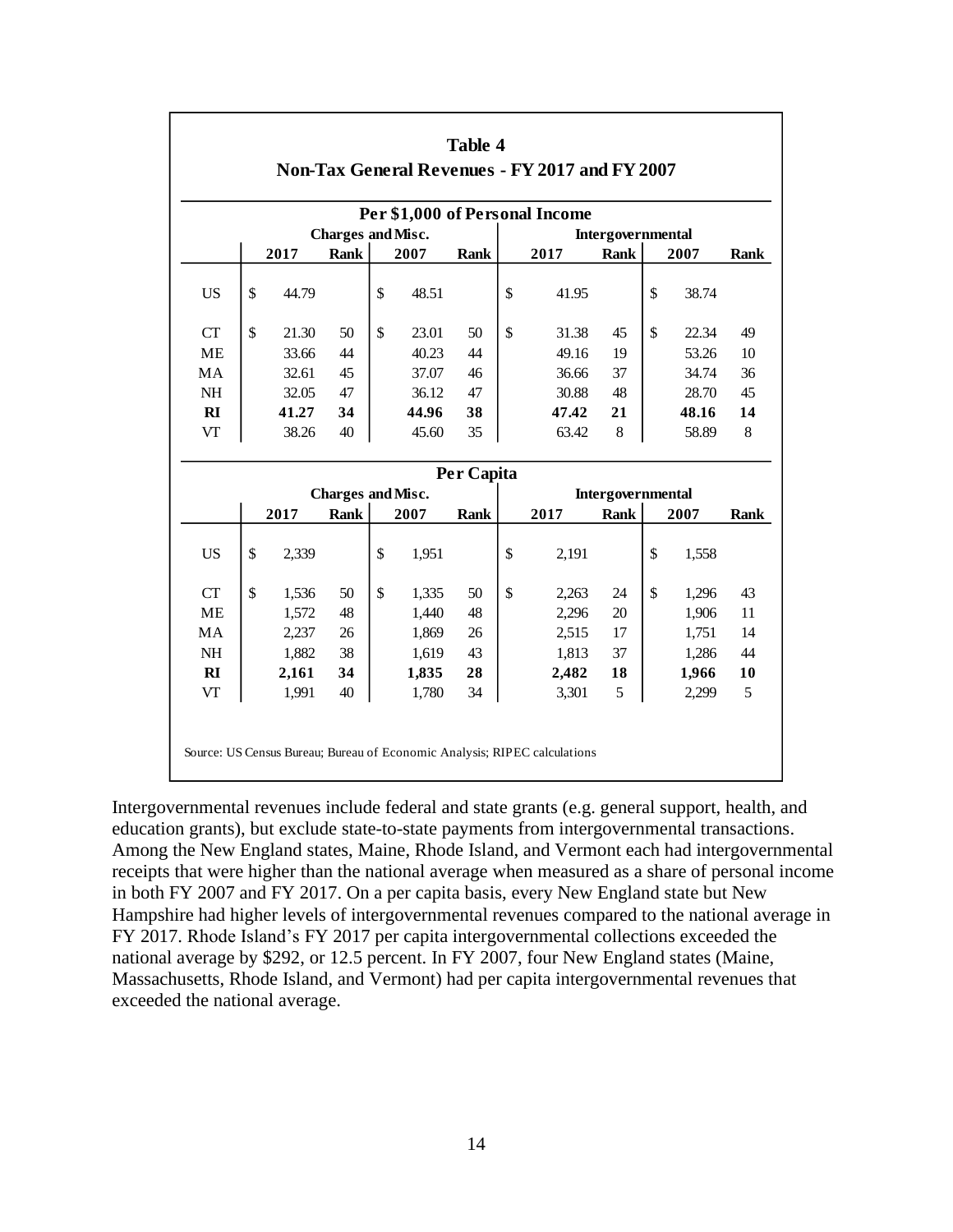#### *Other Revenues*

The Census Bureau categorizes government revenues into four categories: general government (all revenue sources not described by the following three categories); utilities (water, gas and electric power, and public mass transit owned and operated by a government or with government oversight); liquor stores (state- or locally-owned and operated by governments); and social insurance trusts (social insurance operations for which a government maintains accounting trust funds separate from other funds or financial activities of the government; the system must also provide a social purpose, including public employee retirement systems, unemployment compensation, state workers' compensation systems, and disability insurance trusts). Revenues from the three non-general revenue categories are subsequently classified separately in Census Bureau data. Table 5 outlines the amount of other revenues generated by the New England states and the United States on per capita and personal income bases.

|                                                                                                                                      |                                          |    | <b>Other Revenues*</b><br>FY 2017 and 2007 |    |               |    |               |  |  |  |
|--------------------------------------------------------------------------------------------------------------------------------------|------------------------------------------|----|--------------------------------------------|----|---------------|----|---------------|--|--|--|
|                                                                                                                                      | Per \$1,000 of<br><b>Personal Income</b> |    |                                            |    | Per Capita    |    |               |  |  |  |
|                                                                                                                                      | FY 2017 FY 2007                          |    |                                            |    | <b>FY2017</b> |    | <b>FY2007</b> |  |  |  |
| US.                                                                                                                                  | \$<br>48.80                              | \$ | 61.44                                      |    | 2,548         | \$ | 2,472         |  |  |  |
| CT                                                                                                                                   | 33.68                                    | \$ | 31.91                                      | \$ | 2,429         | \$ | 1,851         |  |  |  |
| МE                                                                                                                                   | 35.35                                    |    | 44.70                                      |    | 1,651         |    | 1,599         |  |  |  |
| MA.                                                                                                                                  | 38.30                                    |    | 47.86                                      |    | 2,627         |    | 2,412         |  |  |  |
| NH.                                                                                                                                  | 31.40                                    |    | 31.35                                      |    | 1,844         |    | 1,405         |  |  |  |
| RI                                                                                                                                   | 37.02                                    |    | 56.50                                      |    | 1,938         |    | 2,306         |  |  |  |
| VT                                                                                                                                   | 35.41                                    |    | 36.69                                      |    | 1,843         |    | 1,432         |  |  |  |
| * Liquor store, utility and insurance trust revenues<br>Source: US Census Bureau; Bureau of Economic Analysis; RIPEC<br>calculations |                                          |    |                                            |    |               |    |               |  |  |  |

In Rhode Island and nationally, social insurance trusts constitute the largest share of the three nongeneral revenue categories. Nationally, total other revenues were higher per capita in FY 2017 than in FY 2007 but lower on a personal income basis. In Rhode Island, total other revenues were lower both on a per capita and per \$1,000 basis in FY 2017 than in FY 2007.

#### *Revenue Changes Between FY 2013 and FY 2017*

Table 6 provides annual per capita revenue collections for Rhode Island and the country for the FY 2013-2017 period. As this table demonstrates, total revenues have increased both locally and nationally. Between FY 2013 and FY 2017, Rhode Island collections increased by 6.6 percent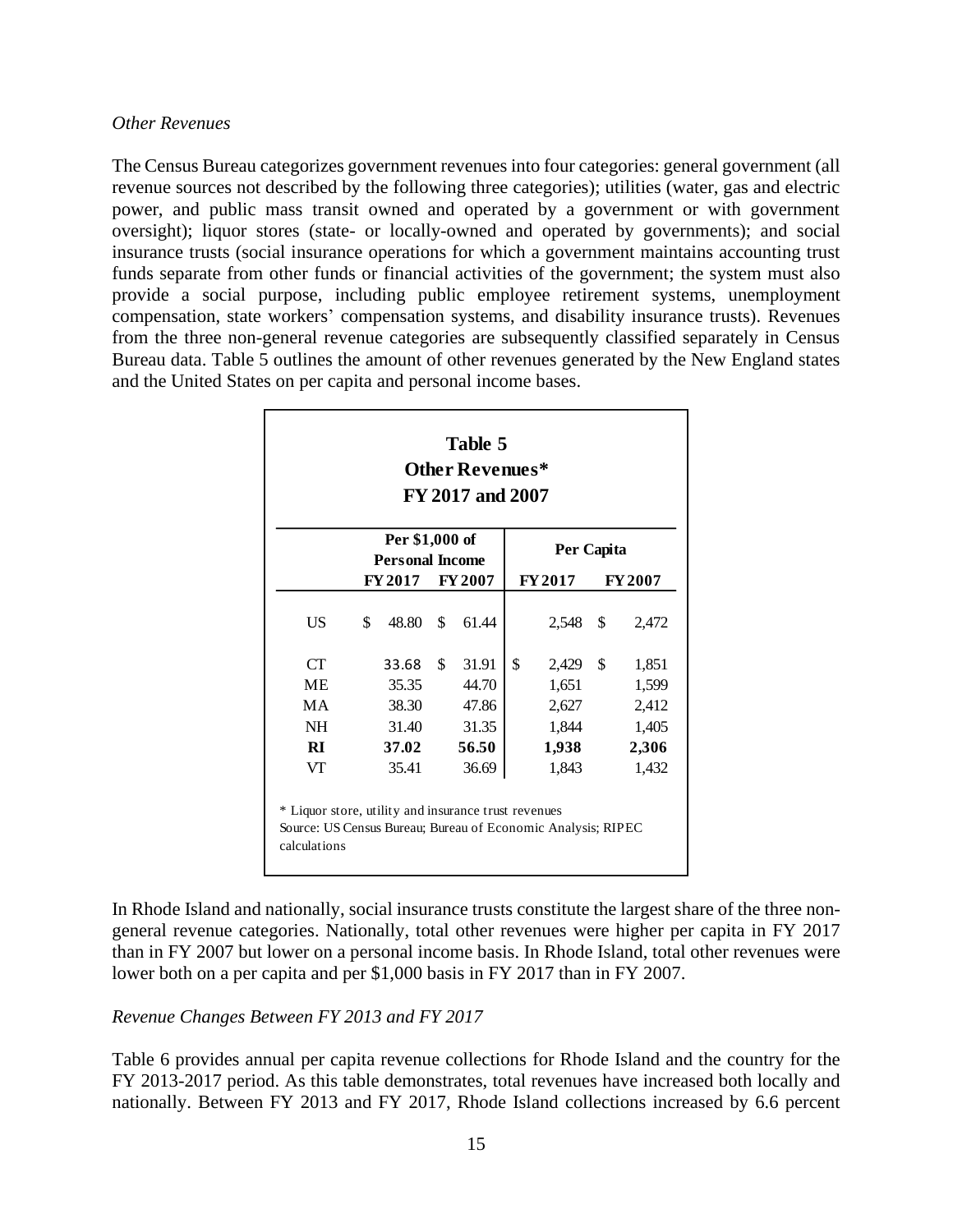(from \$11,386 to \$12,140 per capita) and national collections increased by 12.6 percent (from \$10,824 to \$12,183 per capita). As a result of faster national growth in per capita revenues, FY 2017 is the first time in five years that Rhode Island's per capita total revenue dipped below the national average (\$12,183 nationally vs. \$12,140 in Rhode Island).

|                                                                                                                                   |     |          |     |          |     |                      |     | Table 6    |               | <b>State and Local Revenues Per Capita</b><br>United States and Rhode Island, FY 2013-2017 |    |                      |    |          |     |                      |     |          |     |          |
|-----------------------------------------------------------------------------------------------------------------------------------|-----|----------|-----|----------|-----|----------------------|-----|------------|---------------|--------------------------------------------------------------------------------------------|----|----------------------|----|----------|-----|----------------------|-----|----------|-----|----------|
|                                                                                                                                   |     |          |     |          |     | <b>US Per Capita</b> |     |            |               |                                                                                            |    |                      |    |          |     | <b>RI</b> Per Capita |     |          |     |          |
|                                                                                                                                   |     | 2013     |     | 2014     |     | 2015                 |     | 2016       |               | 2017                                                                                       |    | 2013                 |    | 2014     |     | 2015                 |     | 2016     |     | 2017     |
| <b>Tax Revenues</b>                                                                                                               |     |          |     |          |     |                      |     |            |               |                                                                                            |    |                      |    |          |     |                      |     |          |     |          |
| Property                                                                                                                          | \$. | 1,444    | \$  | 1,472    | -\$ | 1,521                | \$. | $1,558$ \$ |               | 1,628                                                                                      | -S | 2,274                | S  | 2,307    | \$. | 2,339                | \$  | 2,416    | \$  | 2,406    |
| Individual Income                                                                                                                 |     | 1,079    |     | 1,080    |     | 1.156                |     | 1,165      |               | 1,189                                                                                      |    | 1.033                |    | 1,052    |     | 1,151                | \$  | 1,169    | \$  | 1,172    |
| <b>General Sales</b>                                                                                                              |     | 1.067    |     | 1.110    |     | 1.157                |     | 1,167      |               | 1,204                                                                                      |    | 836                  |    | 859      |     | 909                  | \$  | 921      | \$  | 943      |
| <b>Other Taxes</b>                                                                                                                |     | 1.047    |     | 1,065    |     | 1.078                |     | 1,062      |               | 1,085                                                                                      |    | 968                  |    | 962      |     | 1,023                | \$. | 1,058    | \$. | 1,039    |
| <b>Total State and Local Taxes</b>                                                                                                | \$  | 4,636    | \$. | 4,728    | -\$ | 4,913                | \$  | 4,951      | - \$          | 5,105                                                                                      | -S | 5,110                | \$ | 5,180    | \$  | 5,422                | \$  | 5,565    | \$  | 5,559    |
| Charges and Misc Revenues                                                                                                         |     | 2,051    |     | 2.109    |     | 2.179                |     | 2,224      |               | 2,339                                                                                      |    | 2,046                |    | 2,058    |     | 2,132                |     | 2,096    | \$  | 2,161    |
| Intergovernmental Revenues                                                                                                        |     | 1,859    |     | 1.907    |     | 2.065                |     | 2,136      |               | 2,191                                                                                      |    | 2,378                |    | 2,491    |     | 2,430                |     | 2,502    | \$  | 2,482    |
| <b>Total General Revenues</b>                                                                                                     | \$. | 8,547    | \$  | 8,744    | -\$ | 9,157                | S.  | 9,311      | <sup>\$</sup> | 9,635                                                                                      | -S | 9,534                | \$ | 9,730    | \$. | 9,983                | \$. | 10,163   | \$  | 10,202   |
| Non General Revenues*                                                                                                             |     | 2,277    |     | 2.809    |     | 1.565                |     | 1,218      |               | 2,548                                                                                      |    | 1,852                |    | 2,109    |     | 1,136                |     | 986      |     | 1,938    |
| <b>Total Revenues</b>                                                                                                             |     | \$10,824 |     | \$11,554 |     | \$10,722             |     | \$10,529   | S             |                                                                                            |    | $12,183$ \ \$ 11,386 |    | \$11,839 |     | \$11,120             |     | \$11,149 |     | \$12,140 |
| * Insurance trust, utility, and liquor store revenue<br>Source: US Census Bureau; Bureau of Economic Analysis; RIPEC calculations |     |          |     |          |     |                      |     |            |               |                                                                                            |    |                      |    |          |     |                      |     |          |     |          |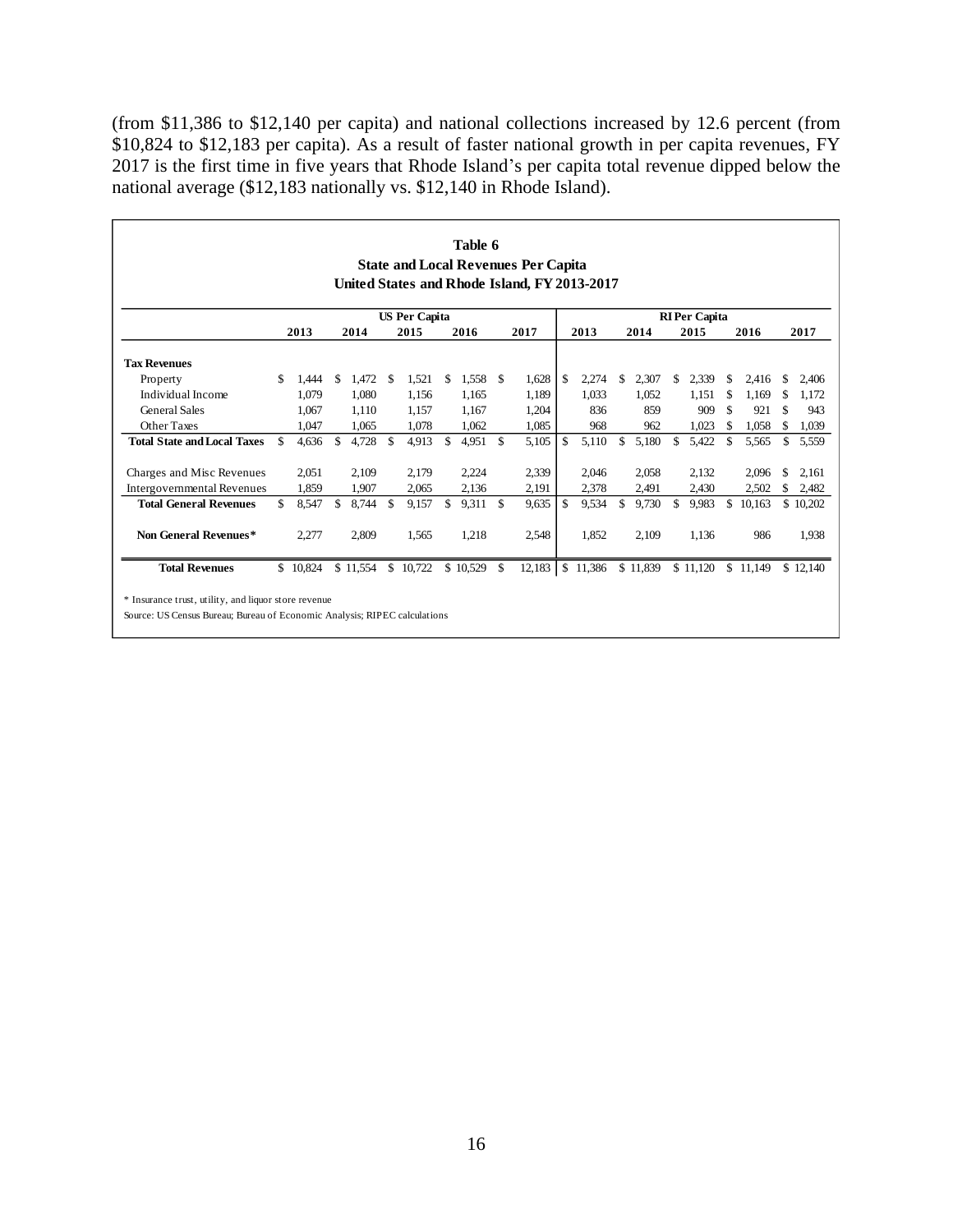**IV. State and Local Revenue Tables**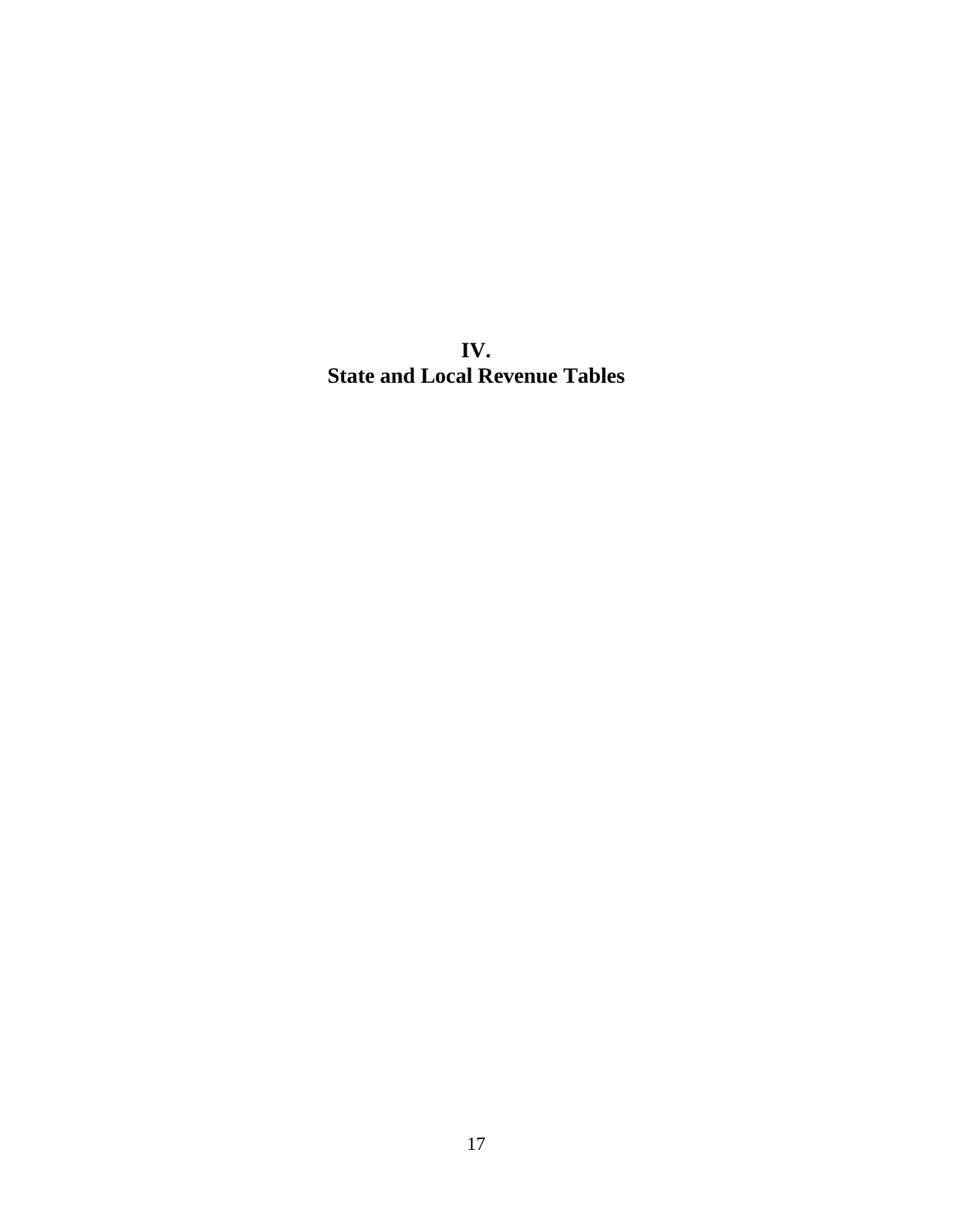|                                                                           | All State and Local Tax Collections<br>Fiscal Years 2017, 2012 and 2007 |                | Table 7<br>Per \$1,000 of Personal Income |                |                 |                |                                                                           |                    |                | Table 8<br><b>All State and Local Tax Collections</b><br>Per Capita<br>Fiscal Years 2017, 2012 and 2007 |              |                |                    |
|---------------------------------------------------------------------------|-------------------------------------------------------------------------|----------------|-------------------------------------------|----------------|-----------------|----------------|---------------------------------------------------------------------------|--------------------|----------------|---------------------------------------------------------------------------------------------------------|--------------|----------------|--------------------|
|                                                                           | FY 2017                                                                 |                | FY 2012                                   |                | FY 2007         |                |                                                                           | FY 2017            |                | FY 2012                                                                                                 |              |                | FY 2007            |
|                                                                           |                                                                         |                | Amount Rank Amount Rank Amount Rank       |                |                 |                |                                                                           | <b>Amount Rank</b> |                | <b>Amount Rank</b>                                                                                      |              |                | <b>Amount Rank</b> |
| United States*                                                            | \$97.77                                                                 |                | \$99.16                                   |                | \$106.94        |                | United States*                                                            | \$5,105            |                | \$<br>4,455                                                                                             |              | \$<br>4,302    |                    |
| Alabama                                                                   | \$83.28                                                                 | 45             | \$82.51                                   | 46             | \$88.69         | 48             | Alabama                                                                   | \$<br>3,377        | 50             | 2,971<br>\$                                                                                             | 50           | \$<br>2,919    | 50                 |
| Alaska                                                                    | 72.12                                                                   | 50             | 221.59                                    | $\mathbf{1}$   | 165.72          | 1              | Alaska                                                                    | 4,087              | 34             | 12,021                                                                                                  | $\mathbf{1}$ | 7,322          | 1                  |
| Arizona                                                                   | 81.68                                                                   | 46             | 93.41                                     | 32             | 105.69          | 19             | Arizona                                                                   | 3,523              | 48             | 3,418                                                                                                   | 42           | 3,870          | 28                 |
| Arkansas                                                                  | 96.38                                                                   | 24             | 97.14                                     | 22             | 103.51          | 23             | Arkansas                                                                  | 4,018              | 35             | 3,535                                                                                                   | 37           | 3,247          | 43                 |
| California                                                                | 102.56                                                                  | 14             | 98.96                                     | 19             | 113.67          | 9              | California                                                                | 6,200              | 9              | 4,870                                                                                                   | 14           | 4,991          | 8                  |
| Colorado                                                                  | 88.20                                                                   | 33             | 89.24                                     | 38             | 92.13           | 45             | Colorado                                                                  | 4,947              | 18             | 4,132                                                                                                   | 23           | 3,940          | 27                 |
| Connecticut                                                               | 105.77                                                                  | 10             | 106.97                                    | 13             | 105.65          | 21             | Connecticut                                                               | 7,628              | $\overline{c}$ | 6,956                                                                                                   | 4            | 6,130          | $\overline{4}$     |
| Delaware                                                                  | 97.04                                                                   | 23             | 102.33                                    | 16             | 100.58          | 29             | Delaware                                                                  | 4,926              | 19             | 4,550                                                                                                   | 16           | 4,254          | 16                 |
| Florida                                                                   | 76.30                                                                   | 48             | 82.54                                     | 45             | 100.37          | 31             | Florida                                                                   | 3,714              | 44             | 3,430                                                                                                   | 41           | 4,019          | 24                 |
| Georgia                                                                   | 83.97                                                                   | 40             | 87.60                                     | 39             | 99.63           | 34             | Georgia                                                                   | 3,779              | 43             | 3,297                                                                                                   | 45           | 3,614          | 34                 |
| Hawaii                                                                    | 124.95                                                                  | 3              | 119.25                                    | $\overline{4}$ | 123.71          | $\overline{4}$ | Hawaii                                                                    | 6,622              | 5              | 5,400                                                                                                   | 8            | 5,046          | 6                  |
| Idaho                                                                     | 88.17                                                                   | 34             | 86.40                                     | 40             | 96.41           | 40             | Idaho                                                                     | 3,791              | 42             | 3,062                                                                                                   | 48           | 3,225          | 45                 |
| Illinois                                                                  | 106.86                                                                  | 8              | 113.58                                    | 7              | 102.91          | 25             | Illinois                                                                  | 5,746              | 11             | 5,236                                                                                                   | 11           | 4,379          | 13                 |
| Indiana                                                                   | 86.09                                                                   | 37             | 94.32                                     | 30             | 100.57          | 30             | Indiana                                                                   | 3,909              | 39             | 3,722                                                                                                   | 31           | 3,443          | 38                 |
| Iowa                                                                      | 105.19                                                                  | 11             | 102.78                                    | 15             | 99.29           | 36             | Iowa                                                                      | 5,011              | 17             | 4,424                                                                                                   | 20           | 3,658          | 32                 |
| Kansas                                                                    | 95.02                                                                   | 27             | 96.07                                     | 26             | 107.86          | 17             | Kansas                                                                    | 4,642              | 26             | 4,359                                                                                                   | 21           | 4,109          | 21                 |
| Kentucky                                                                  | 94.97                                                                   | 28             | 95.83                                     | 28             | 101.74          | 27             | Kentucky                                                                  | 3,908              | 40             | 3,440                                                                                                   | 40           | 3,245          | 44                 |
| Louisiana                                                                 | 98.51                                                                   | 20             | 90.88                                     | 34             | 111.81          | 11             | Louisiana                                                                 | 4,322              | 28             | 3,706                                                                                                   | 32           | 4,089          | 22                 |
| Maine                                                                     | 113.86                                                                  | 5              | 114.75                                    | 5              | 121.38          | 5              | Maine                                                                     | 5,317              | 14             | 4,621                                                                                                   | 15           | 4,343          | 14                 |
| Maryland                                                                  | 104.13                                                                  | 13             | 98.69                                     | 20             | 96.72           | 39             | Maryland                                                                  | 6,322              | $\tau$         | 5,328                                                                                                   | 9            | 4,624          | 10                 |
| Massachusetts                                                             | 96.20                                                                   | 25             | 97.03                                     | 24             | 99.39           | 35             | Massachusetts                                                             | 6,600              | 6              | 5,605                                                                                                   | 7            | 5,010          | 7                  |
| Michigan                                                                  | 90.55                                                                   | 31             | 93.71                                     | 31             | 106.61          | 18             | Michigan                                                                  | 4,199              | 31             | 3,666                                                                                                   | 33           | 3,696          | 31                 |
| Minnesota                                                                 | 112.46                                                                  | 6              | 109.26                                    | 10             | 108.92          | 16             | Minnesota                                                                 | 6,226              | 8              | 5,259                                                                                                   | 10           | 4,583          | 11                 |
| Mississippi<br>Missouri                                                   | 101.11<br>83.52                                                         | 16<br>43       | 97.70<br>84.22                            | 21<br>43       | 102.46<br>91.73 | 26<br>46       | Mississippi<br>Missouri                                                   | 3,680              | 45<br>41       | 3,260                                                                                                   | 46           | 3,033          | 49<br>42           |
| Montana                                                                   | 85.59                                                                   | 39             | 89.41                                     | 37             | 99.71           | 33             | Montana                                                                   | 3,834<br>3,924     | 38             | 3,388<br>3,628                                                                                          | 44<br>35     | 3,272<br>3,424 | 39                 |
| Nebraska                                                                  | 101.02                                                                  | 17             | 94.44                                     | 29             | 105.60          | 22             | Nebraska                                                                  | 5,150              | 16             | 4,428                                                                                                   | 19           | 4,078          | 23                 |
| Nevada                                                                    | 95.82                                                                   | 26             | 96.91                                     | 25             | 99.89           | 32             | Nevada                                                                    | 4,576              | 27             | 3,888                                                                                                   | 27           | 4,141          | 20                 |
| New Hampshire                                                             | 83.82                                                                   | 41             | 78.24                                     | 49             | 80.88           | 49             | New Hampshire                                                             | 4,922              | 20             | 4,003                                                                                                   | 26           | 3,624          | 33                 |
| New Jersey                                                                | 107.48                                                                  | 7              | 109.62                                    | 9              | 116.83          | $\,$ 8 $\,$    | New Jersey                                                                | 6,989              | 3              | 6,105                                                                                                   | 6            | 5,937          | 5                  |
| New Mexico                                                                | 104.18                                                                  | 12             | 101.70                                    | 17             | 117.47          | 7              | New Mexico                                                                | 4,119              | 33             | 3,646                                                                                                   | 34           | 3,797          | 29                 |
| New York                                                                  | 138.22                                                                  | $\mathbf{1}$   | 144.10                                    | 2              | 147.41          | 2              | New York                                                                  | 9,050              | $\mathbf{1}$   | 7,809                                                                                                   | 2            | 7,015          | 2                  |
| North Carolina                                                            | 89.64                                                                   | 32             | 90.68                                     | 35             | 100.94          | 28             | North Carolina                                                            | 4,005              | 36             | 3,568                                                                                                   | 36           | 3,730          | 30                 |
| North Dakota                                                              | 126.54                                                                  | $\overline{c}$ | 132.18                                    | 3              | 109.46          | 15             | North Dakota                                                              | 6,672              | $\overline{4}$ | 7,497                                                                                                   | 3            | 3,992          | 25                 |
| Ohio                                                                      | 100.36                                                                  | 18             | 99.74                                     | 18             | 111.72          | 12             | Ohio                                                                      | 4,693              | 24             | 4,055                                                                                                   | 25           | 3,975          | 26                 |
| Oklahoma                                                                  | 81.21                                                                   | 47             | 83.79                                     | 44             | 92.43           | 44             | Oklahoma                                                                  | 3,549              | 47             | 3,503                                                                                                   | 39           | 3,288          | 41                 |
| Oregon                                                                    | 97.81                                                                   | 21             | 95.98                                     | 27             | 95.02           | 41             | Oregon                                                                    | 4,795              | 23             | 3,828                                                                                                   | 28           | 3,469          | 37                 |
| Pennsylvania                                                              | 97.20                                                                   | 22             | 97.05                                     | 23             | 103.09          | 24             | Pennsylvania                                                              | 5,168              | 15             | 4,474                                                                                                   | 17           | 4,164          | 19                 |
| Rhode Island                                                              | 106.19                                                                  | 9              | 107.96                                    | 12             | 110.30          | 13             | <b>Rhode Island</b>                                                       | 5,559              | 12             | 5,002                                                                                                   | 13           | 4,503          | 12                 |
| South Carolina                                                            | 83.70                                                                   | 42             | 85.20                                     | 42             | 96.86           | 38             | South Carolina                                                            | 3,567              | 46             | 3,060                                                                                                   | 49           | 3,187          | 46                 |
| South Dakota                                                              | 85.97                                                                   | 38             | 76.89                                     | 50             | 78.26           | $50\,$         | South Dakota                                                              | 4,312              | 29             | 3,516                                                                                                   | 38           | 3,059          | 48                 |
| Tennessee                                                                 | 75.76                                                                   | 49             | 78.52                                     | 48             | 88.91           | 47             | Tennessee                                                                 | 3,438              | 49             | 3,113                                                                                                   | 47           | 3,066          | 47                 |
| Texas                                                                     | 86.82                                                                   | 35             | 86.31                                     | 41             | 93.88           | 43             | Texas                                                                     | 4,218              | 30             | 3,810                                                                                                   | 29           | 3,510          | 36                 |
| Utah                                                                      | 92.34                                                                   | 29             | 93.14                                     | 33             | 105.65          | 20             | Utah                                                                      | 4,144              | 32             | 3,413                                                                                                   | 43           | 3,600          | 35                 |
| Vermont                                                                   | 116.29                                                                  | 4              | 113.11                                    | 8              | 120.78          | 6              | Vermont                                                                   | 6,053              | 10             | 5,123                                                                                                   | 12           | 4,716          | 9                  |
| Virginia                                                                  | 86.74                                                                   | 36             | 82.00                                     | 47             | 94.34           | 42             | Virginia                                                                  | 4,828              | 22             | 4,109                                                                                                   | 24           | 4,219          | 17                 |
| Washington                                                                | 91.23                                                                   | 30             | 89.44                                     | 36             | 98.80           | 37             | Washington                                                                | 5,437              | 13             | 4,317                                                                                                   | 22           | 4,322          | 15                 |
| West Virginia                                                             | 102.32                                                                  | 15             | 108.30                                    | 11             | 112.30          | 10             | West Virginia                                                             | 3,924              | 37             | 3,805                                                                                                   | 30           | 3,326          | 40                 |
| Wisconsin                                                                 | 99.23                                                                   | 19             | 103.52                                    | 14             | 110.03          | 14             | Wisconsin                                                                 | 4,907              | 21             | 4,467                                                                                                   | 18           | 4,181          | 18                 |
| Wyoming                                                                   | 83.34                                                                   | 44             | 114.42                                    | 6              | 133.81          | 3              | Wyoming                                                                   | 4,655              | 25             | 6,222                                                                                                   | 5            | 6,212          | 3                  |
| * US average includes District of Columbia                                |                                                                         |                |                                           |                |                 |                | * US average includes District of Columbia                                |                    |                |                                                                                                         |              |                |                    |
| Source: US Census Bureau, Bureau of Economic Analysis, RIPEC calculations |                                                                         |                |                                           |                |                 |                | Source: US Census Bureau, Bureau of Economic Analysis, RIPEC calculations |                    |                |                                                                                                         |              |                |                    |
| RI Ranked 7h in FY 2016                                                   |                                                                         |                |                                           |                |                 |                | RI Ranked 12th in FY 2016                                                 |                    |                |                                                                                                         |              |                |                    |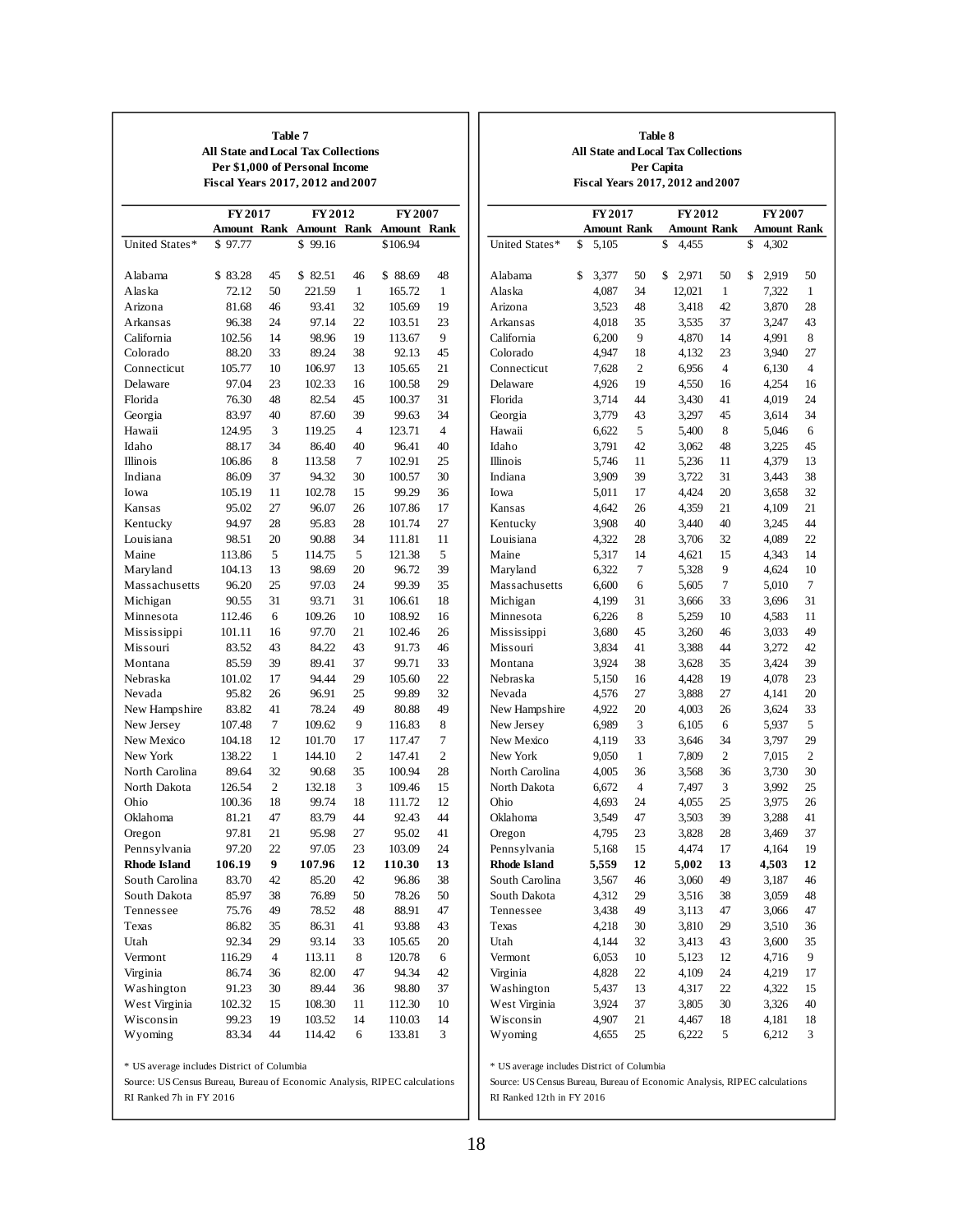|                     | <b>State and Local Property Tax Collections</b><br>Fiscal Years 2017, 2012 and 2007 |                         | Table 9<br>Per \$1,000 of Personal Income |                |             |              |
|---------------------|-------------------------------------------------------------------------------------|-------------------------|-------------------------------------------|----------------|-------------|--------------|
|                     | FY 2017                                                                             |                         |                                           | FY 2012        | FY 2007     |              |
|                     | Amount                                                                              | Rank                    | Amount                                    | Rank           | Amount      | Rank         |
| United States*      | \$<br>31.17                                                                         |                         | \$<br>31.85                               |                | \$<br>32.40 |              |
| Alabama             | \$<br>14.38                                                                         | 50                      | \$<br>14.79                               | 49             | \$<br>13.68 | 50           |
| Alaska              | 37.33                                                                               | 11                      | 38.83                                     | 10             | 34.69       | 15           |
| Arizona             | 25.86                                                                               | 33                      | 28.87                                     | 26             | 28.24       | 29           |
| Arkansas            | 17.83                                                                               | 48                      | 18.20                                     | 47             | 15.16       | 48           |
| California          | 26.71                                                                               | 31                      | 27.83                                     | 31             | 30.70       | 21           |
| Colorado            | 27.87                                                                               | 28                      | 29.38                                     | 22             | 27.76       | 31           |
| Connecticut         | 41.82                                                                               | 7                       | 40.39                                     | 9              | 39.77       | 9            |
| Delaware            |                                                                                     |                         |                                           |                |             |              |
|                     | 18.33                                                                               | 47                      | 17.23                                     | 48             | 15.61       | 47           |
| Florida             | 27.78                                                                               | 29                      | 31.05                                     | 19             | 36.94       | 13           |
| Georgia             | 26.07                                                                               | 32                      | 28.10                                     | 28             | 28.67       | 27           |
| Hawaii              | 23.25                                                                               | 38                      | 20.98                                     | 41             | 21.27       | 42           |
| Idaho               | 24.18                                                                               | 36                      | 24.81                                     | 36             | 22.17       | 39           |
| Illinois            | 41.50                                                                               | 8                       | 43.00                                     | 7              | 38.58       | 12           |
| Indiana             | 23.02                                                                               | 39                      | 24.23                                     | 37             | 28.64       | 28           |
| Iowa                | 34.40                                                                               | 15                      | 34.40                                     | 15             | 32.81       | 19           |
| Kansas              | 31.76                                                                               | 18                      | 30.15                                     | 21             | 32.86       | 18           |
| Kentucky            | 20.27                                                                               | 44                      | 19.97                                     | 44             | 19.10       | 44           |
| Louisiana           | 20.50                                                                               | 43                      | 19.51                                     | 45             | 16.58       | 45           |
| Maine               | 45.91                                                                               | 5                       | 44.43                                     | 6              | 43.60       | 6            |
| Maryland            | 26.82                                                                               | 30                      | 28.44                                     | 27             | 21.69       | 40           |
| Massachusetts       | 35.67                                                                               | 13                      | 35.81                                     | 12             | 34.16       | 16           |
| Michigan            | 30.60                                                                               | 21                      | 34.33                                     | 16             | 41.82       | 8            |
| Minnesota           | 29.11                                                                               | 23                      | 30.56                                     | 20             | 28.15       | 30           |
| Mississippi         | 27.96                                                                               | 27                      | 26.07                                     | 34             | 25.58       | 35           |
| Missouri            | 22.72                                                                               | 40                      | 23.73                                     | 38             | 24.93       | 36           |
| Montana             | 34.59                                                                               | 14                      | 34.05                                     | 17             | 33.57       | 17           |
| Nebraska            | 38.62                                                                               | 10                      | 34.51                                     | 14             | 34.89       | 14           |
| Nevada              | 21.57                                                                               | 42                      | 25.88                                     | 35             | 27.49       | 32           |
| New Hampshire       | 56.64                                                                               | $\mathbf{1}$            | 50.74                                     | $\overline{2}$ | 49.65       | 2            |
| New Jersey          | 50.46                                                                               | 3                       | 52.73                                     | 1              | 48.80       | 4            |
| New Mexico          |                                                                                     |                         |                                           |                |             |              |
|                     | 20.04                                                                               | 45                      | 19.09                                     | 46             | 15.76       | 46           |
| New York            | 44.21                                                                               | 6                       | 45.03                                     | 5              | 41.87       | 7            |
| North Carolina      | 22.05                                                                               | 41                      | 23.41                                     | 39             | 22.19       | 38           |
| North Dakota        | 31.40                                                                               | 19                      | 20.22                                     | 43             | 29.26       | 25           |
| Ohio                | 28.20                                                                               | 26                      | 28.89                                     | 25             | 32.59       | 20           |
| Oklahoma            | 16.74                                                                               | 49                      | 14.47                                     | 50             | 15.12       | 49           |
| Oregon              | 30.74                                                                               | 20                      | 32.70                                     | 18             | 29.52       | 23           |
| Pennsylvania        | 28.76                                                                               | 24                      | 29.02                                     | 24             | 29.50       | 24           |
| <b>Rhode Island</b> | 45.95                                                                               | $\overline{\mathbf{4}}$ | 48.08                                     | 4              | 45.25       | 5            |
| South Carolina      | 28.55                                                                               | 25                      | 29.09                                     | 23             | 29.65       | 22           |
| South Dakota        | 32.70                                                                               | 17                      | 26.76                                     | 32             | 26.88       | 33           |
| Tennessee           | 19.49                                                                               | 46                      | 20.29                                     | 42             | 21.59       | 41           |
| Texas               | 39.06                                                                               | 9                       | 35.60                                     | 13             | 39.10       | 11           |
| Utah                | 23.58                                                                               | 37                      | 26.43                                     | 33             | 23.66       | 37           |
| Vermont             | 51.36                                                                               | 2                       | 48.44                                     | 3              | 50.94       | $\mathbf{1}$ |
| Virginia            | 29.88                                                                               | 22                      | 27.95                                     | 30             | 29.19       | 26           |
| Washington          | 25.58                                                                               | 34                      | 28.09                                     | 29             | 26.41       | 34           |
| West Virginia       | 24.52                                                                               | 35                      | 22.01                                     | 40             | 21.01       | 43           |
| Wisconsin           | 33.58                                                                               | 16                      | 36.75                                     | 11             | 39.59       | 10           |
|                     |                                                                                     |                         |                                           |                |             |              |

| Source: US Census Bureau, Bureau of Economic Analysis, RIPEC calculations |  |  |
|---------------------------------------------------------------------------|--|--|
|---------------------------------------------------------------------------|--|--|

RI Ranked 4th in FY 2016

| Fiscal Years 2017, 2012 and 2007<br>FY 2017<br>FY 2012<br>FY 2007<br>Amount Rank<br><b>Amount Rank</b><br>Amount Rank<br>United States*<br>1,431<br>\$<br>1,628<br>\$<br>\$<br>1,303<br>\$<br>583<br>50<br>\$<br>50<br>\$<br>450<br>50<br>Alabama<br>533<br>8<br>1,533<br>Alaska<br>2,115<br>10<br>2,106<br>11<br>32<br>33<br>Arizona<br>1,116<br>34<br>1,056<br>1,034<br>743<br>48<br>48<br>475<br>49<br>Arkansas<br>662<br>California<br>1,370<br>20<br>1,615<br>20<br>1,348<br>16<br>Colorado<br>23<br>22<br>22<br>1,563<br>1,360<br>1,187<br>Connecticut<br>3<br>$\overline{c}$<br>$\overline{c}$<br>3,016<br>2,307<br>2,627<br>Delaware<br>930<br>43<br>766<br>45<br>660<br>43<br>Florida<br>29<br>27<br>1,352<br>1,290<br>1,479<br>13<br>33<br>31<br>31<br>Georgia<br>1,173<br>1,057<br>1,040<br>Hawaii<br>37<br>1,232<br>31<br>950<br>38<br>868<br>Idaho<br>40<br>42<br>1,039<br>38<br>880<br>741<br>9<br>Illinois<br>2,232<br>8<br>1,983<br>10<br>1,642<br>Indiana<br>1,045<br>36<br>956<br>36<br>981<br>34<br>18<br>20<br>Iowa<br>1,639<br>1,481<br>16<br>1,209<br>Kansas<br>24<br>21<br>19<br>1,552<br>1,368<br>1,252<br>Kentucky<br>834<br>46<br>717<br>46<br>609<br>45<br>Louisiana<br>899<br>44<br>43<br>796<br>606<br>46<br>Maine<br>2,144<br>9<br>10<br>1,789<br>11<br>1,560<br>Maryland<br>1,628<br>19<br>1,536<br>15<br>1,037<br>32<br>Massachusetts<br>6<br>9<br>1,722<br>8<br>2,447<br>2,069<br>Michigan<br>1,419<br>28<br>1,343<br>24<br>1,450<br>15<br>Minnesota<br>21<br>17<br>1,612<br>1,184<br>23<br>1,471<br>40<br>Mississippi<br>40<br>870<br>41<br>757<br>1,017<br>Missouri<br>37<br>1,043<br>37<br>955<br>889<br>36<br>19<br>26<br>Montana<br>1,586<br>22<br>1,382<br>1,153<br>12<br>12<br>17<br>Nebraska<br>1,969<br>1,348<br>1,618<br>39<br>Nevada<br>1,030<br>1,038<br>34<br>1,140<br>27<br>New Hampshire<br>3<br>4<br>3,326<br>1<br>2,596<br>2,225<br>New Jersey<br>2<br>1<br>3,281<br>2,937<br>2,480<br>1<br>New Mexico<br>47<br>47<br>792<br>685<br>509<br>48<br>New York<br>4<br>$\overline{4}$<br>5<br>2,895<br>2,440<br>1,992<br>North Carolina<br>985<br>41<br>921<br>39<br>820<br>38<br>North Dakota<br>30<br>29<br>1,656<br>16<br>1,067<br>1,147<br>Ohio<br>30<br>29<br>24<br>1,319<br>1,174<br>1,159<br>49<br>Oklahoma<br>732<br>49<br>538<br>47<br>605<br>1,507<br>27<br>28<br>Oregon<br>1,304<br>26<br>1,078<br>25<br>1,529<br>1,338<br>25<br>21<br>Pennsylvania<br>1,192<br>7<br>Rhode Island<br>2,406<br>2,227<br>6<br>1,847<br>7<br>South Carolina<br>33<br>1,216<br>32<br>1,045<br>976<br>35<br>South Dakota<br>17<br>28<br>1,640<br>1,224<br>1,050<br>30<br>45<br>42<br>744<br>41<br>Tennessee<br>884<br>804<br>Texas<br>1,898<br>13<br>1,572<br>14<br>1,462<br>14<br>Utah<br>35<br>35<br>39<br>1,058<br>968<br>806<br>5<br>7<br>6<br>Vermont<br>2,194<br>1,989<br>2,674<br>Virginia<br>14<br>18<br>18<br>1,663<br>1,400<br>1,306<br>25<br>Washington<br>1,525<br>26<br>1,356<br>23<br>1,156<br>West Virginia<br>42<br>44<br>44<br>940<br>773<br>622<br>Wisconsin<br>1,661<br>15<br>13<br>1,504<br>12<br>1,586 | <b>State and Local Property Tax Collections</b><br>Per Capita |  |  |  |  |  |  |  |  |  |  |  |  |  |
|----------------------------------------------------------------------------------------------------------------------------------------------------------------------------------------------------------------------------------------------------------------------------------------------------------------------------------------------------------------------------------------------------------------------------------------------------------------------------------------------------------------------------------------------------------------------------------------------------------------------------------------------------------------------------------------------------------------------------------------------------------------------------------------------------------------------------------------------------------------------------------------------------------------------------------------------------------------------------------------------------------------------------------------------------------------------------------------------------------------------------------------------------------------------------------------------------------------------------------------------------------------------------------------------------------------------------------------------------------------------------------------------------------------------------------------------------------------------------------------------------------------------------------------------------------------------------------------------------------------------------------------------------------------------------------------------------------------------------------------------------------------------------------------------------------------------------------------------------------------------------------------------------------------------------------------------------------------------------------------------------------------------------------------------------------------------------------------------------------------------------------------------------------------------------------------------------------------------------------------------------------------------------------------------------------------------------------------------------------------------------------------------------------------------------------------------------------------------------------------------------------------------------------------------------------------------------------------------------------------------------------------------------------------------------------------------------------------------------------------------------------------------------------------------------------------------------------------------------------------------------------------------------------------------------------------------------------------------------------------------------------------------------------------------------------------|---------------------------------------------------------------|--|--|--|--|--|--|--|--|--|--|--|--|--|
|                                                                                                                                                                                                                                                                                                                                                                                                                                                                                                                                                                                                                                                                                                                                                                                                                                                                                                                                                                                                                                                                                                                                                                                                                                                                                                                                                                                                                                                                                                                                                                                                                                                                                                                                                                                                                                                                                                                                                                                                                                                                                                                                                                                                                                                                                                                                                                                                                                                                                                                                                                                                                                                                                                                                                                                                                                                                                                                                                                                                                                                                |                                                               |  |  |  |  |  |  |  |  |  |  |  |  |  |
|                                                                                                                                                                                                                                                                                                                                                                                                                                                                                                                                                                                                                                                                                                                                                                                                                                                                                                                                                                                                                                                                                                                                                                                                                                                                                                                                                                                                                                                                                                                                                                                                                                                                                                                                                                                                                                                                                                                                                                                                                                                                                                                                                                                                                                                                                                                                                                                                                                                                                                                                                                                                                                                                                                                                                                                                                                                                                                                                                                                                                                                                |                                                               |  |  |  |  |  |  |  |  |  |  |  |  |  |
|                                                                                                                                                                                                                                                                                                                                                                                                                                                                                                                                                                                                                                                                                                                                                                                                                                                                                                                                                                                                                                                                                                                                                                                                                                                                                                                                                                                                                                                                                                                                                                                                                                                                                                                                                                                                                                                                                                                                                                                                                                                                                                                                                                                                                                                                                                                                                                                                                                                                                                                                                                                                                                                                                                                                                                                                                                                                                                                                                                                                                                                                |                                                               |  |  |  |  |  |  |  |  |  |  |  |  |  |
|                                                                                                                                                                                                                                                                                                                                                                                                                                                                                                                                                                                                                                                                                                                                                                                                                                                                                                                                                                                                                                                                                                                                                                                                                                                                                                                                                                                                                                                                                                                                                                                                                                                                                                                                                                                                                                                                                                                                                                                                                                                                                                                                                                                                                                                                                                                                                                                                                                                                                                                                                                                                                                                                                                                                                                                                                                                                                                                                                                                                                                                                |                                                               |  |  |  |  |  |  |  |  |  |  |  |  |  |
|                                                                                                                                                                                                                                                                                                                                                                                                                                                                                                                                                                                                                                                                                                                                                                                                                                                                                                                                                                                                                                                                                                                                                                                                                                                                                                                                                                                                                                                                                                                                                                                                                                                                                                                                                                                                                                                                                                                                                                                                                                                                                                                                                                                                                                                                                                                                                                                                                                                                                                                                                                                                                                                                                                                                                                                                                                                                                                                                                                                                                                                                |                                                               |  |  |  |  |  |  |  |  |  |  |  |  |  |
|                                                                                                                                                                                                                                                                                                                                                                                                                                                                                                                                                                                                                                                                                                                                                                                                                                                                                                                                                                                                                                                                                                                                                                                                                                                                                                                                                                                                                                                                                                                                                                                                                                                                                                                                                                                                                                                                                                                                                                                                                                                                                                                                                                                                                                                                                                                                                                                                                                                                                                                                                                                                                                                                                                                                                                                                                                                                                                                                                                                                                                                                |                                                               |  |  |  |  |  |  |  |  |  |  |  |  |  |
|                                                                                                                                                                                                                                                                                                                                                                                                                                                                                                                                                                                                                                                                                                                                                                                                                                                                                                                                                                                                                                                                                                                                                                                                                                                                                                                                                                                                                                                                                                                                                                                                                                                                                                                                                                                                                                                                                                                                                                                                                                                                                                                                                                                                                                                                                                                                                                                                                                                                                                                                                                                                                                                                                                                                                                                                                                                                                                                                                                                                                                                                |                                                               |  |  |  |  |  |  |  |  |  |  |  |  |  |
|                                                                                                                                                                                                                                                                                                                                                                                                                                                                                                                                                                                                                                                                                                                                                                                                                                                                                                                                                                                                                                                                                                                                                                                                                                                                                                                                                                                                                                                                                                                                                                                                                                                                                                                                                                                                                                                                                                                                                                                                                                                                                                                                                                                                                                                                                                                                                                                                                                                                                                                                                                                                                                                                                                                                                                                                                                                                                                                                                                                                                                                                |                                                               |  |  |  |  |  |  |  |  |  |  |  |  |  |
|                                                                                                                                                                                                                                                                                                                                                                                                                                                                                                                                                                                                                                                                                                                                                                                                                                                                                                                                                                                                                                                                                                                                                                                                                                                                                                                                                                                                                                                                                                                                                                                                                                                                                                                                                                                                                                                                                                                                                                                                                                                                                                                                                                                                                                                                                                                                                                                                                                                                                                                                                                                                                                                                                                                                                                                                                                                                                                                                                                                                                                                                |                                                               |  |  |  |  |  |  |  |  |  |  |  |  |  |
|                                                                                                                                                                                                                                                                                                                                                                                                                                                                                                                                                                                                                                                                                                                                                                                                                                                                                                                                                                                                                                                                                                                                                                                                                                                                                                                                                                                                                                                                                                                                                                                                                                                                                                                                                                                                                                                                                                                                                                                                                                                                                                                                                                                                                                                                                                                                                                                                                                                                                                                                                                                                                                                                                                                                                                                                                                                                                                                                                                                                                                                                |                                                               |  |  |  |  |  |  |  |  |  |  |  |  |  |
|                                                                                                                                                                                                                                                                                                                                                                                                                                                                                                                                                                                                                                                                                                                                                                                                                                                                                                                                                                                                                                                                                                                                                                                                                                                                                                                                                                                                                                                                                                                                                                                                                                                                                                                                                                                                                                                                                                                                                                                                                                                                                                                                                                                                                                                                                                                                                                                                                                                                                                                                                                                                                                                                                                                                                                                                                                                                                                                                                                                                                                                                |                                                               |  |  |  |  |  |  |  |  |  |  |  |  |  |
|                                                                                                                                                                                                                                                                                                                                                                                                                                                                                                                                                                                                                                                                                                                                                                                                                                                                                                                                                                                                                                                                                                                                                                                                                                                                                                                                                                                                                                                                                                                                                                                                                                                                                                                                                                                                                                                                                                                                                                                                                                                                                                                                                                                                                                                                                                                                                                                                                                                                                                                                                                                                                                                                                                                                                                                                                                                                                                                                                                                                                                                                |                                                               |  |  |  |  |  |  |  |  |  |  |  |  |  |
|                                                                                                                                                                                                                                                                                                                                                                                                                                                                                                                                                                                                                                                                                                                                                                                                                                                                                                                                                                                                                                                                                                                                                                                                                                                                                                                                                                                                                                                                                                                                                                                                                                                                                                                                                                                                                                                                                                                                                                                                                                                                                                                                                                                                                                                                                                                                                                                                                                                                                                                                                                                                                                                                                                                                                                                                                                                                                                                                                                                                                                                                |                                                               |  |  |  |  |  |  |  |  |  |  |  |  |  |
|                                                                                                                                                                                                                                                                                                                                                                                                                                                                                                                                                                                                                                                                                                                                                                                                                                                                                                                                                                                                                                                                                                                                                                                                                                                                                                                                                                                                                                                                                                                                                                                                                                                                                                                                                                                                                                                                                                                                                                                                                                                                                                                                                                                                                                                                                                                                                                                                                                                                                                                                                                                                                                                                                                                                                                                                                                                                                                                                                                                                                                                                |                                                               |  |  |  |  |  |  |  |  |  |  |  |  |  |
|                                                                                                                                                                                                                                                                                                                                                                                                                                                                                                                                                                                                                                                                                                                                                                                                                                                                                                                                                                                                                                                                                                                                                                                                                                                                                                                                                                                                                                                                                                                                                                                                                                                                                                                                                                                                                                                                                                                                                                                                                                                                                                                                                                                                                                                                                                                                                                                                                                                                                                                                                                                                                                                                                                                                                                                                                                                                                                                                                                                                                                                                |                                                               |  |  |  |  |  |  |  |  |  |  |  |  |  |
|                                                                                                                                                                                                                                                                                                                                                                                                                                                                                                                                                                                                                                                                                                                                                                                                                                                                                                                                                                                                                                                                                                                                                                                                                                                                                                                                                                                                                                                                                                                                                                                                                                                                                                                                                                                                                                                                                                                                                                                                                                                                                                                                                                                                                                                                                                                                                                                                                                                                                                                                                                                                                                                                                                                                                                                                                                                                                                                                                                                                                                                                |                                                               |  |  |  |  |  |  |  |  |  |  |  |  |  |
|                                                                                                                                                                                                                                                                                                                                                                                                                                                                                                                                                                                                                                                                                                                                                                                                                                                                                                                                                                                                                                                                                                                                                                                                                                                                                                                                                                                                                                                                                                                                                                                                                                                                                                                                                                                                                                                                                                                                                                                                                                                                                                                                                                                                                                                                                                                                                                                                                                                                                                                                                                                                                                                                                                                                                                                                                                                                                                                                                                                                                                                                |                                                               |  |  |  |  |  |  |  |  |  |  |  |  |  |
|                                                                                                                                                                                                                                                                                                                                                                                                                                                                                                                                                                                                                                                                                                                                                                                                                                                                                                                                                                                                                                                                                                                                                                                                                                                                                                                                                                                                                                                                                                                                                                                                                                                                                                                                                                                                                                                                                                                                                                                                                                                                                                                                                                                                                                                                                                                                                                                                                                                                                                                                                                                                                                                                                                                                                                                                                                                                                                                                                                                                                                                                |                                                               |  |  |  |  |  |  |  |  |  |  |  |  |  |
|                                                                                                                                                                                                                                                                                                                                                                                                                                                                                                                                                                                                                                                                                                                                                                                                                                                                                                                                                                                                                                                                                                                                                                                                                                                                                                                                                                                                                                                                                                                                                                                                                                                                                                                                                                                                                                                                                                                                                                                                                                                                                                                                                                                                                                                                                                                                                                                                                                                                                                                                                                                                                                                                                                                                                                                                                                                                                                                                                                                                                                                                |                                                               |  |  |  |  |  |  |  |  |  |  |  |  |  |
|                                                                                                                                                                                                                                                                                                                                                                                                                                                                                                                                                                                                                                                                                                                                                                                                                                                                                                                                                                                                                                                                                                                                                                                                                                                                                                                                                                                                                                                                                                                                                                                                                                                                                                                                                                                                                                                                                                                                                                                                                                                                                                                                                                                                                                                                                                                                                                                                                                                                                                                                                                                                                                                                                                                                                                                                                                                                                                                                                                                                                                                                |                                                               |  |  |  |  |  |  |  |  |  |  |  |  |  |
|                                                                                                                                                                                                                                                                                                                                                                                                                                                                                                                                                                                                                                                                                                                                                                                                                                                                                                                                                                                                                                                                                                                                                                                                                                                                                                                                                                                                                                                                                                                                                                                                                                                                                                                                                                                                                                                                                                                                                                                                                                                                                                                                                                                                                                                                                                                                                                                                                                                                                                                                                                                                                                                                                                                                                                                                                                                                                                                                                                                                                                                                |                                                               |  |  |  |  |  |  |  |  |  |  |  |  |  |
|                                                                                                                                                                                                                                                                                                                                                                                                                                                                                                                                                                                                                                                                                                                                                                                                                                                                                                                                                                                                                                                                                                                                                                                                                                                                                                                                                                                                                                                                                                                                                                                                                                                                                                                                                                                                                                                                                                                                                                                                                                                                                                                                                                                                                                                                                                                                                                                                                                                                                                                                                                                                                                                                                                                                                                                                                                                                                                                                                                                                                                                                |                                                               |  |  |  |  |  |  |  |  |  |  |  |  |  |
|                                                                                                                                                                                                                                                                                                                                                                                                                                                                                                                                                                                                                                                                                                                                                                                                                                                                                                                                                                                                                                                                                                                                                                                                                                                                                                                                                                                                                                                                                                                                                                                                                                                                                                                                                                                                                                                                                                                                                                                                                                                                                                                                                                                                                                                                                                                                                                                                                                                                                                                                                                                                                                                                                                                                                                                                                                                                                                                                                                                                                                                                |                                                               |  |  |  |  |  |  |  |  |  |  |  |  |  |
|                                                                                                                                                                                                                                                                                                                                                                                                                                                                                                                                                                                                                                                                                                                                                                                                                                                                                                                                                                                                                                                                                                                                                                                                                                                                                                                                                                                                                                                                                                                                                                                                                                                                                                                                                                                                                                                                                                                                                                                                                                                                                                                                                                                                                                                                                                                                                                                                                                                                                                                                                                                                                                                                                                                                                                                                                                                                                                                                                                                                                                                                |                                                               |  |  |  |  |  |  |  |  |  |  |  |  |  |
|                                                                                                                                                                                                                                                                                                                                                                                                                                                                                                                                                                                                                                                                                                                                                                                                                                                                                                                                                                                                                                                                                                                                                                                                                                                                                                                                                                                                                                                                                                                                                                                                                                                                                                                                                                                                                                                                                                                                                                                                                                                                                                                                                                                                                                                                                                                                                                                                                                                                                                                                                                                                                                                                                                                                                                                                                                                                                                                                                                                                                                                                |                                                               |  |  |  |  |  |  |  |  |  |  |  |  |  |
|                                                                                                                                                                                                                                                                                                                                                                                                                                                                                                                                                                                                                                                                                                                                                                                                                                                                                                                                                                                                                                                                                                                                                                                                                                                                                                                                                                                                                                                                                                                                                                                                                                                                                                                                                                                                                                                                                                                                                                                                                                                                                                                                                                                                                                                                                                                                                                                                                                                                                                                                                                                                                                                                                                                                                                                                                                                                                                                                                                                                                                                                |                                                               |  |  |  |  |  |  |  |  |  |  |  |  |  |
|                                                                                                                                                                                                                                                                                                                                                                                                                                                                                                                                                                                                                                                                                                                                                                                                                                                                                                                                                                                                                                                                                                                                                                                                                                                                                                                                                                                                                                                                                                                                                                                                                                                                                                                                                                                                                                                                                                                                                                                                                                                                                                                                                                                                                                                                                                                                                                                                                                                                                                                                                                                                                                                                                                                                                                                                                                                                                                                                                                                                                                                                |                                                               |  |  |  |  |  |  |  |  |  |  |  |  |  |
|                                                                                                                                                                                                                                                                                                                                                                                                                                                                                                                                                                                                                                                                                                                                                                                                                                                                                                                                                                                                                                                                                                                                                                                                                                                                                                                                                                                                                                                                                                                                                                                                                                                                                                                                                                                                                                                                                                                                                                                                                                                                                                                                                                                                                                                                                                                                                                                                                                                                                                                                                                                                                                                                                                                                                                                                                                                                                                                                                                                                                                                                |                                                               |  |  |  |  |  |  |  |  |  |  |  |  |  |
|                                                                                                                                                                                                                                                                                                                                                                                                                                                                                                                                                                                                                                                                                                                                                                                                                                                                                                                                                                                                                                                                                                                                                                                                                                                                                                                                                                                                                                                                                                                                                                                                                                                                                                                                                                                                                                                                                                                                                                                                                                                                                                                                                                                                                                                                                                                                                                                                                                                                                                                                                                                                                                                                                                                                                                                                                                                                                                                                                                                                                                                                |                                                               |  |  |  |  |  |  |  |  |  |  |  |  |  |
|                                                                                                                                                                                                                                                                                                                                                                                                                                                                                                                                                                                                                                                                                                                                                                                                                                                                                                                                                                                                                                                                                                                                                                                                                                                                                                                                                                                                                                                                                                                                                                                                                                                                                                                                                                                                                                                                                                                                                                                                                                                                                                                                                                                                                                                                                                                                                                                                                                                                                                                                                                                                                                                                                                                                                                                                                                                                                                                                                                                                                                                                |                                                               |  |  |  |  |  |  |  |  |  |  |  |  |  |
|                                                                                                                                                                                                                                                                                                                                                                                                                                                                                                                                                                                                                                                                                                                                                                                                                                                                                                                                                                                                                                                                                                                                                                                                                                                                                                                                                                                                                                                                                                                                                                                                                                                                                                                                                                                                                                                                                                                                                                                                                                                                                                                                                                                                                                                                                                                                                                                                                                                                                                                                                                                                                                                                                                                                                                                                                                                                                                                                                                                                                                                                |                                                               |  |  |  |  |  |  |  |  |  |  |  |  |  |
|                                                                                                                                                                                                                                                                                                                                                                                                                                                                                                                                                                                                                                                                                                                                                                                                                                                                                                                                                                                                                                                                                                                                                                                                                                                                                                                                                                                                                                                                                                                                                                                                                                                                                                                                                                                                                                                                                                                                                                                                                                                                                                                                                                                                                                                                                                                                                                                                                                                                                                                                                                                                                                                                                                                                                                                                                                                                                                                                                                                                                                                                |                                                               |  |  |  |  |  |  |  |  |  |  |  |  |  |
|                                                                                                                                                                                                                                                                                                                                                                                                                                                                                                                                                                                                                                                                                                                                                                                                                                                                                                                                                                                                                                                                                                                                                                                                                                                                                                                                                                                                                                                                                                                                                                                                                                                                                                                                                                                                                                                                                                                                                                                                                                                                                                                                                                                                                                                                                                                                                                                                                                                                                                                                                                                                                                                                                                                                                                                                                                                                                                                                                                                                                                                                |                                                               |  |  |  |  |  |  |  |  |  |  |  |  |  |
|                                                                                                                                                                                                                                                                                                                                                                                                                                                                                                                                                                                                                                                                                                                                                                                                                                                                                                                                                                                                                                                                                                                                                                                                                                                                                                                                                                                                                                                                                                                                                                                                                                                                                                                                                                                                                                                                                                                                                                                                                                                                                                                                                                                                                                                                                                                                                                                                                                                                                                                                                                                                                                                                                                                                                                                                                                                                                                                                                                                                                                                                |                                                               |  |  |  |  |  |  |  |  |  |  |  |  |  |
|                                                                                                                                                                                                                                                                                                                                                                                                                                                                                                                                                                                                                                                                                                                                                                                                                                                                                                                                                                                                                                                                                                                                                                                                                                                                                                                                                                                                                                                                                                                                                                                                                                                                                                                                                                                                                                                                                                                                                                                                                                                                                                                                                                                                                                                                                                                                                                                                                                                                                                                                                                                                                                                                                                                                                                                                                                                                                                                                                                                                                                                                |                                                               |  |  |  |  |  |  |  |  |  |  |  |  |  |
|                                                                                                                                                                                                                                                                                                                                                                                                                                                                                                                                                                                                                                                                                                                                                                                                                                                                                                                                                                                                                                                                                                                                                                                                                                                                                                                                                                                                                                                                                                                                                                                                                                                                                                                                                                                                                                                                                                                                                                                                                                                                                                                                                                                                                                                                                                                                                                                                                                                                                                                                                                                                                                                                                                                                                                                                                                                                                                                                                                                                                                                                |                                                               |  |  |  |  |  |  |  |  |  |  |  |  |  |
|                                                                                                                                                                                                                                                                                                                                                                                                                                                                                                                                                                                                                                                                                                                                                                                                                                                                                                                                                                                                                                                                                                                                                                                                                                                                                                                                                                                                                                                                                                                                                                                                                                                                                                                                                                                                                                                                                                                                                                                                                                                                                                                                                                                                                                                                                                                                                                                                                                                                                                                                                                                                                                                                                                                                                                                                                                                                                                                                                                                                                                                                |                                                               |  |  |  |  |  |  |  |  |  |  |  |  |  |
|                                                                                                                                                                                                                                                                                                                                                                                                                                                                                                                                                                                                                                                                                                                                                                                                                                                                                                                                                                                                                                                                                                                                                                                                                                                                                                                                                                                                                                                                                                                                                                                                                                                                                                                                                                                                                                                                                                                                                                                                                                                                                                                                                                                                                                                                                                                                                                                                                                                                                                                                                                                                                                                                                                                                                                                                                                                                                                                                                                                                                                                                |                                                               |  |  |  |  |  |  |  |  |  |  |  |  |  |
|                                                                                                                                                                                                                                                                                                                                                                                                                                                                                                                                                                                                                                                                                                                                                                                                                                                                                                                                                                                                                                                                                                                                                                                                                                                                                                                                                                                                                                                                                                                                                                                                                                                                                                                                                                                                                                                                                                                                                                                                                                                                                                                                                                                                                                                                                                                                                                                                                                                                                                                                                                                                                                                                                                                                                                                                                                                                                                                                                                                                                                                                |                                                               |  |  |  |  |  |  |  |  |  |  |  |  |  |
|                                                                                                                                                                                                                                                                                                                                                                                                                                                                                                                                                                                                                                                                                                                                                                                                                                                                                                                                                                                                                                                                                                                                                                                                                                                                                                                                                                                                                                                                                                                                                                                                                                                                                                                                                                                                                                                                                                                                                                                                                                                                                                                                                                                                                                                                                                                                                                                                                                                                                                                                                                                                                                                                                                                                                                                                                                                                                                                                                                                                                                                                |                                                               |  |  |  |  |  |  |  |  |  |  |  |  |  |
|                                                                                                                                                                                                                                                                                                                                                                                                                                                                                                                                                                                                                                                                                                                                                                                                                                                                                                                                                                                                                                                                                                                                                                                                                                                                                                                                                                                                                                                                                                                                                                                                                                                                                                                                                                                                                                                                                                                                                                                                                                                                                                                                                                                                                                                                                                                                                                                                                                                                                                                                                                                                                                                                                                                                                                                                                                                                                                                                                                                                                                                                |                                                               |  |  |  |  |  |  |  |  |  |  |  |  |  |
|                                                                                                                                                                                                                                                                                                                                                                                                                                                                                                                                                                                                                                                                                                                                                                                                                                                                                                                                                                                                                                                                                                                                                                                                                                                                                                                                                                                                                                                                                                                                                                                                                                                                                                                                                                                                                                                                                                                                                                                                                                                                                                                                                                                                                                                                                                                                                                                                                                                                                                                                                                                                                                                                                                                                                                                                                                                                                                                                                                                                                                                                |                                                               |  |  |  |  |  |  |  |  |  |  |  |  |  |
|                                                                                                                                                                                                                                                                                                                                                                                                                                                                                                                                                                                                                                                                                                                                                                                                                                                                                                                                                                                                                                                                                                                                                                                                                                                                                                                                                                                                                                                                                                                                                                                                                                                                                                                                                                                                                                                                                                                                                                                                                                                                                                                                                                                                                                                                                                                                                                                                                                                                                                                                                                                                                                                                                                                                                                                                                                                                                                                                                                                                                                                                |                                                               |  |  |  |  |  |  |  |  |  |  |  |  |  |
|                                                                                                                                                                                                                                                                                                                                                                                                                                                                                                                                                                                                                                                                                                                                                                                                                                                                                                                                                                                                                                                                                                                                                                                                                                                                                                                                                                                                                                                                                                                                                                                                                                                                                                                                                                                                                                                                                                                                                                                                                                                                                                                                                                                                                                                                                                                                                                                                                                                                                                                                                                                                                                                                                                                                                                                                                                                                                                                                                                                                                                                                |                                                               |  |  |  |  |  |  |  |  |  |  |  |  |  |
|                                                                                                                                                                                                                                                                                                                                                                                                                                                                                                                                                                                                                                                                                                                                                                                                                                                                                                                                                                                                                                                                                                                                                                                                                                                                                                                                                                                                                                                                                                                                                                                                                                                                                                                                                                                                                                                                                                                                                                                                                                                                                                                                                                                                                                                                                                                                                                                                                                                                                                                                                                                                                                                                                                                                                                                                                                                                                                                                                                                                                                                                |                                                               |  |  |  |  |  |  |  |  |  |  |  |  |  |
|                                                                                                                                                                                                                                                                                                                                                                                                                                                                                                                                                                                                                                                                                                                                                                                                                                                                                                                                                                                                                                                                                                                                                                                                                                                                                                                                                                                                                                                                                                                                                                                                                                                                                                                                                                                                                                                                                                                                                                                                                                                                                                                                                                                                                                                                                                                                                                                                                                                                                                                                                                                                                                                                                                                                                                                                                                                                                                                                                                                                                                                                |                                                               |  |  |  |  |  |  |  |  |  |  |  |  |  |
|                                                                                                                                                                                                                                                                                                                                                                                                                                                                                                                                                                                                                                                                                                                                                                                                                                                                                                                                                                                                                                                                                                                                                                                                                                                                                                                                                                                                                                                                                                                                                                                                                                                                                                                                                                                                                                                                                                                                                                                                                                                                                                                                                                                                                                                                                                                                                                                                                                                                                                                                                                                                                                                                                                                                                                                                                                                                                                                                                                                                                                                                |                                                               |  |  |  |  |  |  |  |  |  |  |  |  |  |
|                                                                                                                                                                                                                                                                                                                                                                                                                                                                                                                                                                                                                                                                                                                                                                                                                                                                                                                                                                                                                                                                                                                                                                                                                                                                                                                                                                                                                                                                                                                                                                                                                                                                                                                                                                                                                                                                                                                                                                                                                                                                                                                                                                                                                                                                                                                                                                                                                                                                                                                                                                                                                                                                                                                                                                                                                                                                                                                                                                                                                                                                |                                                               |  |  |  |  |  |  |  |  |  |  |  |  |  |
|                                                                                                                                                                                                                                                                                                                                                                                                                                                                                                                                                                                                                                                                                                                                                                                                                                                                                                                                                                                                                                                                                                                                                                                                                                                                                                                                                                                                                                                                                                                                                                                                                                                                                                                                                                                                                                                                                                                                                                                                                                                                                                                                                                                                                                                                                                                                                                                                                                                                                                                                                                                                                                                                                                                                                                                                                                                                                                                                                                                                                                                                |                                                               |  |  |  |  |  |  |  |  |  |  |  |  |  |
|                                                                                                                                                                                                                                                                                                                                                                                                                                                                                                                                                                                                                                                                                                                                                                                                                                                                                                                                                                                                                                                                                                                                                                                                                                                                                                                                                                                                                                                                                                                                                                                                                                                                                                                                                                                                                                                                                                                                                                                                                                                                                                                                                                                                                                                                                                                                                                                                                                                                                                                                                                                                                                                                                                                                                                                                                                                                                                                                                                                                                                                                |                                                               |  |  |  |  |  |  |  |  |  |  |  |  |  |
|                                                                                                                                                                                                                                                                                                                                                                                                                                                                                                                                                                                                                                                                                                                                                                                                                                                                                                                                                                                                                                                                                                                                                                                                                                                                                                                                                                                                                                                                                                                                                                                                                                                                                                                                                                                                                                                                                                                                                                                                                                                                                                                                                                                                                                                                                                                                                                                                                                                                                                                                                                                                                                                                                                                                                                                                                                                                                                                                                                                                                                                                |                                                               |  |  |  |  |  |  |  |  |  |  |  |  |  |
|                                                                                                                                                                                                                                                                                                                                                                                                                                                                                                                                                                                                                                                                                                                                                                                                                                                                                                                                                                                                                                                                                                                                                                                                                                                                                                                                                                                                                                                                                                                                                                                                                                                                                                                                                                                                                                                                                                                                                                                                                                                                                                                                                                                                                                                                                                                                                                                                                                                                                                                                                                                                                                                                                                                                                                                                                                                                                                                                                                                                                                                                |                                                               |  |  |  |  |  |  |  |  |  |  |  |  |  |
|                                                                                                                                                                                                                                                                                                                                                                                                                                                                                                                                                                                                                                                                                                                                                                                                                                                                                                                                                                                                                                                                                                                                                                                                                                                                                                                                                                                                                                                                                                                                                                                                                                                                                                                                                                                                                                                                                                                                                                                                                                                                                                                                                                                                                                                                                                                                                                                                                                                                                                                                                                                                                                                                                                                                                                                                                                                                                                                                                                                                                                                                |                                                               |  |  |  |  |  |  |  |  |  |  |  |  |  |
|                                                                                                                                                                                                                                                                                                                                                                                                                                                                                                                                                                                                                                                                                                                                                                                                                                                                                                                                                                                                                                                                                                                                                                                                                                                                                                                                                                                                                                                                                                                                                                                                                                                                                                                                                                                                                                                                                                                                                                                                                                                                                                                                                                                                                                                                                                                                                                                                                                                                                                                                                                                                                                                                                                                                                                                                                                                                                                                                                                                                                                                                |                                                               |  |  |  |  |  |  |  |  |  |  |  |  |  |
|                                                                                                                                                                                                                                                                                                                                                                                                                                                                                                                                                                                                                                                                                                                                                                                                                                                                                                                                                                                                                                                                                                                                                                                                                                                                                                                                                                                                                                                                                                                                                                                                                                                                                                                                                                                                                                                                                                                                                                                                                                                                                                                                                                                                                                                                                                                                                                                                                                                                                                                                                                                                                                                                                                                                                                                                                                                                                                                                                                                                                                                                |                                                               |  |  |  |  |  |  |  |  |  |  |  |  |  |
| Wyoming<br>5<br>3<br>2,069<br>11<br>2,269<br>2,290                                                                                                                                                                                                                                                                                                                                                                                                                                                                                                                                                                                                                                                                                                                                                                                                                                                                                                                                                                                                                                                                                                                                                                                                                                                                                                                                                                                                                                                                                                                                                                                                                                                                                                                                                                                                                                                                                                                                                                                                                                                                                                                                                                                                                                                                                                                                                                                                                                                                                                                                                                                                                                                                                                                                                                                                                                                                                                                                                                                                             |                                                               |  |  |  |  |  |  |  |  |  |  |  |  |  |

**Table 10**

 $\,^*$  US average includes District of Columbia

RI Ranked 6th in FY 2016 Source: US Census Bureau, Bureau of Economic Analysis, RIPEC calculations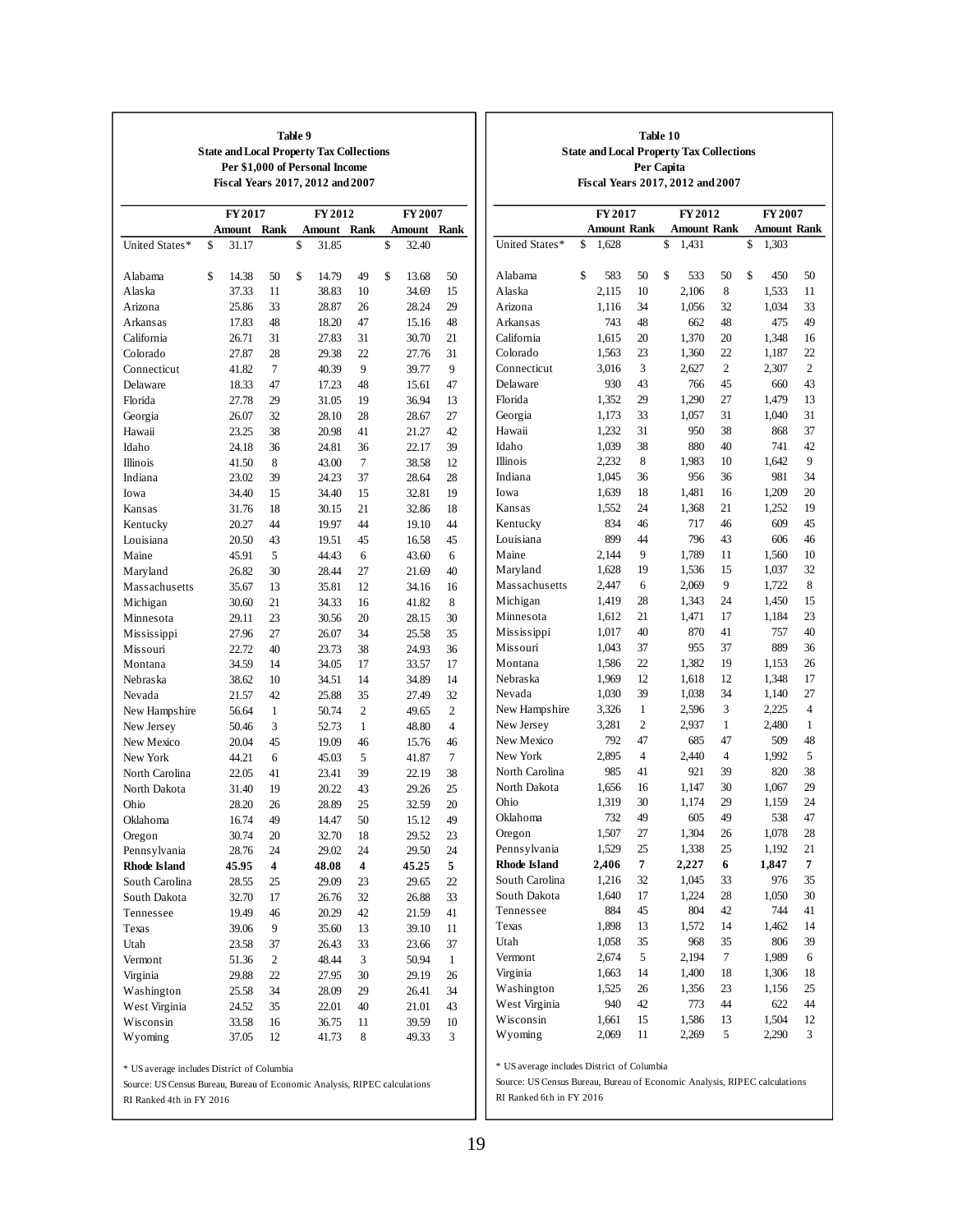|                             | <b>State and Local General Sales Tax Collections</b><br>Per \$1,000 of Personal Income<br>Fiscal Years 2017, 2012 and 2007 | Table 11       |                    |                |                |          |
|-----------------------------|----------------------------------------------------------------------------------------------------------------------------|----------------|--------------------|----------------|----------------|----------|
|                             | FY 2017                                                                                                                    |                | FY 2012            |                | FY 2007        |          |
|                             | <b>Amount Rank</b>                                                                                                         |                | <b>Amount Rank</b> |                | Amount Rank    |          |
| United States*              | \$<br>23.05                                                                                                                |                | \$<br>22.55        |                | \$<br>25.05    |          |
| Alabama                     | \$<br>25.68                                                                                                                | 17             | \$<br>24.05        | 21             | \$<br>26.35    | 19       |
| Alaska                      | 5.57                                                                                                                       | 46             | 5.23               | 46             | 5.90           | 46       |
| Arizona                     | 32.25                                                                                                                      | 9              | 36.53              | $\overline{4}$ | 42.39          | 6        |
| Arkansas                    | 36.40                                                                                                                      | 6              | 35.00              | 6              | 42.69          | 4        |
| California                  | 20.71                                                                                                                      | 29             | 22.11              | 25             | 26.50          | 18       |
| Colorado                    | 24.19                                                                                                                      | 20             | 23.11              | 24             | 25.08          | 22       |
| Connecticut                 | 16.42                                                                                                                      | 41             | 16.22              | 41             | 14.85          | 41       |
| Delaware                    | $\frac{1}{2}$                                                                                                              | 47             | $\overline{a}$     | 47             | $\overline{a}$ | 47       |
| Florida                     | 27.65                                                                                                                      | 15             | 26.76              | 16             | 33.27          | 11       |
| Georgia                     | 20.03                                                                                                                      | 30             | 24.83              | 18             | 29.76          | 13       |
| Hawaii                      | 45.75                                                                                                                      | 1              | 46.25              | 1              | 48.78          | 1        |
| Idaho                       | 22.88                                                                                                                      | 27             | 21.81              | 27             | 26.01          | 20       |
| Illinois                    | 20.89                                                                                                                      | 28             | 17.87              | 37             | 17.02          | 40       |
| Indiana                     | 25.09                                                                                                                      | 18             | 25.75              | 17             | 25.01          | 23       |
| Iowa                        | 23.77                                                                                                                      | 21             | 24.36              | 19             | 21.12          | 32       |
| Kansas                      | 30.22                                                                                                                      | 11             | 28.54              | 13             | 28.65          | 16       |
| Kentucky                    | 19.12                                                                                                                      | 36             | 19.46              | 35             | 20.94          | 34       |
| Louisiana                   | 42.13                                                                                                                      | 3              | 35.68              | 5              | 44.82          | 3        |
| Maine                       | 23.19                                                                                                                      | 24             | 19.90              | 31             |                | 31       |
| Maryland                    | 12.64                                                                                                                      | 43             | 12.93              | 43             | 22.27<br>12.82 | 44       |
| Massachusetts               | 13.33                                                                                                                      | 42             | 13.30              | 42             | 12.61          | 45       |
|                             |                                                                                                                            | 31             |                    | 23             |                |          |
| Michigan<br>Minnesota       | 19.99<br>19.97                                                                                                             | 32             | 23.11<br>19.67     | 32             | 22.94<br>20.92 | 30<br>35 |
| Mississippi                 | 32.43                                                                                                                      | 8              | 30.91              | 10             | 36.69          | 9        |
| Missouri                    | 22.91                                                                                                                      | 26             | 21.61              | 28             | 23.89          | 27       |
| Montana                     | $\overline{a}$                                                                                                             | 47             | $\overline{a}$     | 47             |                | 47       |
| Nebraska                    | 23.04                                                                                                                      | 25             | 21.87              | 26             | 25.69          | 21       |
| Nevada                      | 39.35                                                                                                                      | 5              | 34.12              | 7              | 33.79          | 10       |
| New Hampshire               | $\frac{1}{2}$                                                                                                              | 47             | $\overline{a}$     | 47             | $\overline{a}$ | 47       |
| New Jersey                  | 16.62                                                                                                                      | 40             | 16.47              | 40             | 19.56          | 38       |
| New Mexico                  |                                                                                                                            | $\overline{4}$ | 38.79              | 3              | 42.52          | 5        |
| New York                    | 40.58<br>23.63                                                                                                             | 22             | 23.60              | 22             | 24.19          | 24       |
| North Carolina              | 23.22                                                                                                                      | 23             | 20.59              | 30             | 24.13          | 25       |
| North Dakota                | 28.02                                                                                                                      | 14             | 32.99              | 9              | 24.10          | 26       |
| Ohio                        | 28.67                                                                                                                      | 13             | 21.53              | 29             | 23.04          | 29       |
| Oklahoma                    | 27.17                                                                                                                      | 16             | 27.21              | 14             | 26.61          | 17       |
| Oregon                      |                                                                                                                            | 47             | $\overline{a}$     | 47             | $\overline{a}$ | 47       |
| Pennsylvania                | 16.82                                                                                                                      | 39             | 16.72              | 39             | 17.96          | 39       |
| <b>Rhode Island</b>         | 18.01                                                                                                                      | 38             | 17.38              | 38             | 20.18          | 37       |
| South Carolina              | 18.07                                                                                                                      | 37             | 19.67              |                | 23.81          | 28       |
| South Dakota                | 33.25                                                                                                                      | 7              | 30.34              | 33<br>11       | 31.68          | 12       |
| Tennessee                   | 31.00                                                                                                                      | 10             | 33.38              | 8              | 41.41          | 7        |
| Texas                       | 29.76                                                                                                                      | 12             | 26.98              | 15             | 28.99          | 15       |
| Utah                        | 24.33                                                                                                                      | 19             | 24.15              | 20             | 29.76          | 14       |
| Vermont                     | 12.06                                                                                                                      | 44             | 12.38              | 44             | 13.98          | 42       |
| Virginia                    |                                                                                                                            | 45             |                    | 45             |                | 43       |
|                             | 11.60                                                                                                                      |                | 11.46              | 2              | 13.68<br>46.94 | 2        |
| Washington<br>West Virginia | 42.29                                                                                                                      | 2<br>35        | 40.28              | 34             |                |          |
|                             | 19.61                                                                                                                      | 34             | 19.59              |                | 20.87          | 36       |
| Wisconsin<br>Wyoming        | 19.65                                                                                                                      |                | 18.79              | 36<br>12       | 20.97          | 33       |
|                             | 19.80                                                                                                                      | 33             | 29.61              |                | 37.88          | 8        |

|                           | Source: US Census Bureau, Bureau of Economic Analysis, RIPEC calculations |  |
|---------------------------|---------------------------------------------------------------------------|--|
| RI Ranked 38th in FY 2016 |                                                                           |  |

| Table 12                                      |
|-----------------------------------------------|
| State and Local General Sales Tax Collections |
| Per Capita                                    |
| Fiscal Years 2017, 2012 and 2007              |

|                     | <b>FY2017</b> |                    |                | FY 2012 |                    |                  |    | FY 2007            |              |  |  |
|---------------------|---------------|--------------------|----------------|---------|--------------------|------------------|----|--------------------|--------------|--|--|
|                     |               | <b>Amount Rank</b> |                |         | <b>Amount Rank</b> |                  |    | <b>Amount Rank</b> |              |  |  |
| United States*      | \$            | 1,204              |                | \$      | 1,013              |                  | \$ | 1,007              |              |  |  |
|                     |               |                    |                |         |                    |                  |    |                    |              |  |  |
| Alabama             | \$            | 1,041              | 31             | \$      | 866                | 31               | \$ | 867                | 27           |  |  |
| Alaska              |               | 315                | 46             |         | 284                | 46               |    | 261                | 46           |  |  |
| Arizona             |               | 1,391              | 13             |         | 1,337              | 9                |    | 1,552              | 5            |  |  |
| Arkansas            |               | 1,518              | 8              |         | 1,274              | 13               |    | 1,339              | 9            |  |  |
| California          |               | 1,252              | 17             |         | 1,088              | 17               |    | 1,163              | 12           |  |  |
| Colorado            |               | 1,357              | 14             |         | 1,070              | 18               |    | 1,073              | 18           |  |  |
| Connecticut         |               | 1,184              | 19             |         | 1,055              | 19               |    | 862                | 28           |  |  |
| Delaware            |               | $\overline{a}$     | 47             |         | $\overline{a}$     | 47               |    | $\overline{a}$     | 47           |  |  |
| Florida             |               | 1,346              | 15             |         | 1,112              | 16               |    | 1,332              | 10           |  |  |
| Georgia             |               | 901                | 38             |         | 935                | 25               |    | 1,080              | 17           |  |  |
| Hawaii              |               | 2,425              | $\overline{c}$ |         | 2,094              | 1                |    | 1,990              | 2            |  |  |
| Idaho               |               | 984                | 33             |         | 773                | 37               |    | 870                | 26           |  |  |
| Illinois            |               | 1,124              | 24             |         | 824                | 32               |    | 724                | 39           |  |  |
| Indiana             |               | 1,139              | 22             |         | 1,016              | 23               |    | 856                | 29           |  |  |
| Iowa                |               | 1,132              | 23             |         | 1,048              | 20               |    | 778                | 37           |  |  |
| Kansas              |               | 1,476              | 10             |         | 1,295              | 11               |    | 1,092              | 14           |  |  |
| Kentucky            |               | 786                | 40             |         | 699                | 41               |    | 668                | 40           |  |  |
| Louisiana           |               | 1,848              | $\overline{4}$ |         | 1,455              | 5                |    | 1,639              | 4            |  |  |
| Maine               |               | 1,083              | 28             |         | 801                | 36               |    | 797                | 34           |  |  |
| Maryland            |               | 768                | 42             |         | 698                | 42               |    | 613                | 43           |  |  |
| Massachusetts       |               | 914                | 37             |         | 768                | 39               |    | 636                | 41           |  |  |
| Michigan            |               | 927                | 36             |         | 904                | 27               |    | 795                | 35           |  |  |
| Minnesota           |               | 1,105              | 26             |         | 947                | 24               |    | 880                | 24           |  |  |
| Mississippi         |               | 1,180              | 20             |         | 1,031              | 21               |    | 1,086              | 15           |  |  |
| Missouri            |               | 1,052              | 30             |         | 869                | 30               |    | 852                | 30           |  |  |
| Montana             |               | -                  | 47             |         | $\overline{a}$     | 47               |    | $\overline{a}$     | 47           |  |  |
| Nebraska            |               | 1,174              | 21             |         | 1,025              | 22               |    | 992                | 21           |  |  |
| Nevada              |               | 1,879              | 3              |         | 1,369              | 8                |    | 1,400              | 7            |  |  |
| New Hampshire       |               | $\overline{a}$     | 47             |         | $\overline{a}$     | 47               |    | $\overline{a}$     | 47           |  |  |
| New Jersey          |               | 1,081              | 29             |         | 918                | 26               |    | 994                | 20           |  |  |
| New Mexico          |               | 1,604              | 6              |         | 1,390              | 6                |    | 1,374              | 8            |  |  |
| New York            |               | 1,547              | 7              |         | 1,279              | 12               |    | 1,151              | 13           |  |  |
| North Carolina      |               | 1,038              | 32             |         | 810                | 34               |    | 892                | 23           |  |  |
| North Dakota        |               | 1,478              | 9              |         | 1,871              | 3                |    | 879                | 25           |  |  |
| Ohio                |               | 1,341              | 16             |         | 875                | 29               |    | 820                | 32           |  |  |
| Oklahoma            |               | 1,187              | 18             |         | 1,138              | 15               |    | 947                | 22           |  |  |
| Oregon              |               | $\overline{a}$     | 47             |         |                    | 47               |    | $\overline{a}$     | 47           |  |  |
| Pennsylvania        |               | 894                | 39             |         | 771                | 38               |    | 725                | 38           |  |  |
| <b>Rhode Island</b> |               | 943                | 35             |         | 805                | 35               |    | 824                | 31           |  |  |
| South Carolina      |               | 770                | 41             |         | 706                | 40               |    | 783                | 36           |  |  |
| South Dakota        |               | 1,667              | 5              |         | 1,388              | 7                |    | 1,238              | 11           |  |  |
| Tennessee           |               | 1,407              | 12             |         | 1,323              | 10               |    | 1,428              | 6            |  |  |
| Texas               |               | 1,446              | 11             |         | 1,191              | 14               |    | 1,084              | 16           |  |  |
| Utah                |               | 1,092              | 27             |         | 885                | 28               |    | 1,014              | 19           |  |  |
| Vermont             |               | 628                | 45             |         | 561                | 45               |    | 546                | 45           |  |  |
| Virginia            |               | 646                | 44             |         | 574                | 44               |    | 612                | 44           |  |  |
| Washington          |               | 2,521              | $\mathbf{1}$   |         | 1,944              | $\boldsymbol{2}$ |    | 2,054              | $\mathbf{1}$ |  |  |
| West Virginia       |               | 752                | 43             |         | 688                | 43               |    | 618                | 42           |  |  |
| Wisconsin           |               | 972                | 34             |         | 811                | 33               |    | 797                | 33           |  |  |
| Wyoming             |               | 1,106              | 25             |         | 1,610              | 4                |    | 1,758              | 3            |  |  |

 $\,^*$  US average includes District of Columbia

RI Ranked 35th in FY 2016 Source: US Census Bureau, Bureau of Economic Analysis, RIPEC calculations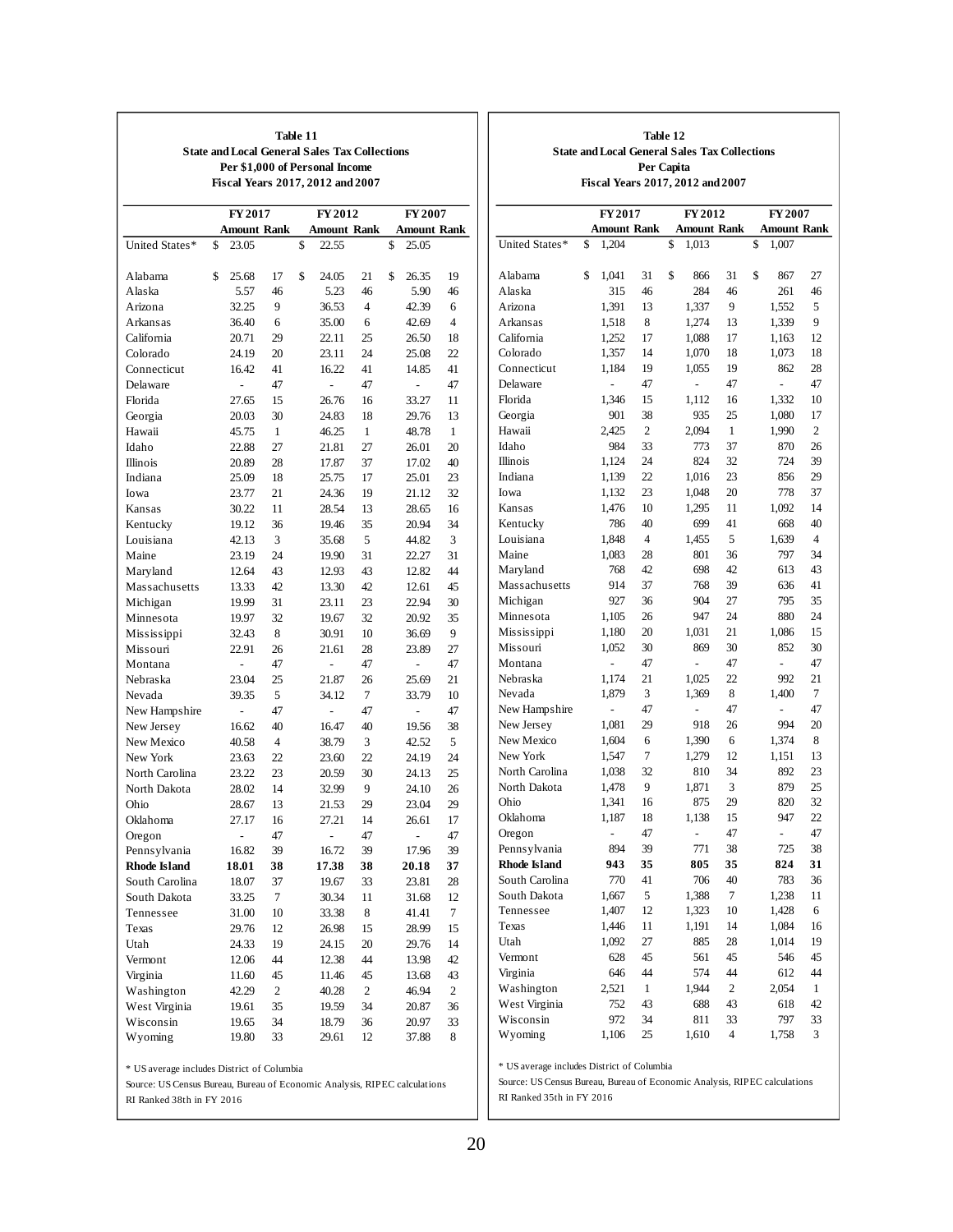|                     | <b>State and Local Selective Sales Tax Collections</b><br>Fiscal Years 2017, 2012 and 2007 |                | Table 13<br>Per \$1,000 of Personal Income |                |                    |                |
|---------------------|--------------------------------------------------------------------------------------------|----------------|--------------------------------------------|----------------|--------------------|----------------|
|                     | <b>FY2017</b>                                                                              |                | FY 2012                                    |                | FY 2006            |                |
|                     | <b>Amount Rank</b>                                                                         |                | <b>Amount Rank</b>                         |                | <b>Amount Rank</b> |                |
| United States*      | \$<br>10.98                                                                                |                | \$<br>11.60                                |                | \$<br>11.65        |                |
| Alabama             | \$<br>15.18                                                                                | 9              | \$<br>15.50                                | 8              | \$<br>15.70        | 8              |
| Alaska              | 9.08                                                                                       | 39             | 8.51                                       | 43             | 10.33              | 36             |
| Arizona             | 7.59                                                                                       | 46             | 9.01                                       | 41             | 8.76               | 42             |
| Arkansas            | 12.32                                                                                      | 17             | 12.80                                      | 20             | 12.40              | 20             |
| California          | 7.99                                                                                       | 44             | 8.09                                       | 47             | 7.78               | 47             |
| Colorado            | 8.34                                                                                       | 43             | 9.04                                       | 40             | 7.69               | 48             |
| Connecticut         | 9.35                                                                                       | 38             | 12.48                                      | 23             | 11.21              | 27             |
| Delaware            | 11.90                                                                                      | 20             | 12.52                                      | 22             | 12.71              | 18             |
| Florida             | 11.81                                                                                      | 23             | 15.55                                      | 7              | 15.81              | 7              |
| Georgia             | 9.50                                                                                       | 37             | 8.56                                       | 42             | 8.69               | 43             |
| Hawaii              | 17.54                                                                                      | $\overline{4}$ | 17.73                                      | $\overline{4}$ | 15.69              | 9              |
| Idaho               | 8.87                                                                                       | 40             | 8.34                                       | 45             | 8.59               | 44             |
| Illinois            | 15.12                                                                                      | 10             | 14.65                                      | 9              | 17.55              | $\overline{4}$ |
| Indiana             | 11.50                                                                                      | 25             | 13.52                                      | 14             | 12.04              | 21             |
| Iowa                | 11.18                                                                                      | 28             | 10.17                                      | 35             | 10.35              | 35             |
| Kansas              | 9.60                                                                                       | 36             | 8.48                                       | 44             | 9.55               | 37             |
| Kentucky            | 15.76                                                                                      | 6              | 16.31                                      | 6              | 16.84              | 5              |
| Louisiana           | 15.32                                                                                      | 8              | 12.93                                      | 18             | 14.60              | 11             |
| Maine               | 11.74                                                                                      | 24             | 12.92                                      | 19             | 13.42              | 15             |
| Maryland            | 15.34                                                                                      | 7              | 12.23                                      | 25             | 10.71              | 31             |
| Massachusetts       | 6.40                                                                                       | 49             | 6.65                                       | 49             | 6.49               | 49             |
| Michigan            | 10.27                                                                                      | 32             | 10.34                                      | 32             | 11.16              | 29             |
| Minnesota           | 16.15                                                                                      | 5              | 17.03                                      | 5              | 13.72              | 14             |
| Mississippi         | 14.48                                                                                      | 11             | 14.39                                      | 12             | 12.94              | 16             |
| Missouri            | 8.66                                                                                       | 41             | 9.86                                       | 36             | 10.47              | 34             |
| Montana             | 12.37                                                                                      | 16             | 13.67                                      | 13             | 16.36              | 6              |
| Nebraska            | 6.82                                                                                       | 48             | 6.93                                       | 48             | 9.18               | 40             |
| Nevada              | 21.90                                                                                      | $\mathbf{1}$   | 22.15                                      | $\overline{c}$ | 24.34              | 1              |
| New Hampshire       | 12.20                                                                                      | 19             | 12.98                                      | 17             | 12.53              | 19             |
| New Jersey          | 6.88                                                                                       | 47             | 8.28                                       | 46             | 8.36               | 45             |
| New Mexico          | 11.09                                                                                      | 29             | 10.19                                      | 34             | 12.76              | 17             |
| New York            | 10.67                                                                                      | 31             | 12.43                                      | 24             | 11.58              | 25             |
| North Carolina      | 9.90                                                                                       | 34             | 11.18                                      | 30             | 11.87              | 24             |
| North Dakota        | 12.61                                                                                      | 15             | 12.67                                      | 21             | 14.31              | 13             |
| Ohio                | 11.87                                                                                      | 22             | 10.81                                      | 31             | 12.01              | 23             |
| Oklahoma            | 8.46                                                                                       | 42             | 9.08                                       | 39             | 8.99               | 41             |
| Oregon              | 10.86                                                                                      | 30             | 11.47                                      | 26             | 8.20               | 46             |
| Pennsylvania        | 14.15                                                                                      | 13             | 14.57                                      | 10             | 12.01              | 22             |
| <b>Rhode Island</b> | 13.12                                                                                      | 14             | 13.33                                      | 15             | 11.39              | 26             |
| South Carolina      | 7.89                                                                                       | 45             | 9.14                                       | 38             | 10.66              | 32             |
| South Dakota        | 11.18                                                                                      | 27             | 10.33                                      | 33             | 10.60              | 33             |
| Tennessee           | 11.26                                                                                      | 26             | 11.45                                      | 27             | 9.47               | 38             |
| Texas               | 12.25                                                                                      | 18             | 13.09                                      | 16             | 14.91              | 10             |
| Utah                | 11.90                                                                                      | 21             | 11.35                                      | 29             | 10.73              | 30             |
| Vermont             | 21.33                                                                                      | 2              | 22.35                                      | $\mathbf{1}$   | 21.23              | 3              |
| Virginia            | 9.62                                                                                       | 35             | 9.26                                       | 37             | 11.20              | 28             |
| Washington          | 14.26                                                                                      | 12             | 14.55                                      | 11             | 14.36              | 12             |
| West Virginia       | 20.22                                                                                      | 3              | 21.58                                      | 3              | 21.78              | 2              |
| Wisconsin           | 10.04                                                                                      | 33             | 11.38                                      | 28             | 9.19               | 39             |
| Wyoming             | 6.23                                                                                       | 50             | 5.50                                       | 50             | 6.31               | 50             |

RI Ranked 13th in FY 2015

 $\mathsf{r}$ 

|                          |                                  | Per Capita     |                    |                |                    |    |
|--------------------------|----------------------------------|----------------|--------------------|----------------|--------------------|----|
|                          | Fiscal Years 2017, 2012 and 2007 |                |                    |                |                    |    |
|                          | <b>FY2017</b>                    |                | FY 2012            |                | FY 2007            |    |
|                          | <b>Amount Rank</b>               |                | <b>Amount Rank</b> |                | <b>Amount Rank</b> |    |
| United States*           | \$<br>574                        |                | \$<br>521          |                | \$<br>469          |    |
| Alabama                  | \$<br>615                        | 17             | \$<br>558          | 18             | \$<br>517          | 18 |
| Alaska                   | 515                              | 31             | 461                | 29             | 456                | 24 |
| Arizona                  | 327                              | 50             | 330                | 45             | 321                | 45 |
| Arkansas                 | 514                              | 32             | 466                | 27             | 389                | 31 |
| California               | 483                              | 35             | 398                | 39             | 342                | 41 |
| Colorado                 | 468                              | 38             | 418                | 36             | 329                | 42 |
| Connecticut              | 674                              | 13             | 811                | 4              | 651                | 4  |
| Delaware                 | 604                              | 18             | 557                | 19             | 538                | 14 |
| Florida                  | 575                              | 20             | 646                | 14             | 633                | 7  |
| Georgia                  | 427                              | 43             | 322                | 48             | 315                | 47 |
| Hawaii                   | 930                              | $\overline{4}$ | 803                | 5              | 640                | 6  |
| Idaho                    | 381                              | 45             | 295                | 50             | 287                | 50 |
| Illinois                 | 813                              | 7              | 675                | 9              | 747                | 3  |
| Indiana                  | 522                              | 30             | 533                | 21             | 412                | 30 |
| Iowa                     | 532                              | 27             | 438                | 35             | 381                | 34 |
| Kansas                   | 469                              | 37             | 385                | 41             | 364                | 37 |
| Kentucky                 | 648                              | 16             | 585                | 16             | 537                | 15 |
| Louisiana                | 672                              | 14             | 527                | 22             | 534                | 16 |
| Maine                    | 548                              | 24             | 520                | 23             | 480                | 22 |
| Maryland                 | 931                              | 3              | 660                | 13             | 512                | 19 |
| Massachusetts            | 439                              | 41             | 384                | 42             | 327                | 43 |
| Michigan                 | 476                              | 36             | 405                | 38             | 387                | 32 |
| Minnesota                | 894                              | 5              | 820                | 3              | 577                | 9  |
| Mississippi              | 527                              | 29             | 480                | 25             | 383                | 33 |
| Missouri                 | 398                              | 44             | 397                | 40             | 373                | 35 |
| Montana                  | 567                              | 21             | 555                | 20             | 562                | 10 |
| Nebraska                 | 348                              | 48             | 325                | 47             | 354                | 38 |
| Nevada                   |                                  | $\overline{c}$ | 888                | $\overline{c}$ | 1,009              | 1  |
|                          | 1,046<br>717                     | 10             | 664                | 12             | 562                | 11 |
| New Hampshire            |                                  |                |                    |                |                    |    |
| New Jersey<br>New Mexico | 448                              | 39<br>42       | 461                | 30<br>44       | 425                | 27 |
|                          | 438                              |                | 365                |                | 412                | 29 |
| New York                 | 699                              | 11             | 674                | 10             | 551                | 13 |
| North Carolina           | 442                              | 40             | 440                | 33             | 438                | 25 |
| North Dakota             | 665                              | 15             | 719                | 7              | 522                | 17 |
| Ohio                     | 555                              | 23             | 439                | 34             | 427                | 26 |
| Oklahoma                 | 370                              | 46             | 379                | 43             | 320                | 46 |
| Oregon                   | 532                              | 28             | 457                | 31             | 299                | 48 |
| Pennsylvania             | 752                              | 9              | 671                | 11             | 485                | 21 |
| <b>Rhode Island</b>      | 687                              | 12             | 618                | 15             | 465                | 23 |
| South Carolina           | 336                              | 49             | 328                | 46             | 351                | 39 |
| South Dakota             | 561                              | 22             | 472                | 26             | 414                | 28 |
| Tennessee                | 511                              | 33             | 454                | 32             | 327                | 44 |
| Texas                    | 595                              | 19             | 578                | 17             | 558                | 12 |
| Utah                     | 534                              | 26             | 416                | 37             | 366                | 36 |
| Vermont                  | 1,110                            | 1              | 1,012              | 1              | 829                | 2  |
| Virginia                 | 536                              | 25             | 464                | 28             | 501                | 20 |
| Washington               | 850                              | 6              | 702                | 8              | 628                | 8  |
| West Virginia            | 776                              | 8              | 758                | 6              | 645                | 5  |
| Wisconsin                | 497                              | 34             | 491                | 24             | 349                | 40 |
| Wyoming                  | 348                              | 47             | 299                | 49             | 293                | 49 |
|                          |                                  |                |                    |                |                    |    |

**Table 14**

**State and Local Selective Sales Tax Collections**

 $\,^*$  US average includes District of Columbia

RI Ranked 12th in FY 2016 Source: US Census Bureau, Bureau of Economic Analysis, RIPEC calculations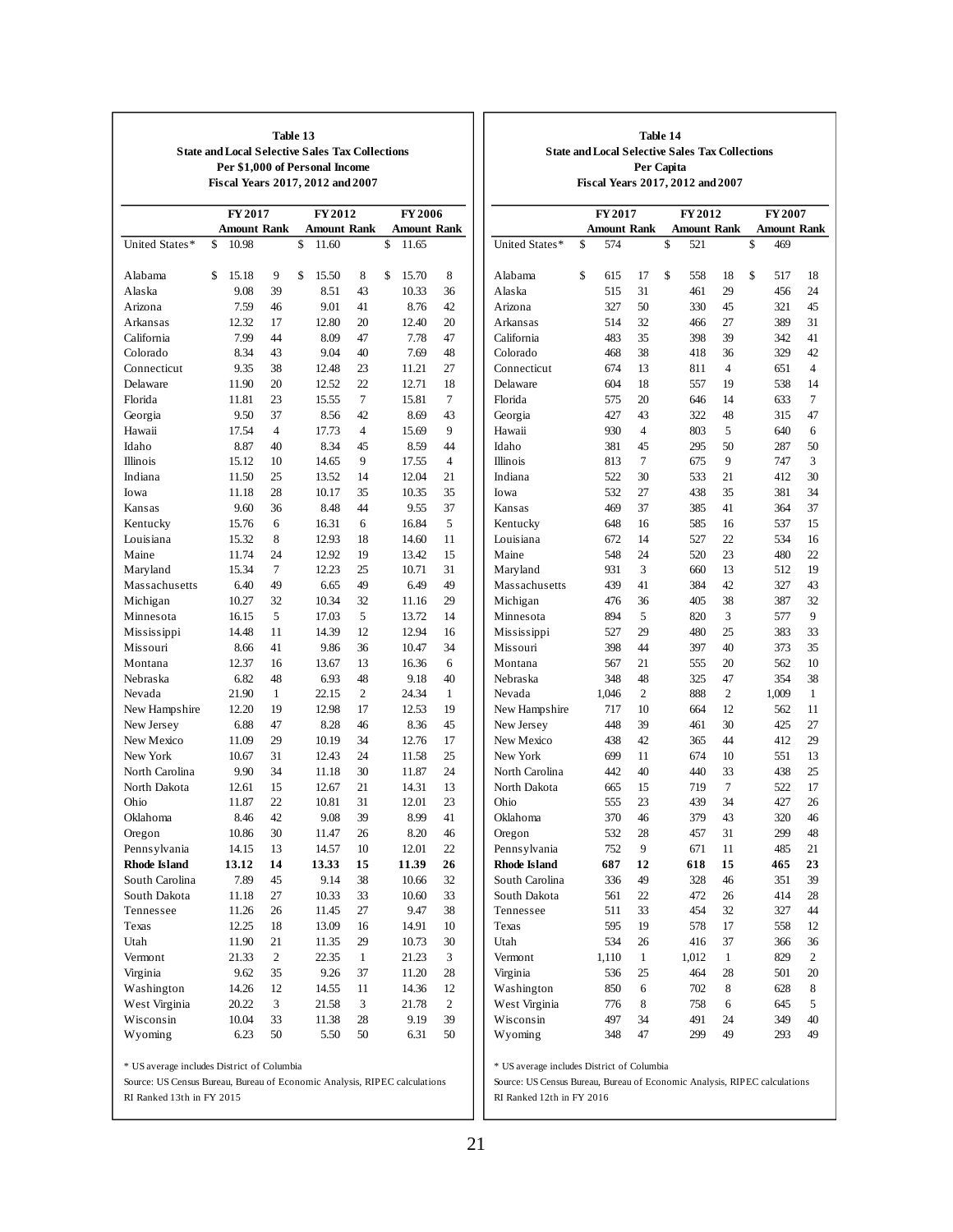| <b>State and Local Individual Income Tax Collections</b><br>Per \$1,000 of Personal Income<br>Fiscal Years 2017, 2012 and 2007 |                |    |                    |                |                    |    |  |  |  |  |  |  |
|--------------------------------------------------------------------------------------------------------------------------------|----------------|----|--------------------|----------------|--------------------|----|--|--|--|--|--|--|
|                                                                                                                                | FY 2017        |    | FY 2012            |                | FY 2007            |    |  |  |  |  |  |  |
|                                                                                                                                | Amount Rank    |    | <b>Amount Rank</b> |                | <b>Amount Rank</b> |    |  |  |  |  |  |  |
| United States*                                                                                                                 | \$<br>22.76    |    | \$<br>22.00        |                | 24.19<br>\$        |    |  |  |  |  |  |  |
| Alabama                                                                                                                        | \$<br>19.00    | 34 | \$<br>18.06        | 35             | \$<br>20.68        | 34 |  |  |  |  |  |  |
| Alaska                                                                                                                         | $\overline{a}$ | 44 | $\overline{a}$     | 44             | $\overline{a}$     | 44 |  |  |  |  |  |  |
| Arizona                                                                                                                        | 11.50          | 40 | 13.06              | 40             | 16.98              | 39 |  |  |  |  |  |  |
| Arkansas                                                                                                                       | 22.20          | 28 | 22.45              | 24             | 24.50              | 28 |  |  |  |  |  |  |
| California                                                                                                                     | 35.52          | 5  | 29.70              | 7              | 33.71              | 5  |  |  |  |  |  |  |
| Colorado                                                                                                                       | 21.86          | 29 | 20.56              | 32             | 23.75              | 31 |  |  |  |  |  |  |
| Connecticut                                                                                                                    | 30.84          | 8  | 31.59              | $\overline{4}$ | 31.04              | 9  |  |  |  |  |  |  |
| Delaware                                                                                                                       | 25.76          | 16 | 29.30              | 9              | 29.53              | 15 |  |  |  |  |  |  |
| Florida                                                                                                                        | $\overline{a}$ | 44 | $\overline{a}$     | 44             | $\overline{a}$     | 44 |  |  |  |  |  |  |
| Georgia                                                                                                                        | 23.67          | 22 | 22.07              | 27             | 26.49              | 20 |  |  |  |  |  |  |
| Hawaii                                                                                                                         | 27.69          | 10 | 24.67              | 17             | 29.21              | 16 |  |  |  |  |  |  |
| Idaho                                                                                                                          | 22.95          | 24 | 21.61              | 29             | 28.63              | 17 |  |  |  |  |  |  |
| Illinois                                                                                                                       | 19.22          | 33 | 26.15              | 15             | 17.49              | 38 |  |  |  |  |  |  |
| Indiana                                                                                                                        | 20.11          | 31 | 23.71              | 20             | 26.22              | 21 |  |  |  |  |  |  |
| Iowa                                                                                                                           | 25.19          | 17 | 23.69              | 21             | 24.95              | 26 |  |  |  |  |  |  |
| Kansas                                                                                                                         | 16.37          | 37 | 22.23              | 26             | 26.09              | 22 |  |  |  |  |  |  |
| Kentucky                                                                                                                       | 32.03          | 6  | 29.57              | 8              | 30.03              | 11 |  |  |  |  |  |  |
| Louisiana                                                                                                                      | 14.37          | 39 | 13.26              | 39             | 20.42              | 35 |  |  |  |  |  |  |
| Maine                                                                                                                          | 24.69          | 19 | 26.96              | 13             | 31.03              | 10 |  |  |  |  |  |  |
| Maryland                                                                                                                       | 39.50          | 3  | 36.41              | 3              | 39.98              | 3  |  |  |  |  |  |  |
| Massachusetts                                                                                                                  | 31.44          | 7  | 31.29              | 5              | 35.28              | 4  |  |  |  |  |  |  |
| Michigan                                                                                                                       | 21.73          | 30 | 19.00              | 33             | 19.86              | 36 |  |  |  |  |  |  |
| Minnesota                                                                                                                      | 35.83          | 4  | 31.04              | 6              | 33.28              | 7  |  |  |  |  |  |  |
| Mississippi                                                                                                                    | 16.87          | 36 | 15.11              | 38             | 16.30              | 40 |  |  |  |  |  |  |
| Missouri                                                                                                                       |                |    |                    | 23             |                    | 27 |  |  |  |  |  |  |
|                                                                                                                                | 23.45          | 23 | 22.55              |                | 24.56              |    |  |  |  |  |  |  |
| Montana                                                                                                                        | 24.69          | 20 | 22.24              | 25             | 25.46              | 23 |  |  |  |  |  |  |
| Nebraska                                                                                                                       | 22.94          | 25 | 21.30              | 30             | 24.11              | 29 |  |  |  |  |  |  |
| Nevada                                                                                                                         | $\overline{a}$ | 44 | $\overline{a}$     | 44             | $\overline{a}$     | 44 |  |  |  |  |  |  |
| New Hampshire                                                                                                                  | 0.83           | 42 | 1.21               | 42             | 1.83               | 42 |  |  |  |  |  |  |
| New Jersey                                                                                                                     | 24.19          | 21 | 22.63              | 22             | 26.64              | 19 |  |  |  |  |  |  |
| New Mexico                                                                                                                     | 16.18          | 38 | 15.43              | 37             | 18.57              | 37 |  |  |  |  |  |  |
| New York                                                                                                                       | 43.83          | 1  | 45.53              | 1              | 46.93              | 1  |  |  |  |  |  |  |
| North Carolina                                                                                                                 | 26.64          | 12 | 27.33              | 12             | 32.14              | 8  |  |  |  |  |  |  |
| North Dakota                                                                                                                   | 8.03           | 41 | 11.13              | 41             | 13.38              | 41 |  |  |  |  |  |  |
| Ohio                                                                                                                           | 25.86          | 14 | 28.72              | 10             | 33.69              | 6  |  |  |  |  |  |  |
| Oklahoma                                                                                                                       | 18.20          | 35 | 17.52              | 36             | 21.70              | 33 |  |  |  |  |  |  |
| Oregon                                                                                                                         | 41.78          | 2  | 37.73              | 2              | 41.87              | 2  |  |  |  |  |  |  |
| Pennsylvania                                                                                                                   | 25.19          | 18 | 24.36              | 18             | 26.97              | 18 |  |  |  |  |  |  |
| <b>Rhode Island</b>                                                                                                            | 22.39          | 27 | 21.89              | 28             | 25.02              | 25 |  |  |  |  |  |  |
| South Carolina                                                                                                                 | 19.60          | 32 | 18.46              | 34             | 22.59              | 32 |  |  |  |  |  |  |
| South Dakota                                                                                                                   | $\overline{a}$ | 44 | $\overline{a}$     | 44             |                    | 44 |  |  |  |  |  |  |
| Tennessee                                                                                                                      | 0.83           | 43 | 0.72               | 43             | 1.19               | 43 |  |  |  |  |  |  |
| Texas                                                                                                                          | -              | 44 | $\overline{a}$     | 44             | $\overline{a}$     | 44 |  |  |  |  |  |  |
| Utah                                                                                                                           | 26.52          | 13 | 23.92              | 19             | 29.76              | 14 |  |  |  |  |  |  |
| Vermont                                                                                                                        | 22.91          | 26 | 21.08              | 31             | 23.90              | 30 |  |  |  |  |  |  |
| Virginia                                                                                                                       | 27.88          | 9  | 25.17              | 16             | 29.84              | 13 |  |  |  |  |  |  |
| Washington                                                                                                                     | $\overline{a}$ | 44 | $\overline{a}$     | 44             | $\overline{a}$     | 44 |  |  |  |  |  |  |
| West Virginia                                                                                                                  | 25.83          | 15 | 26.93              | 14             | 25.13              | 24 |  |  |  |  |  |  |
| Wisconsin                                                                                                                      | 27.30          | 11 | 27.47              | 11             | 29.88              | 12 |  |  |  |  |  |  |
| Wyoming                                                                                                                        |                | 44 |                    | 44             |                    | 44 |  |  |  |  |  |  |

|                     | FY 2017                  |                         | FY 2012                  |    | <b>FY2007</b>      |                |  |  |
|---------------------|--------------------------|-------------------------|--------------------------|----|--------------------|----------------|--|--|
|                     | <b>Amount Rank</b>       |                         | <b>Amount Rank</b>       |    | <b>Amount Rank</b> |                |  |  |
| United States*      | \$<br>1,189              |                         | \$<br>988                |    | \$<br>973          |                |  |  |
| Alabama             | \$<br>771                | 36                      | \$<br>650                | 36 | \$<br>680          | 37             |  |  |
| Alaska              | $\overline{a}$           | 44                      | $\overline{a}$           | 44 | $\overline{a}$     | 44             |  |  |
| Arizona             | 496                      | 40                      | 478                      | 41 | 622                | 38             |  |  |
| Arkansas            | 926                      | 31                      | 817                      | 31 | 768                | 31             |  |  |
| California          | 2,147                    | 5                       | 1,462                    | 7  | 1,480              | 6              |  |  |
| Colorado            | 1,226                    | 15                      | 952                      | 24 | 1,016              | 18             |  |  |
| Connecticut         | 2,224                    | 3                       | 2,054                    | 2  | 1,801              | 3              |  |  |
| Delaware            | 1,308                    | 14                      | 1,303                    | 8  | 1,249              | 10             |  |  |
| Florida             | $\overline{a}$           | 44                      | $\overline{a}$           | 44 | $\overline{a}$     | 44             |  |  |
| Georgia             | 1,065                    | 26                      | 831                      | 30 | 961                | 21             |  |  |
| Hawaii              | 1,467                    | 10                      | 1,117                    | 15 | 1,191              | 12             |  |  |
| Idaho               | 987                      | 30                      | 766                      | 32 | 958                | 23             |  |  |
| Illinois            | 1,034                    | 27                      | 1,206                    | 11 | 744                | 34             |  |  |
| Indiana             | 913                      | 32                      | 936                      | 26 | 898                | 27             |  |  |
| Iowa                | 1,200                    | 17                      | 1,020                    | 19 | 919                | 26             |  |  |
| Kansas              | 800                      | 34                      | 1,009                    | 21 | 994                | 20             |  |  |
| Kentucky            | 1,318                    | 13                      | 1,061                    | 18 | 958                | 22             |  |  |
| Louisiana           | 631                      | 38                      | 541                      | 39 | 747                | 32             |  |  |
| Maine               | 1,153                    | 23                      | 1,086                    | 16 | 1,110              | 15             |  |  |
| Maryland            | 2,399                    | $\overline{c}$          | 1,966                    | 3  | 1,911              | $\overline{c}$ |  |  |
| Massachusetts       | 2,157                    | $\overline{\mathbf{4}}$ | 1,808                    | 4  | 1,778              | 4              |  |  |
| Michigan            | 1,008                    | 28                      | 743                      | 33 | 689                | 36             |  |  |
| Minnesota           | 1,984                    | 7                       | 1,494                    | 6  | 1,400              | 7              |  |  |
| Mississippi         | 614                      | 39                      | 504                      | 40 | 483                | 41             |  |  |
| Missouri            | 1,077                    | 25                      | 907                      | 27 | 876                | 28             |  |  |
| Montana             | 1,132                    | 24                      | 903                      | 28 | 874                | 29             |  |  |
| Nebraska            | 1,169                    | 22                      | 999                      | 22 | 931                | 25             |  |  |
| Nevada              | -                        | 44                      | -                        | 44 | -                  | 44             |  |  |
| New Hampshire       | 49                       | 42                      | 62                       | 42 | 82                 | 42             |  |  |
| New Jersey          | 1,573                    | 8                       | 1,261                    | 10 | 1,354              | 8              |  |  |
| New Mexico          | 640                      | 37                      | 553                      | 38 | 600                | 39             |  |  |
| New York            | 2,870                    | 1                       | 2,467                    | 1  | 2,233              | 1              |  |  |
| North Carolina      | 1,190                    | 20                      | 1,075                    | 17 | 1,187              | 13             |  |  |
| North Dakota        | 424                      | 41                      | 631                      | 37 | 488                | 40             |  |  |
| Ohio                | 1,210                    | 16                      | 1,167                    | 13 | 1,198              | 11             |  |  |
| Oklahoma            | 795                      | 35                      | 732                      | 34 | 772                | 30             |  |  |
| Oregon              | 2,048                    | 6                       | 1,505                    | 5  | 1,529              | 5              |  |  |
| Pennsylvania        | 1,340                    | 12                      | 1,123                    | 14 | 1,089              | 16             |  |  |
| <b>Rhode Island</b> | 1,172                    | 21                      | 1,014                    | 20 | 1,021              | 17             |  |  |
| South Carolina      | 835                      | 33                      | 663                      | 35 | 743                | 35             |  |  |
| South Dakota        |                          | 44                      | $\overline{\phantom{0}}$ | 44 |                    | 44             |  |  |
| Tennessee           | 38                       | 43                      | 28                       | 43 | 41                 | 43             |  |  |
| Texas               | $\overline{a}$           | 44                      | -                        | 44 | $\overline{a}$     | 44             |  |  |
| Utah                | 1,190                    | 19                      | 876                      | 29 | 1,014              | 19             |  |  |
| Vermont             | 1,192                    | 18                      | 954                      | 23 | 933                | 24             |  |  |
| Virginia            | 1,552                    | 9                       | 1,261                    | 9  | 1,334              | 9              |  |  |
| Washington          |                          | 44                      | -                        | 44 |                    | 44             |  |  |
| West Virginia       | 991                      | 29                      | 946                      | 25 | 744                | 33             |  |  |
| Wisconsin           | 1,350                    | 11                      | 1,185                    | 12 | 1,136              | 14             |  |  |
| Wyoming             | $\overline{\phantom{0}}$ | 44                      | -                        | 44 |                    | 44             |  |  |

**Table 16 State and Local Individual Income Tax Collections Per Capita**

٦

RI Ranked 26th in FY 2016 Source: US Census Bureau, Bureau of Economic Analysis, RIPEC calculations US average includes District of Col

RI Ranked 19th in FY 2016 Source: US Census Bureau, Bureau of Economic Analysis, RIPEC calculations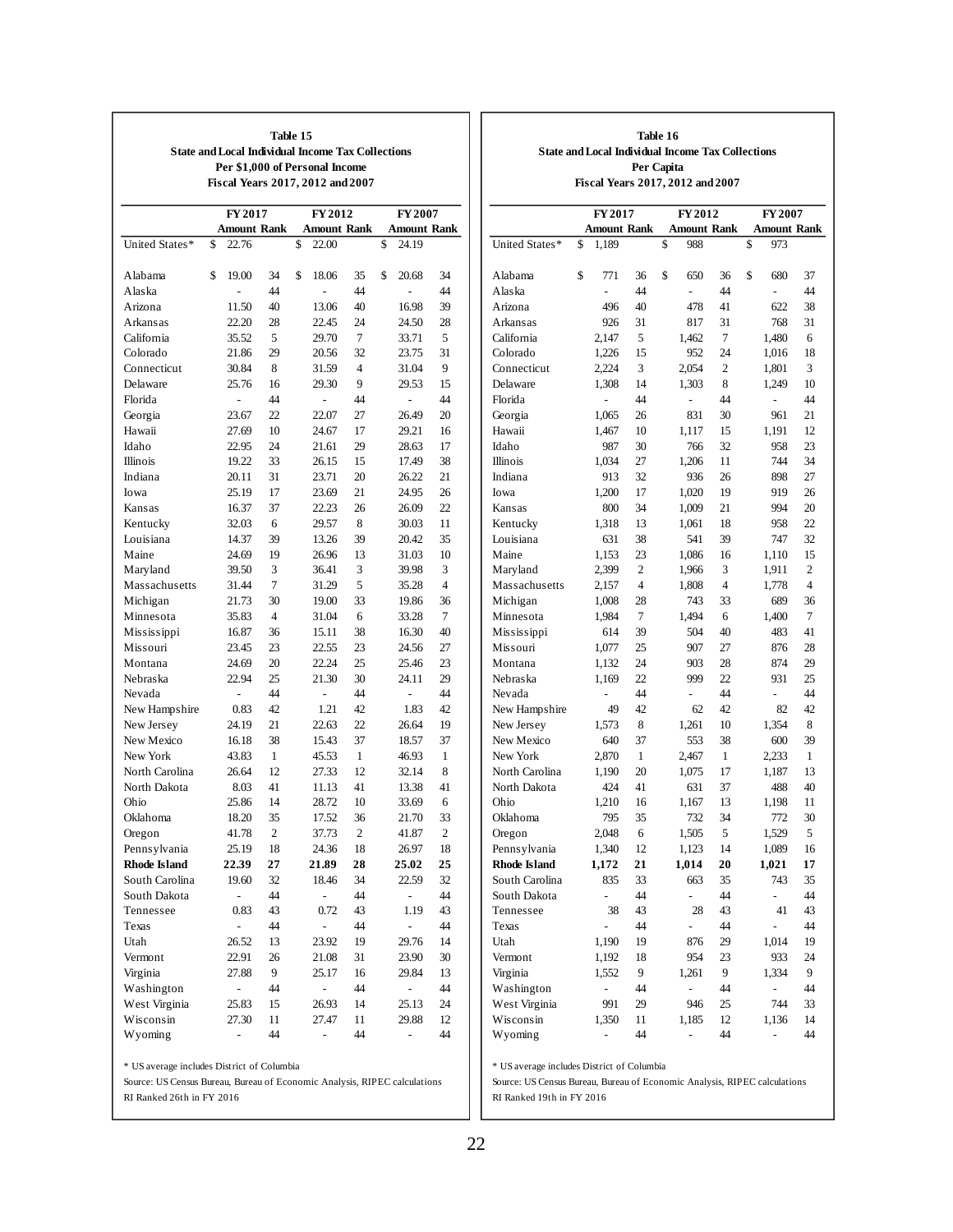| <b>State and Local Corporate Income Tax Collections,</b>                  |                                  | <b>State</b>   |                                  |                |                                  |                |                     |
|---------------------------------------------------------------------------|----------------------------------|----------------|----------------------------------|----------------|----------------------------------|----------------|---------------------|
|                                                                           | FY 2017                          |                | FY 2012                          |                | FY 2007                          |                |                     |
| United States*                                                            | \$<br><b>Amount Rank</b><br>3.13 |                | \$<br><b>Amount Rank</b><br>3.49 |                | \$<br><b>Amount Rank</b><br>5.08 |                | United States*      |
| Alabama                                                                   | \$<br>2.64                       | 24             | \$<br>2.39                       | 36             | \$<br>3.32                       | 35             | Alabama             |
| Alaska                                                                    | 2.09                             | 33             | 16.93                            | $\mathbf{1}$   | 27.27                            | $\mathbf{1}$   | Alaska              |
| Arizona                                                                   | 1.23                             | 42             | 2.74                             | 30             | 4.47                             | 23             | Arizona             |
| Arkansas                                                                  | 3.18                             | 17             | 3.78                             | 16             | 4.10                             | 29             | Arkansas            |
| California                                                                | 4.27                             | 6              | 4.29                             | 11             | 7.05                             | 8              | California          |
| Colorado                                                                  | 1.70                             | 36             | 2.08                             | 38             | 2.37                             | 43             | Colorado            |
| Connecticut                                                               | 3.48                             | 14             | 2.70                             | 32             | 4.38                             | 25             | Connecticut         |
| Delaware                                                                  | 5.25                             | $\overline{4}$ | 6.63                             | $\overline{4}$ | 8.32                             | 5              | Delaware            |
| Florida                                                                   | 2.37                             | 30             | 2.53                             | 33             | 3.36                             | 34             | Florida             |
| Georgia                                                                   | 2.10                             | 32             | 1.60                             | 40             | 3.06                             | 37             | Georgia             |
| Hawaii                                                                    | 2.44                             | 28             | 1.29                             | 45             | 1.89                             | 46             | Hawaii              |
| Idaho                                                                     | 2.99                             | 18             | 3.36                             | 20             | 3.83                             | 31             | Idaho               |
| Illinois                                                                  | 4.17                             | 8              | 5.89                             | 5              | 5.46                             | 13             | Illinois            |
| Indiana                                                                   | 3.41                             | 15             | 3.09                             | 25             | 4.55                             | 22             | Indiana             |
| Iowa                                                                      |                                  | 19             |                                  | 22             | 2.96                             | 38             | <b>I</b> owa        |
|                                                                           | 2.90                             | 23             | 3.23<br>2.44                     | 35             |                                  | 18             |                     |
| Kansas                                                                    | 2.72                             |                |                                  |                | 5.01                             |                | Kansas              |
| Kentucky                                                                  | 3.50                             | 13             | 4.40                             | 9              | 8.25                             | 6              | Kentucky            |
| Louisiana                                                                 | 1.42                             | 40             | 1.56                             | 43             | 4.78                             | 19             | Louisiana           |
| Maine                                                                     | 2.82                             | 20             | 4.34                             | 10             | 3.88                             | 30             | Maine               |
| Maryland                                                                  | 2.75                             | 21             | 2.79                             | 29             | 2.91                             | 40             | Maryland            |
| Massachusetts                                                             | 4.69                             | 5              | 5.24                             | 7              | 6.52                             | 10             | Massachusett        |
| Michigan                                                                  | 2.59                             | 26             | 2.08                             | 37             | 5.13                             | 17             | Michigan            |
| Minnesota                                                                 | 4.01                             | 9              | 4.14                             | 12             | 5.45                             | 14             | Minnesota           |
| Mississippi                                                               | 3.75                             | 10             | 3.98                             | 13             | 4.29                             | 27             | Mississippi         |
| Missouri                                                                  | 1.37                             | 41             | 1.56                             | 42             | 2.06                             | 45             | Missouri            |
| Montana                                                                   | 2.62                             | 25             | 3.27                             | 21             | 5.46                             | 12             | Montana             |
| Nebraska                                                                  | 2.72                             | 22             | 2.72                             | 31             | 3.11                             | 36             | Nebraska            |
| Nevada                                                                    | $\frac{1}{2}$                    | 47             | $\overline{a}$                   | 47             | $\overline{a}$                   | 47             | Nevada              |
| New Hampshire                                                             | 7.28                             | $\overline{c}$ | 7.72                             | 3              | 10.16                            | 3              | New Hampshi         |
| New Jersey                                                                | 3.66                             | 11             | 3.92                             | 14             | 6.56                             | 9              | New Jersey          |
| New Mexico                                                                | 1.11                             | 43             | 3.77                             | 17             | 7.25                             | 7              | New Mexico          |
| New York                                                                  | 8.23                             | $\mathbf{1}$   | 9.96                             | $\overline{c}$ | 13.65                            | $\overline{2}$ | New York            |
| North Carolina                                                            | 1.67                             | 37             | 3.21                             | 23             | 4.75                             | 20             | North Carolina      |
| North Dakota                                                              | 1.53                             | 39             | 5.55                             | 6              | 5.76                             | 11             | North Dakota        |
| Ohio                                                                      | 0.40                             | 46             | 0.64                             | 46             | 2.96                             | 39             | Ohio                |
| Oklahoma                                                                  | 0.92                             | 44             | 2.82                             | 27             | 4.39                             | 24             | Oklahoma            |
| Oregon                                                                    | 3.58                             | 12             | 3.14                             | 24             | 3.46                             | 32             | Oregon              |
| Pennsylvania                                                              | 4.20                             | 7              | 3.65                             | 18             | 5.18                             | 16             | Pennsylvania        |
| <b>Rhode Island</b>                                                       | 2.34                             | 31             | 2.79                             | 28             | 4.13                             | 28             | <b>Rhode Island</b> |
| South Carolina                                                            | 1.78                             | 34             | 1.51                             | 44             | 2.18                             | 44             | South Carolina      |
| South Dakota                                                              | 0.71                             | 45             | 1.59                             | 41             | 2.51                             | 42             | South Dakota        |
| Tennessee                                                                 | 5.72                             | 3              | 4.40                             | 8              | 5.34                             | 15             | Tennessee           |
| Texas                                                                     | $\overline{a}$                   | 47             | ÷.                               | 47             | $\overline{\phantom{0}}$         | 47             | Texas               |
| Utah                                                                      | 2.41                             | 29             | 2.51                             | 34             | 4.64                             | 21             | Utah                |
| Vermont                                                                   | 2.51                             | 27             | 3.40                             | 19             | 3.43                             | 33             | Vermont             |
| Virginia                                                                  | 1.77                             | 35             | 2.07                             | 39             | 2.56                             | 41             | Virginia            |
| Washington                                                                | $\overline{a}$                   | 47             | $\frac{1}{2}$                    | 47             | $\overline{\phantom{0}}$         | 47             | Washington          |
| West Virginia                                                             | 1.66                             | 38             | 2.95                             | 26             | 9.96                             | $\overline{4}$ | West Virginia       |
| Wisconsin                                                                 | 3.36                             | 16             | 3.79                             | 15             | 4.36                             | 26             | Wisconsin           |
| Wyoming                                                                   | $\overline{a}$                   | 47             | $\overline{a}$                   | 47             |                                  | 47             | Wyoming             |
| * US average includes District of Columbia                                |                                  |                |                                  |                |                                  |                | * US average inc    |
| Source: US Census Bureau, Bureau of Economic Analysis, RIPEC calculations |                                  |                |                                  |                |                                  |                | Source: US Cens     |

|                     |                |                | Per Capita<br>Fiscal Years 2017, 2012 and 2007 |                |                    |                |
|---------------------|----------------|----------------|------------------------------------------------|----------------|--------------------|----------------|
|                     | FY 2017        |                | FY 2012                                        |                | FY 2007            |                |
|                     | Amount Rank    |                | <b>Amount Rank</b>                             |                | <b>Amount Rank</b> |                |
| United States*      | \$<br>163.45   |                | \$<br>156.89                                   |                | 204.29<br>\$       |                |
| Alabama             | \$<br>106.91   | 32             | \$<br>86.12                                    | 38             | \$109.29           | 39             |
| Alaska              | 118.37         | 29             | 918.43                                         | 1              | 1,205.03           | 1              |
| Arizona             | 53.00          | 42             | 100.07                                         | 35             | 163.57             | 24             |
| Arkansas            | 132.75         | 21             | 137.42                                         | 20             | 128.64             | 32             |
| California          | 257.91         | 6              | 211.17                                         | 9              | 309.76             | 7              |
| Colorado            | 95.39          | 34             | 96.10                                          | 36             | 101.57             | 42             |
| Connecticut         | 250.72         | 7              | 175.27                                         | 11             | 254.25             | 10             |
| Delaware            | 266.27         | $\overline{4}$ | 294.74                                         | 6              | 351.72             | $\overline{4}$ |
| Florida             | 115.55         | 30             | 104.93                                         | 32             | 134.45             | 30             |
| Georgia             | 94.32          | 35             | 60.26                                          | 43             | 111.10             | 38             |
| Hawaii              | 129.43         | 24             | 58.19                                          | 44             | 77.00              | 44             |
| Idaho               | 128.73         | 25             | 119.07                                         | 29             | 128.16             | 33             |
| Illinois            | 224.33         | 9              | 271.58                                         | 7              | 232.23             | 12             |
| Indiana             | 154.63         | 15             | 121.93                                         | 28             | 155.88             | 27             |
| Iowa                | 137.95         | 18             | 138.87                                         | 19             | 108.99             | 40             |
| Kansas              | 132.92         | 20             | 110.69                                         | 31             | 190.89             | 16             |
| Kentucky            | 144.03         | 16             | 157.80                                         | 16             | 263.15             | 9              |
| Louisiana           | 62.27          | 41             | 63.47                                          | 41             | 174.96             | 21             |
| Maine               | 131.62         | 22             | 174.77                                         | 12             | 138.90             | 29             |
| Maryland            | 166.86         | 13             | 150.77                                         | 18             | 138.97             | 28             |
| Massachusetts       | 321.78         | 3              | 302.70                                         | 5              | 328.68             | 6              |
| Michigan            | 120.12         | 27             | 81.37                                          | 39             | 177.98             | 19             |
| Minnesota           | 222.15         | 11             | 199.42                                         | 10             | 229.26             | 13             |
| Mississippi         | 136.50         | 19             | 132.85                                         | 22             | 127.09             | 34             |
| Missouri            | 62.95          | 40             | 62.88                                          | 42             | 73.36              | 45             |
| Montana             | 120.10         | 28             | 132.73                                         | 23             | 187.58             | 17             |
| Nebraska            | 138.75         | 17             | 127.30                                         | 25             | 120.17             | 36             |
| Nevada              | $\overline{a}$ | 47             |                                                | 47             | $\overline{a}$     | 47             |
| New Hampshire       | 427.34         | $\overline{c}$ | 394.99                                         | 3              | 455.36             | 3              |
| New Jersey          | 237.75         | 8              | 218.53                                         | 8              | 333.32             | 5              |
| New Mexico          | 43.90          | 43             | 135.09                                         | 21             | 234.38             | 11             |
| New York            | 538.98         | 1              | 539.70                                         | $\overline{c}$ | 649.60             | $\overline{c}$ |
| North Carolina      | 74.54          | 38             | 126.34                                         | 26             | 175.56             | 20             |
| North Dakota        | 80.69          | 36             | 314.71                                         | $\overline{4}$ | 210.07             | 14             |
| Ohio                | 18.69          | 46             | 26.20                                          | 46             | 105.17             | 41             |
| Oklahoma            | 40.21          | 44             | 117.75                                         | 30             | 156.19             | 26             |
| Oregon              | 175.37         | 12             | 125.36                                         | 27             | 126.20             | 35             |
| Pennsylvania        | 223.10         | 10             | 168.21                                         | 14             | 209.04             | 15             |
| <b>Rhode Island</b> | 122.73         | 26             | 129.43                                         | 24             | 168.53             | 22             |
| South Carolina      | 75.76          | 37             | 54.14                                          | 45             | 71.57              | 46             |
| South Dakota        | 35.61          | 45             | 72.66                                          | 40             | 97.91              | 43             |
| Tennessee           | 259.78         | 5              | 174.35                                         | 13             | 184.01             | 18             |
| Texas               | -              | 47             | -                                              | 47             |                    | 47             |
| Utah                | 108.32         | 31             | 91.88                                          | 37             | 157.95             | 25             |
| Vermont             | 130.52         | 23             | 154.04                                         | 17             | 133.83             | 31             |
| Virginia            | 98.32          | 33             | 103.55                                         | 34             | 114.62             | 37             |
| Washington          | $\overline{a}$ | 47             | $\overline{a}$                                 | 47             | $\overline{a}$     | 47             |
| West Virginia       | 63.52          | 39             | 103.65                                         | 33             | 294.95             | 8              |
| Wisconsin           | 166.24         | 14             | 163.74                                         | 15             | 165.55             | 23             |
| Wyoming             | $\overline{a}$ | 47             |                                                | 47             |                    | 47             |
|                     |                |                | -                                              |                | $\overline{a}$     |                |

**Table 18** and Local Corporate Income Tax Collections,

cludes District of Columbia

 $red 23st$  in FY 2016 sus Bureau, Bureau of Economic Analysis, RIPEC calculations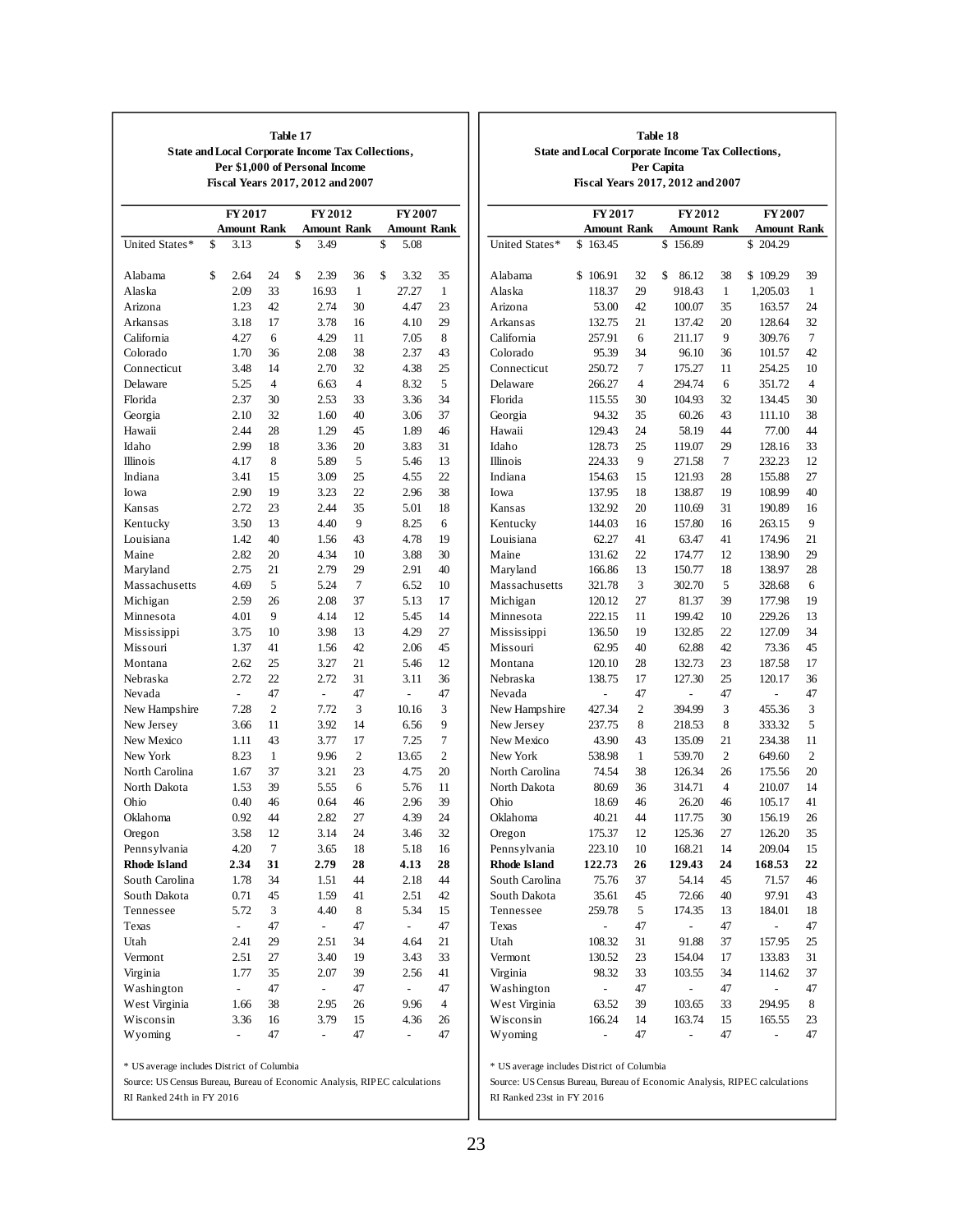|                     | <b>Charges and Misc. General Revenues</b> |              | Table 19<br>Per \$1,000 of Personal Income<br>Fiscal Years 2017, 2012 and 2007 |              |                                   |              |                     |             | Table 20<br><b>Charges and Misc. General Revenues</b><br>Per Capita<br>Fiscal Years 2017, 2012 and 2007 |                                   |                |                                  |              |
|---------------------|-------------------------------------------|--------------|--------------------------------------------------------------------------------|--------------|-----------------------------------|--------------|---------------------|-------------|---------------------------------------------------------------------------------------------------------|-----------------------------------|----------------|----------------------------------|--------------|
|                     | FY 2017                                   |              | FY 2012                                                                        |              | FY 2007                           |              |                     |             | FY 2017                                                                                                 | FY 2012                           |                | FY 2007                          |              |
| United States*      | <b>Amount Rank</b><br>\$<br>44.79         |              | <b>Amount Rank</b><br>\$<br>44.51                                              |              | <b>Amount Rank</b><br>\$<br>48.51 |              | United States*      | 2,339<br>\$ | <b>Amount Rank</b>                                                                                      | \$<br><b>Amount Rank</b><br>2,000 |                | \$<br><b>Amount Ran</b><br>1,951 |              |
| Alabama             | 63.92<br>\$                               | 8            | \$<br>60.28                                                                    | 8            | \$<br>66.66                       | 7            | Alabama             | 2,592<br>\$ | 16                                                                                                      | \$<br>2,171                       | 15             | \$<br>2,194                      | 11           |
| Alaska              | 120.97                                    | $\mathbf{1}$ | 136.61                                                                         | $\mathbf{1}$ | 183.93                            | $\mathbf{1}$ | Alaska              | 6,855       | $\mathbf{1}$                                                                                            | 7,411                             | $\mathbf{1}$   | 8,127                            | $\mathbf{1}$ |
| Arizona             | 36.26                                     | 42           | 41.86                                                                          | 36           | 41.36                             | 43           | Arizona             | 1,564       | 49                                                                                                      | 1,531                             | 47             | 1,514                            | 47           |
| Arkansas            | 43.81                                     | 29           | 42.31                                                                          | 35           | 45.02                             | 37           | Arkansas            | 1,826       | 39                                                                                                      | 1,539                             | 46             | 1,412                            | 49           |
| California          | 46.43                                     | 23           | 43.86                                                                          | 29           | 50.16                             | 23           | California          | 2,807       | 12                                                                                                      | 2,158                             | 17             | 2,202                            | 10           |
| Colorado            | 47.01                                     | 22           | 50.74                                                                          | 17           | 54.46                             | 17           | Colorado            | 2,637       | 15                                                                                                      | 2,349                             | 10             | 2,329                            | 5            |
| Connecticut         | 21.30                                     | 50           | 20.47                                                                          | 50           | 23.01                             | 50           | Connecticut         | 1,536       | 50                                                                                                      | 1,332                             | 50             | 1,335                            | 50           |
| Delaware            | 61.51                                     | 13           | 67.01                                                                          | 4            | 75.22                             | 3            | Delaware            | 3,123       | 6                                                                                                       | 2,979                             | 3              | 3,181                            | 3            |
| Florida             | 47.40                                     | 21           | 52.18                                                                          | 13           | 52.13                             | 20           | Florida             | 2,307       | 22                                                                                                      | 2,168                             | 16             | 2,087                            | 16           |
| Georgia             | 38.00                                     | 41           | 42.51                                                                          | 34           | 46.40                             | 33           | Georgia             | 1,710       | 46                                                                                                      | 1,600                             | 44             | 1,683                            | 40           |
| Hawaii              | 61.78                                     | 11           | 45.17                                                                          | 26           | 43.52                             | 41           | Hawaii              | 3,274       | 3                                                                                                       | 2,045                             | 22             | 1,775                            | 36           |
| Idaho               | 41.65                                     | 33           | 46.81                                                                          | 22           | 54.06                             | 18           | Idaho               | 1,791       | 41                                                                                                      | 1,659                             | 41             | 1,808                            | 30           |
| Illinois            | 32.02                                     | 48           | 32.63                                                                          | 47           | 37.59                             | 45           | Illinois            | 1,722       | 45                                                                                                      | 1,504                             | 49             | 1,600                            | 44           |
| Indiana             | 47.41                                     | 20           | 47.24                                                                          | 21           | 58.13                             | 13           | Indiana             | 2,153       | 30                                                                                                      | 1,864                             | 30             | 1,990                            | 20           |
| Iowa                | 66.28                                     | $\tau$       | 58.67                                                                          | 9            | 57.95                             | 15           | Iowa                | 3,157       | 5                                                                                                       | 2,526                             | 6              | 2,135                            | 13           |
| Kansas              | 62.07                                     | 10           | 51.98                                                                          | 14           | 49.90                             | 24           | Kansas              | 3,032       | 9                                                                                                       | 2,358                             | 8              | 1,901                            | 25           |
| Kentucky            | 42.98                                     | 31           | 46.70                                                                          | 24           | 48.45                             | 26           | Kentucky            | 1,768       | 43                                                                                                      | 1,676                             | 40             | 1,545                            | 46           |
| Louisiana           | 44.27                                     | 27           | 53.87                                                                          | 12           | 57.99                             | 14           | Louisiana           | 1,942       | 37                                                                                                      | 2,197                             | 14             | 2,121                            | 14           |
| Maine               | 33.66                                     | 44           | 37.40                                                                          | 43           | 40.23                             | 44           | Maine               | 1,572       | 48                                                                                                      | 1,506                             | 48             | 1,440                            | 48           |
| Maryland            | 29.54                                     | 49           | 30.21                                                                          | 49           | 32.80                             | 49           | Maryland            | 1,794       | 40                                                                                                      | 1,631                             | 43             | 1,568                            | 45           |
| Massachusetts       | 32.61                                     | 45           | 33.35                                                                          | 46           | 37.07                             | 46           | Massachusetts       | 2,237       | 26                                                                                                      | 1,926                             | 29             | 1,869                            | 26           |
| Michigan            | 52.44                                     | 16           | 51.23                                                                          | 16           | 58.43                             | 12           | Michigan            | 2,432       | 18                                                                                                      | 2,004                             | 25             | 2,026                            | 18           |
| Minnesota           | 40.44                                     | 35           | 41.06                                                                          | 38           | 48.12                             | 28           | Minnesota           | 2,239       | 25                                                                                                      | 1,976                             | 27             | 2,024                            | 19           |
| Mississippi         | 62.90                                     | 9            | 61.78                                                                          | 7            | 60.97                             | 10           | Mississippi         | 2,289       | 24                                                                                                      | 2,062                             | 21             | 1,805                            | 31           |
| Missouri            | 43.86                                     | 28           | 43.35                                                                          | 31           | 46.23                             | 34           | Missouri            | 2,013       | 34                                                                                                      | 1,744                             | 38             | 1,649                            | 42           |
| Montana             | 38.35                                     | 39           | 44.48                                                                          | 28           | 56.12                             | 16           | Montana             | 1,758       | 44                                                                                                      | 1,805                             | 34             | 1,927                            | 23           |
| Nebraska            | 45.40                                     | 25           | 45.03                                                                          | 27           | 49.75                             | 25           | Nebraska            | 2,314       | 21                                                                                                      | 2,111                             | 20             | 1,922                            | 24           |
| Nevada              | 34.75                                     | 43           | 39.17                                                                          | 41           | 47.02                             | 32           | Nevada              | 1,660       | 47                                                                                                      | 1,571                             | 45             | 1,949                            | 22           |
| New Hampshire       | 32.05                                     | 47           | 34.43                                                                          | 45           | 36.12                             | 47           | New Hampshire       | 1,882       | 38                                                                                                      | 1,762                             | 37             | 1,619                            | 43           |
| New Jersey          | 32.47                                     | 46           | 32.49                                                                          | 48           | 35.00                             | 48           | New Jersey          | 2,112       | 32                                                                                                      | 1,810                             | 32             | 1,779                            | 35           |
| New Mexico          | 67.83                                     | 4            | 65.57                                                                          | 5            | 69.71                             | 5            | New Mexico          | 2,681       | 14                                                                                                      | 2,351                             | 9              | 2,253                            | 9            |
| New York            | 42.34                                     | 32           | 45.37                                                                          | 25           | 47.55                             | 30           | New York            | 2,772       | 13                                                                                                      | 2,459                             | 7              | 2,263                            | $\tau$       |
| North Carolina      | 53.36                                     | 15           | 51.52                                                                          | 15           | 47.21                             | 31           | North Carolina      | 2,384       | 19                                                                                                      | 2,027                             | 24             | 1,745                            | 38           |
| North Dakota        | 55.44                                     | 14           | 46.74                                                                          | 23           | 60.05                             | 11           | North Dakota        | 2,923       | 11                                                                                                      | 2,651                             | $\overline{4}$ | 2,190                            | 12           |
| Ohio                | 49.23                                     | 19           | 47.39                                                                          | 19           | 51.14                             | 21           | Ohio                | 2,303       | 23                                                                                                      | 1,926                             | 28             | 1,820                            | 29           |
| Oklahoma            | 50.37                                     | 17           | 47.39                                                                          | 18           | 50.50                             | 22           | Oklahoma            | 2,201       | $27\,$                                                                                                  | 1,981                             | 26             | 1,796                            | 32           |
| Oregon              | 66.34                                     | 6            | 58.20                                                                          | 10           | 61.80                             | 9            | Oregon              | 3,252       | 4                                                                                                       | 2,321                             | 11             | 2,256                            | 8            |
| Pennsylvania        | 39.31                                     | 36           | 39.17                                                                          | 42           | 43.70                             | 40           | Pennsylvania        | 2,090       | 33                                                                                                      | 1,806                             | 33             | 1,765                            | 37           |
| <b>Rhode Island</b> | 41.27                                     | 34           | 43.76                                                                          | 30           | 44.96                             | 38           | <b>Rhode Island</b> | 2,161       | 29                                                                                                      | 2,028                             | 23             | 1,835                            | 28           |
| South Carolina      | 72.66                                     | 3            | 72.85                                                                          | 3            | 72.76                             | 4            | South Carolina      | 3,096       | 7                                                                                                       | 2,617                             | 5              | 2,394                            | 4            |
| South Dakota        | 38.77                                     | 38           | 37.26                                                                          | 44           | 42.35                             | 42           | South Dakota        | 1,944       | 36                                                                                                      | 1,704                             | 39             | 1,655                            | 41           |
| Tennessee           | 39.04                                     | 37           | 41.27                                                                          | 37           | 53.64                             | 19           | Tennessee           | 1,772       | 42                                                                                                      | 1,636                             | 42             | 1,850                            | 27           |
| Texas               | 43.72                                     | 30           | 40.04                                                                          | 39           | 47.85                             | 29           | Texas               | 2,124       | 31                                                                                                      | 1,768                             | 36             | 1,789                            | 33           |
| Utah                | 67.81                                     | 5            | 58.06                                                                          | 11           | 66.42                             | 8            | Utah                | 3,043       | $\,8\,$                                                                                                 | 2,127                             | 19             | 2,263                            | 6            |
| Vermont             | 38.26                                     | 40           | 39.53                                                                          | 40           | 45.60                             | 35           | Vermont             | 1,991       | 35                                                                                                      | 1,790                             | 35             | 1,780                            | 34           |
| Virginia            | 45.92                                     | 24           | 42.55                                                                          | 33           | 43.94                             | 39           | Virginia            | 2,556       | 17                                                                                                      | 2,132                             | 18             | 1,965                            | 21           |
| Washington          | 49.63                                     | 18           | 47.30                                                                          | 20           | 48.12                             | 27           | Washington          | 2,958       | 10                                                                                                      | 2,283                             | 13             | 2,105                            | 15           |
| West Virginia       | 61.67                                     | 12           | 65.12                                                                          | 6            | 68.67                             | 6            | West Virginia       | 2,365       | 20                                                                                                      | 2,288                             | 12             | 2,033                            | 17           |
|                     |                                           |              |                                                                                |              |                                   |              |                     |             |                                                                                                         |                                   |                |                                  | 39           |
| Wisconsin           | 44.27                                     | 26           | 43.20                                                                          | 32           | 45.17                             | 36           | Wisconsin           | 2,189       | 28                                                                                                      | 1,864                             | 31             | 1,717                            |              |

| Washington    | 2.958 | 10 | 2.283 | 13            | 2.105 | 15 |
|---------------|-------|----|-------|---------------|-------|----|
|               |       |    |       |               |       |    |
| West Virginia | 2.365 | 20 | 2.288 | 12            | 2.033 | 17 |
| Wisconsin     | 2.189 | 28 | 1.864 | -31           | 1.717 | 39 |
| Wyoming       | 4.997 |    | 4.584 | $\mathcal{P}$ | 3.813 | 2  |
|               |       |    |       |               |       |    |

\* US average includes District of Columbia

RI Ranked 35th in FY 2016 Source: US Census Bureau, Bureau of Economic Analysis, RIPEC calculations \* US average includes District of Columbia

RI Ranked 30th in FY 2016 Source: US Census Bureau, Bureau of Economic Analysis, RIPEC calculations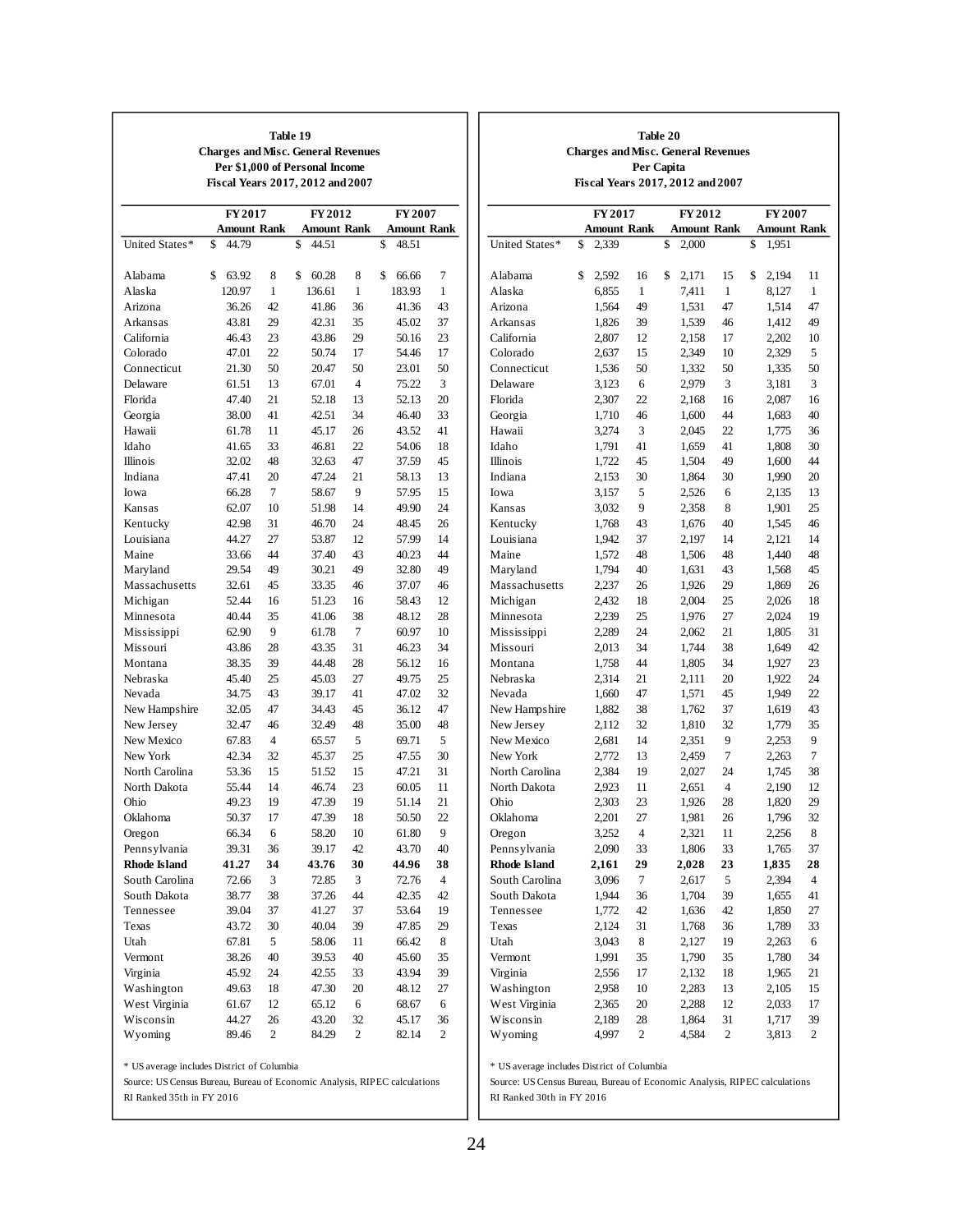#### **Table 21**

**All State and Local Tax Collections, Charges and Misc. General Revenues Per \$1,000 of Personal Income Fiscal Years 2017, 2012 and 2007**

Source: US Census Bureau, Bureau of Economic Analysis, RIPEC calculations

RI Ranked 15th in FY 2016

\* US average includes District of Columbia

#### **Table 22 All State and Local Tax Collections, Charges and Misc. General Revenues Per Capita Fiscal Years 2017, 2012 and 2007**

|                     | FY 2017            |                | FY 2012            |                | FY 2007            |                |  |
|---------------------|--------------------|----------------|--------------------|----------------|--------------------|----------------|--|
|                     | <b>Amount Rank</b> |                | <b>Amount Rank</b> |                | <b>Amount Rank</b> |                |  |
| United States*      | 7,444<br>\$        |                | \$<br>6,455        |                | 6,253<br>\$        |                |  |
|                     |                    |                |                    |                |                    |                |  |
| Alabama             | \$<br>5,969        | 40             | \$<br>5,142        | 43             | \$<br>5,112        | 42             |  |
| Alaska              | 10,941             | $\overline{2}$ | 19,431             | 1              | 15,449             | $\mathbf{1}$   |  |
| Arizona             | 5,088              | 50             | 4,949              | 47             | 5.384              | 36             |  |
| Arkansas            | 5,845              | 43             | 5,074              | 46             | 4,659              | 50             |  |
| California          | 9,006              | 8              | 7,029              | 12             | 7,193              | 7              |  |
| Colorado            | 7,583              | 19             | 6,481              | 20             | 6,269              | 14             |  |
| Connecticut         | 9,164              | 6              | 8,288              | 5              | 7,465              | 5              |  |
| Delaware            | 8,049              | 14             | 7,529              | 8              | 7,435              | 6              |  |
| Florida             | 6,021              | 39             | 5.599              | 33             | 6,106              | 19             |  |
| Georgia             | 5,489              | 48             | 4,896              | 48             | 5,297              | 40             |  |
| Hawaii              | 9,896              | 3              | 7,445              | 9              | 6,821              | 9              |  |
| Idaho               | 5,582              | 47             | 4,722              | 50             | 5,033              | 44             |  |
| Illinois            | 7,468              | 20             | 6,741              | 16             | 5,979              | 24             |  |
| Indiana             | 6,061              | 38             | 5,587              | 35             | 5,433              | 35             |  |
| Iowa                | 8,168              | 12             | 6,950              | 14             | 5,793              | 29             |  |
| Kansas              | 7,675              | 18             | 6,717              | 17             | 6,010              | 22             |  |
| Kentucky            | 5,676              | 46             | 5,116              | 45             | 4,790              | 48             |  |
| Louisiana           | 6,263              | 35             | 5,903              | 29             | 6,211              | 15             |  |
| Maine               | 6,889              | 27             | 6,127              | 25             | 5,782              | 30             |  |
| Maryland            | 8,116              | 13             | 6,959              | 13             | 6,192              | 16             |  |
| Massachusetts       | 8,837              | 9              | 7,531              | 7              | 6,879              | 8              |  |
| Michigan            | 6,631              | 31             | 5,670              | 32             | 5,722              | 32             |  |
| Minnesota           | 8,465              | 10             | 7,236              | 10             | 6,607              | 10             |  |
| Mississippi         | 5,969              | 41             | 5,322              | 41             | 4,838              | 47             |  |
| Missouri            | 5,847              | 42             | 5,132              | 44             | 4,921              | 45             |  |
| Montana             | 5,682              | 45             | 5,434              | 40             | 5,351              | 38             |  |
| Nebraska            | 7,464              | 21             | 6,539              | 19             | 6,000              | 23             |  |
| Nevada              | 6,236              | 37             | 5,459              | 39             | 6,090              | 20             |  |
| New Hampshire       | 6,804              | 28             | 5,765              | 30             | 5,243              | 41             |  |
| New Jersey          | 9,101              | 7              | 7,915              | 6              | 7,716              | $\overline{4}$ |  |
| New Mexico          | 6,800              | 29             | 5,996              | 27             | 6,050              | 21             |  |
| New York            | 11,822             | 1              | 10,268             | 3              | 9,278              | 3              |  |
| North Carolina      | 6,389              | 32             | 5,595              | 34             | 5,474              | 34             |  |
| North Dakota        | 9,595              | 5              | 10,148             | $\overline{4}$ | 6,182              | 18             |  |
| Ohio                | 6,996              | 26             | 5,981              | 28             | 5,794              | 28             |  |
| Oklahoma            | 5,750              | 44             | 5,484              | 38             | 5,085              | 43             |  |
| Oregon              | 8,047              | 15             | 6,149              | 24             | 5,725              | 31             |  |
| Pennsylvania        | 7,259              | 23             | 6,280              | 22             | 5,929              | 25             |  |
| <b>Rhode Island</b> | 7,720              | 17             | 7,029              | 11             | 6,338              | 13             |  |
| South Carolina      | 6,663              | 30             | 5,677              | 31             | 5,581              | 33             |  |
| South Dakota        | 6,256              | 36             | 5,220              | 42             | 4,714              | 49             |  |
| Tennessee           | 5,210              | 49             | 4,749              | 49             | 4,916              | 46             |  |
| Texas               | 6,342              | 33             | 5,578              | 36             | 5,299              | 39             |  |
| Utah                | 7,187              | 24             | 5,540              | 37             | 5,863              | 27             |  |
| Vermont             | 8,044              | 16             | 6,913              | 15             | 6,496              | 11             |  |
| Virginia            | 7,384              | 22             | 6,241              | 23             | 6,183              | 17             |  |
| Washington          | 8,395              | 11             | 6,600              | 18             | 6,427              | 12             |  |
| West Virginia       | 6,289              | 34             | 6,092              | 26             | 5,359              | 37             |  |
| Wisconsin           | 7,096              | 25             | 6,331              | 21             | 5,898              | 26             |  |
| Wyoming             | 9,653              | 4              | 10,806             | 2              | 10,025             | $\mathbf{2}$   |  |

\* US average includes District of Columbia

RI Ranked 16th in FY 2016 Source: US Census Bureau, Bureau of Economic Analysis, RIPEC calculations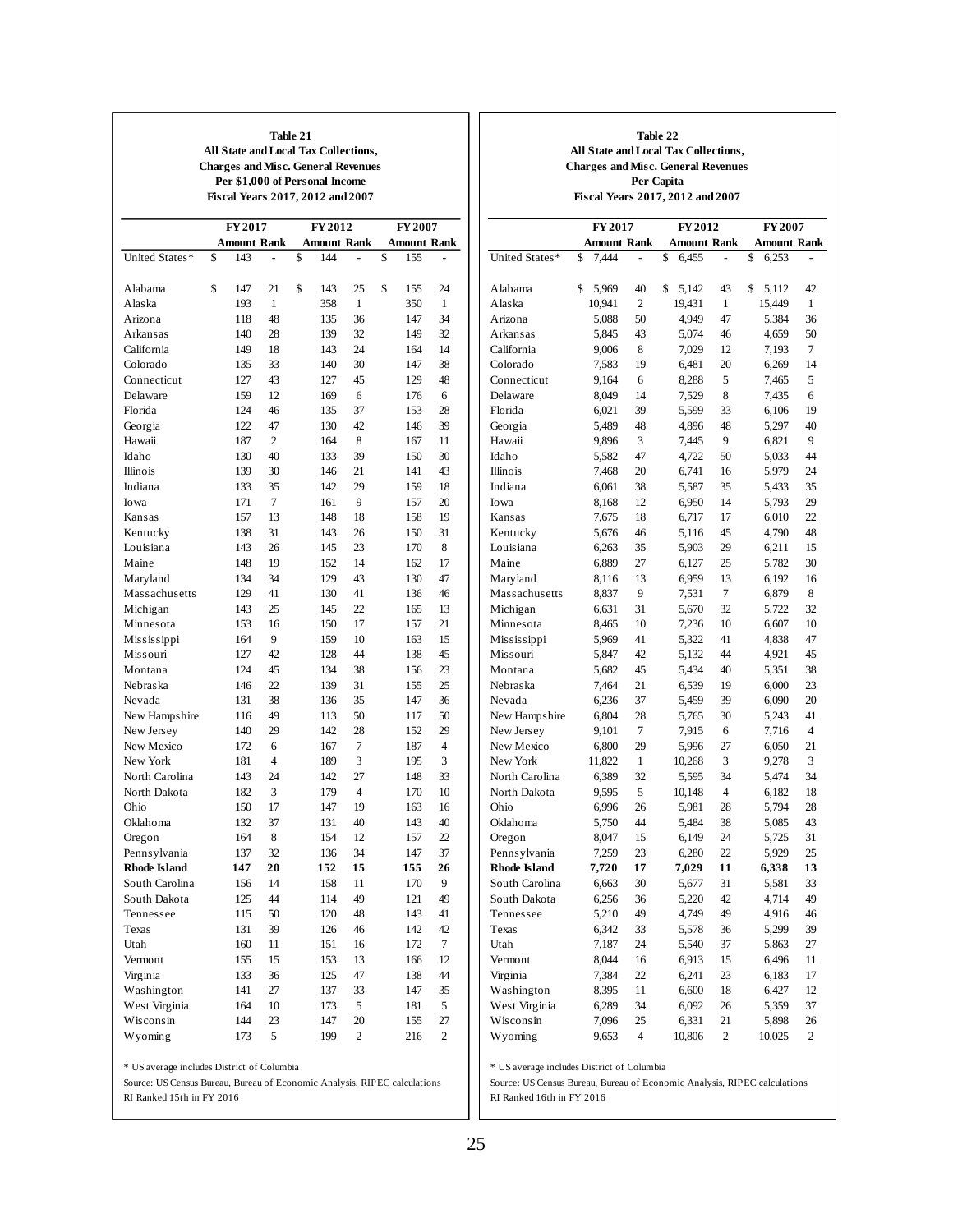#### **Table 23**

**Social Insurance Trust, Liquor Store and Utility Revenues Per \$1,000 of Personal Income Fiscal Years 2017, 2012 and 2007**

|                     | <b>FY 2017</b> |        |                | FY 2012 |        |                |    | FY 2007 |                |
|---------------------|----------------|--------|----------------|---------|--------|----------------|----|---------|----------------|
|                     |                | Amount | Rank           |         | Amount | Rank           |    | Amount  | Rank           |
| United States*      | \$             | 48.80  |                | \$      | 30.21  |                | \$ | 61.44   |                |
|                     |                |        |                |         |        |                |    |         |                |
| Alabama             | \$             | 50.35  | 13             | \$      | 53.98  | $\overline{c}$ | \$ | 59.84   | 14             |
| Alaska              |                | 63.12  | 5              |         | 25.69  | 27             |    | 86.29   | 4              |
| Arizona             |                | 48.86  | 21             |         | 35.19  | 10             |    | 45.63   | 35             |
| Arkansas            |                | 46.90  | 23             |         | 21.84  | 37             |    | 54.69   | 25             |
| California          |                | 70.76  | 2              |         | 42.75  | $\overline{4}$ |    | 99.61   | $\overline{c}$ |
| Colorado            |                | 33.54  | 46             |         | 27.98  | 21             |    | 56.29   | 22             |
| Connecticut         |                | 33.68  | 45             |         | 16.30  | 44             |    | 31.91   | 49             |
| Delaware            |                | 37.19  | 39             |         | 25.46  | 28             |    | 43.83   | 39             |
| Florida             |                | 36.75  | 41             |         | 19.51  | 41             |    | 53.83   | 26             |
| Georgia             |                | 40.37  | 33             |         | 24.74  | 30             |    | 41.23   | 42             |
| Hawaii              |                | 41.17  | 32             |         | 15.24  | 45             |    | 44.03   | 38             |
| Idaho               |                | 48.77  | 22             |         | 25.19  | 29             |    | 59.10   | 17             |
| Illinois            |                | 44.29  | 28             |         | 22.32  | 35             |    | 52.60   | 28             |
| Indiana             |                | 27.21  | 50             |         | 23.09  | 33             |    | 32.99   | 48             |
| Iowa                |                | 45.97  | 25             |         | 28.79  | 19             |    | 52.81   | 27             |
| Kansas              |                | 38.73  | 36             |         | 19.60  | 40             |    | 40.80   | 43             |
| Kentucky            |                | 43.91  | 29             |         | 30.68  | 15             |    | 50.98   | 30             |
| Louisiana           |                | 49.47  | 18             |         | 15.03  | 46             |    | 46.59   | 33             |
| Maine               |                | 35.35  | 44             |         | 10.74  | 50             |    | 44.70   | 37             |
| Maryland            |                | 27.77  | 49             |         | 14.11  | 49             |    | 38.10   | 45             |
| Massachusetts       |                | 38.30  | 38             |         | 23.22  | 32             |    | 47.86   | 32             |
| Michigan            |                | 45.72  | 26             |         | 40.13  | 5              |    | 56.14   | 23             |
| Minnesota           |                | 49.92  | 15             |         | 26.78  | 23             |    | 59.34   | 15             |
| Mississippi         |                | 56.45  | 9              |         | 26.54  | 24             |    | 66.96   | 10             |
| Missouri            |                | 49.89  | 16             |         | 29.52  | 16             |    | 58.68   | 18             |
| Montana             |                | 54.51  | 10             |         | 25.85  | 25             |    | 62.58   | 13             |
| Nebraska            |                | 70.52  | 3              |         | 56.60  | $\mathbf{1}$   |    | 71.07   | 9              |
| Nevada              |                | 59.73  | 7              |         | 39.70  | 6              |    | 51.36   | 29             |
| New Hampshire       |                | 31.40  | 47             |         | 21.24  | 38             |    | 31.35   | 50             |
| New Jersey          |                | 29.94  | 48             |         | 21.15  | 39             |    | 37.86   | 46             |
| New Mexico          |                | 59.50  | 8              |         | 22.25  | 36             |    | 74.69   | 8              |
| New York            |                | 65.34  | $\overline{4}$ |         | 38.32  | 9              |    | 77.14   | 6              |
| North Carolina      |                | 43.26  | 31             |         | 32.92  | 12             |    | 41.34   | 41             |
| North Dakota        |                | 40.26  | 34             |         | 14.49  | 48             |    | 41.42   | 40             |
| Ohio                |                | 62.69  | 6              |         | 34.08  | 11             |    | 90.35   | 3              |
| Oklahoma            |                | 44.44  | 27             |         | 24.30  | 31             |    | 48.72   | 31             |
| Oregon              |                | 72.01  | $\mathbf{1}$   |         | 30.84  | 14             |    | 111.34  | 1              |
| Pennsylvania        |                | 36.46  | 42             |         | 28.33  | 20             |    | 55.99   | 24             |
| <b>Rhode Island</b> |                | 37.02  | 40             |         | 27.84  | 22             |    | 56.50   | 21             |
| South Carolina      |                | 49.06  | 20             |         | 38.64  | 8              |    | 56.80   | 20             |
| South Dakota        |                | 49.09  | 19             |         | 19.34  | 42             |    | 63.26   | 12             |
| Tennessee           |                | 54.38  | 11             |         | 49.71  | 3              |    | 65.61   | 11             |
| Texas               |                | 39.72  | 35             |         | 28.91  | 18             |    | 45.79   | 34             |
| Utah                |                | 43.70  | 30             |         | 32.53  | 13             |    | 59.29   | 16             |
| Vermont             |                | 35.41  | 43             |         | 22.43  | 34             |    | 36.69   | 47             |
| Virginia            |                | 38.44  | 37             |         | 14.58  | 47             |    | 45.33   | 36             |
| Washington          |                | 53.87  | 12             |         | 38.70  | 7              |    | 79.43   | 5              |
| West Virginia       |                | 49.99  | 14             |         | 18.50  | 43             |    | 38.90   | 44             |
| Wisconsin           |                | 49.63  | 17             |         | 25.74  | 26             |    | 75.51   | 7              |
| Wyoming             |                | 46.70  | 24             |         | 29.26  | 17             |    | 58.49   | 19             |
|                     |                |        |                |         |        |                |    |         |                |

#### **Table 24 Social Insurance Trust, Liquor Store and Utility Revenues Per Capita Fiscal Years 2017, 2012 and 2007**

|                     | FY 2017            |                | FY 2012            |                | FY 2007            |                |
|---------------------|--------------------|----------------|--------------------|----------------|--------------------|----------------|
|                     | <b>Amount Rank</b> |                | <b>Amount Rank</b> |                | <b>Amount Rank</b> |                |
| United States*      | 2.548<br>\$        |                | 1,357<br>\$        |                | 2,472<br>\$        |                |
|                     |                    |                |                    |                |                    |                |
| Alabama             | \$<br>2,042        | 30             | \$<br>1,944        | 5              | \$<br>1,969        | 27             |
| Alaska              | 3,577              | 4              | 1,394              | 10             | 3,813              | 3              |
| Arizona             | 2,108              | 26             | 1,288              | 19             | 1,670              | 40             |
| Arkansas            | 1,956              | 32             | 795                | 44             | 1,715              | 37             |
| California          | 4,277              | $\overline{c}$ | 2,104              | $\overline{c}$ | 4,374              | $\mathbf{1}$   |
| Colorado            | 1,881              | 42             | 1,295              | 15             | 2,407              | 14             |
| Connecticut         | 2,429              | 16             | 1,060              | 30             | 1,851              | 33             |
| Delaware            | 1,888              | 41             | 1,132              | 26             | 1,854              | 32             |
| Florida             | 1,789              | 47             | 811                | 42             | 2,155              | 19             |
| Georgia             | 1,817              | 45             | 931                | 35             | 1,496              | 46             |
| Hawaii              | 2,182              | 21             | 690                | 47             | 1,796              | 35             |
| Idaho               | 2,097              | 27             | 893                | 37             | 1,977              | 26             |
| Illinois            | 2,382              | 17             | 1,029              | 32             | 2,239              | 18             |
| Indiana             |                    | 50             | 911                | 36             |                    | 50             |
|                     | 1,236              |                |                    |                | 1,129              |                |
| Iowa                | 2,190              | 20             | 1,239              | 21             | 1,946              | 29             |
| Kansas              | 1,892              | 40             | 889                | 38             | 1,554              | 43             |
| Kentucky            | 1,806              | 46             | 1.101              | 28             | 1,626              | 41             |
| Louisiana           | 2,170              | 22             | 613                | 49             | 1,704              | 39             |
| Maine               | 1,651              | 49             | 432                | 50             | 1,599              | 42             |
| Maryland            | 1,686              | 48             | 762                | 45             | 1,821              | 34             |
| Massachusetts       | 2,627              | 10             | 1.341              | 13             | 2,412              | 13             |
| Michigan            | 2,120              | 25             | 1,570              | 9              | 1,946              | 28             |
| Minnesota           | 2,764              | 9              | 1,289              | 18             | 2,497              | 10             |
| Mississippi         | 2,054              | 29             | 886                | 39             | 1,982              | 25             |
| Missouri            | 2,290              | 19             | 1,187              | 24             | 2,093              | 22             |
| Montana             | 2,499              | 12             | 1,049              | 31             | 2,149              | 20             |
| Nebraska            | 3,594              | 3              | 2,654              | 1              | 2,745              | 8              |
| Nevada              | 2,853              | 8              | 1,593              | 7              | 2,129              | 21             |
| New Hampshire       | 1,844              | 43             | 1,087              | 29             | 1,405              | 48             |
| New Jersey          | 1,947              | 33             | 1,178              | 25             | 1,924              | 30             |
| New Mexico          | 2,352              | 18             | 798                | 43             | 2,414              | 12             |
| New York            | 4,278              | 1              | 2,076              | 3              | 3,671              | $\overline{4}$ |
| North Carolina      | 1,933              | 37             | 1,295              | 16             | 1,528              | 44             |
| North Dakota        | 2,123              | 24             | 822                | 41             | 1,511              | 45             |
| Ohio                | 2,932              | 7              | 1,385              | 12             | 3,215              | 6              |
| Oklahoma            | 1,942              | 34             | 1,016              | 33             | 1,733              | 36             |
| Oregon              | 3,530              | 5              | 1,230              | 22             | 4,065              | $\overline{c}$ |
| Pennsylvania        | 1,939              | 35             | 1,306              | 14             | 2,261              | 17             |
| <b>Rhode Island</b> | 1,938              | 36             | 1,290              | 17             | 2,306              | 15             |
| South Carolina      | 2,091              | 28             | 1,388              | 11             | 1,869              | 31             |
| South Dakota        | 2,462              | 14             | 884                | 40             | 2,472              | 11             |
| Tennessee           | 2,468              | 13             | 1,971              | 4              | 2,262              | 16             |
| Texas               | 1,930              | 38             | 1,276              | $20\,$         | 1,712              | 38             |
| Utah                | 1,961              | 31             | 1,192              | 23             | 2,020              | 24             |
| Vermont             | 1,843              | 44             | 1,016              | 34             | 1,432              | 47             |
| Virginia            | 2,139              | 23             | 730                | 46             | 2,027              | 23             |
| Washington          | 3,211              | 6              | 1,868              | 6              | 3,475              | 5              |
| West Virginia       | 1,917              | 39             | 650                | 48             | 1,152              | 49             |
| Wisconsin           | 2,454              | 15             | 1,110              | 27             | 2,869              | 7              |
| Wyoming             | 2,608              | 11             | 1,591              | 8              | 2,715              | 9              |

\* US average includes District of Columbia

RI Ranked 32th in FY 2016 Source: US Census Bureau, Bureau of Economic Analysis, RIPEC calculations \* US average includes District of Columbia

RI Ranked 29th in FY 2016 Source: US Census Bureau, Bureau of Economic Analysis, RIPEC calculations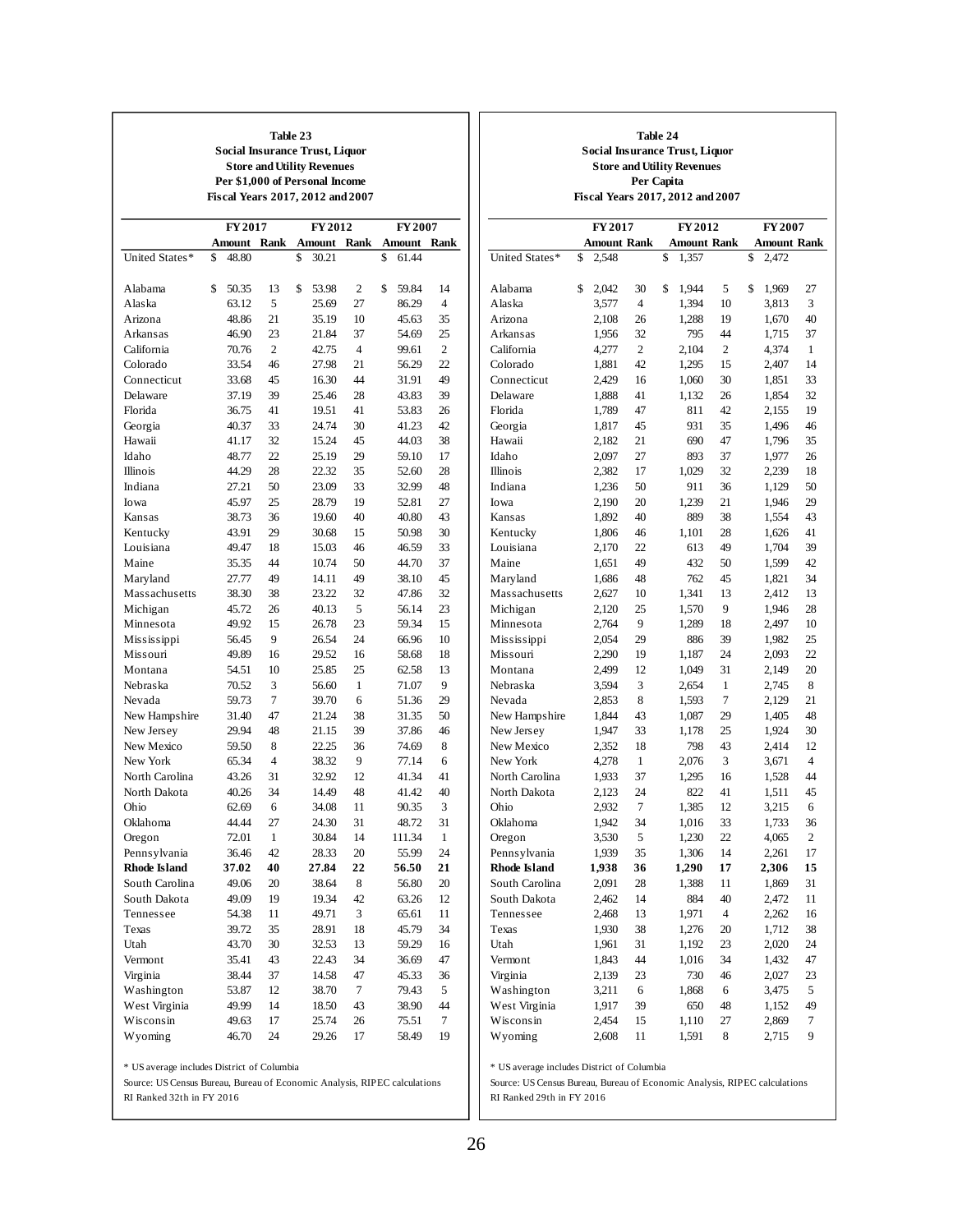| Table 25<br><b>State Population</b><br>Fiscal Years 2017, 2012 and 2007 |                                   |                |                                   |                |                                   |          |
|-------------------------------------------------------------------------|-----------------------------------|----------------|-----------------------------------|----------------|-----------------------------------|----------|
|                                                                         |                                   |                |                                   |                |                                   |          |
|                                                                         |                                   | <b>FY 2017</b> |                                   |                | FY 2007                           |          |
| United States*                                                          | <b>Amount Rank</b><br>323,071,342 |                | <b>Amount Rank</b><br>311,580,009 | 0              | <b>Amount Rank</b><br>298,379,912 | 0        |
|                                                                         |                                   |                |                                   |                |                                   |          |
| Alabama                                                                 | 4,864,745                         | 24             | 4,798,834                         | 23             | 4,628,981                         | 23       |
| Alaska                                                                  | 741,504                           | 48             | 722,038                           | 47             | 675,302                           | 47       |
| Arizona                                                                 | 6,945,452                         | 14             | 6,473,497                         | 16             | 6,029,141                         | 17       |
| Arkansas                                                                | 2,990,410                         | 32             | 2,940,407                         | 32             | 2,821,761                         | 32       |
| California                                                              | 39,209,127                        | 1              | 37,641,823                        | 1              | 36,021,202                        | 1        |
| Colorado                                                                | 5,540,921                         | 21             | 5,121,771                         | 22             | 4,720,423                         | 22       |
| Connecticut                                                             | 3,578,674                         | 29             | 3,588,023                         | 29             | 3,517,460                         | 29       |
| Delaware                                                                | 949,216                           | 45             | 907,316                           | 45             | 859,268                           | 45       |
| Florida                                                                 | 20,629,982                        | 3              | 19,093,352                        | $\overline{4}$ | 18,166,990                        | 4        |
| Georgia                                                                 | 10,304,763                        | 8              | 9,801,578                         | 9              | 9,155,813                         | 9        |
| Hawaii                                                                  | 1,428,105                         | 40             | 1,379,252                         | 40             | 1,309,731                         | 41       |
| Idaho                                                                   | 1,682,930                         | 39             | 1,583,828                         | 39             | 1,468,669                         | 39       |
| Illinois                                                                | 12,826,895                        | 5              | 12,867,291                        | 5              | 12,643,955                        | 5        |
| Indiana                                                                 | 6,633,344                         | 17             | 6,516,045                         | 15             | 6,332,669                         | 15       |
| Iowa                                                                    | 3,131,785                         | 30             | 3,066,054                         | 30             | 2,982,644                         | 30       |
| Kansas                                                                  | 2,911,263                         | 35             | 2,869,035                         | 33             | 2,762,931                         | 33       |
| Kentucky                                                                | 4,438,229                         | 26             | 4,369,488                         | 26             | 4,219,239                         | 26       |
| Louisiana                                                               | 4,678,215                         | 25             | 4,575,184                         | 25             | 4,302,665                         | 25       |
| Maine                                                                   | 1,331,370                         | 42             | 1,328,150                         | 41             | 1,323,619                         | 40       |
| Maryland                                                                | 6,004,692                         | 19             | 5,838,991                         | 19             | 5,627,367                         | 19       |
| Massachusetts                                                           | 6,826,022                         | 15             | 6,613,149                         | 14             | 6,410,084                         | 13       |
| Michigan                                                                | 9,951,890                         | 10             | 9,881,521                         | 8              | 10,036,081                        | 8        |
| Minnesota                                                               | 5,523,409                         | 22             | 5,345,668                         | 21             | 5,163,555                         | 21       |
| Mississippi                                                             | 2,988,298                         | 33             | 2,978,470                         | 31             | 2,904,978                         | 31       |
| Missouri                                                                | 6,087,203                         | 18             | 6,009,641                         | 18             | 5,842,704                         | 18       |
| Montana                                                                 | 1,040,863                         | 44             | 997,221                           | 44             | 952,692                           | 44       |
| Nebraska                                                                | 1,905,924                         | 37             | 1,840,538                         | 38             | 1,772,693                         | 38       |
| Nevada                                                                  | 2,919,772                         | 34             | 2,712,799                         | 35             | 2,522,658                         | 35       |
| New Hampshire                                                           |                                   | 41             |                                   | 42             |                                   | 42       |
| New Jersey                                                              | 1,342,373                         | 11             | 1,319,815                         | 11             | 1,308,389                         | 11       |
| New Mexico                                                              | 8,874,516                         | 36             | 8,827,783                         | 36             | 8,661,679                         | 36       |
| New York                                                                | 2,092,789                         | 4              | 2,080,395                         | 3              | 1,962,137                         | 3        |
| North Carolina                                                          | 19,641,589                        | 9              | 19,498,514                        | 10             | 19,104,631<br>8,917,270           |          |
| North Dakota                                                            | 10,156,679                        | 47             | 9,656,754                         | 48             |                                   | 10<br>48 |
| Ohio                                                                    | 754,353                           | 7              | 685,136                           | 7              | 649,422<br>11,481,213             | 7        |
|                                                                         | 11,635,003                        | 28             | 11,543,463                        | 28             |                                   | 28       |
| Oklahoma                                                                | 3,926,769                         |                | 3,787,821                         |                | 3,594,090                         |          |
| Oregon                                                                  | 4,091,404                         | 27             | 3,871,728                         | 27             | 3,670,883                         | 27       |
| Pennsylvania<br><b>Rhode Island</b>                                     | 12,783,538                        | 6              | 12,744,583                        | 6              | 12,510,809                        | 6        |
|                                                                         | 1,057,063                         | 43             | 1,053,536                         | 43             | 1,063,096                         | 43       |
| South Carolina<br>South Dakota                                          | 4,958,235                         | 23             | 4,671,422                         | 24             | 4,357,847                         | 24       |
|                                                                         | 862,890                           | 46             | 823,484                           | 46             | 783,033                           | 46       |
| Tennessee                                                               | 6,645,011                         | 16             | 6,397,410                         | 17             | 6,088,766                         | 16       |
| Texas                                                                   | 27,937,492                        | $\sqrt{2}$     | 25,646,227                        | 2              | 23,359,580                        | 2        |
| Utah                                                                    | 3,042,613                         | 31             | 2,814,216                         | 34             | 2,525,507                         | 34       |
| Vermont                                                                 | 623,644                           | 49             | 626,979                           | 49             | 622,892                           | 49       |
| Virginia                                                                | 8,410,946                         | 12             | 8,100,469                         | 12             | 7,673,725                         | 12       |
| Washington                                                              | 7,294,680                         | 13             | 6,821,655                         | 13             | 6,370,753                         | 14       |
| West Virginia                                                           | 1,830,929                         | 38             | 1,856,074                         | 37             | 1,827,912                         | 37       |
| Wisconsin                                                               | 5,772,958                         | 20             | 5,704,755                         | 20             | 5,577,655                         | 20       |
| Wyoming                                                                 | 584,290                           | 50             | 567,224                           | 50             | 522,667                           | 50       |

\* US total includes District of Columbia

Note: Population estimates as of July 1 of the first calendar year in the fiscal year.

Source: US Bureau of the Census, the Bureau of Economic Analysis, RIPEC calculations

Rhode Island Ranked 43rd in FY 2016